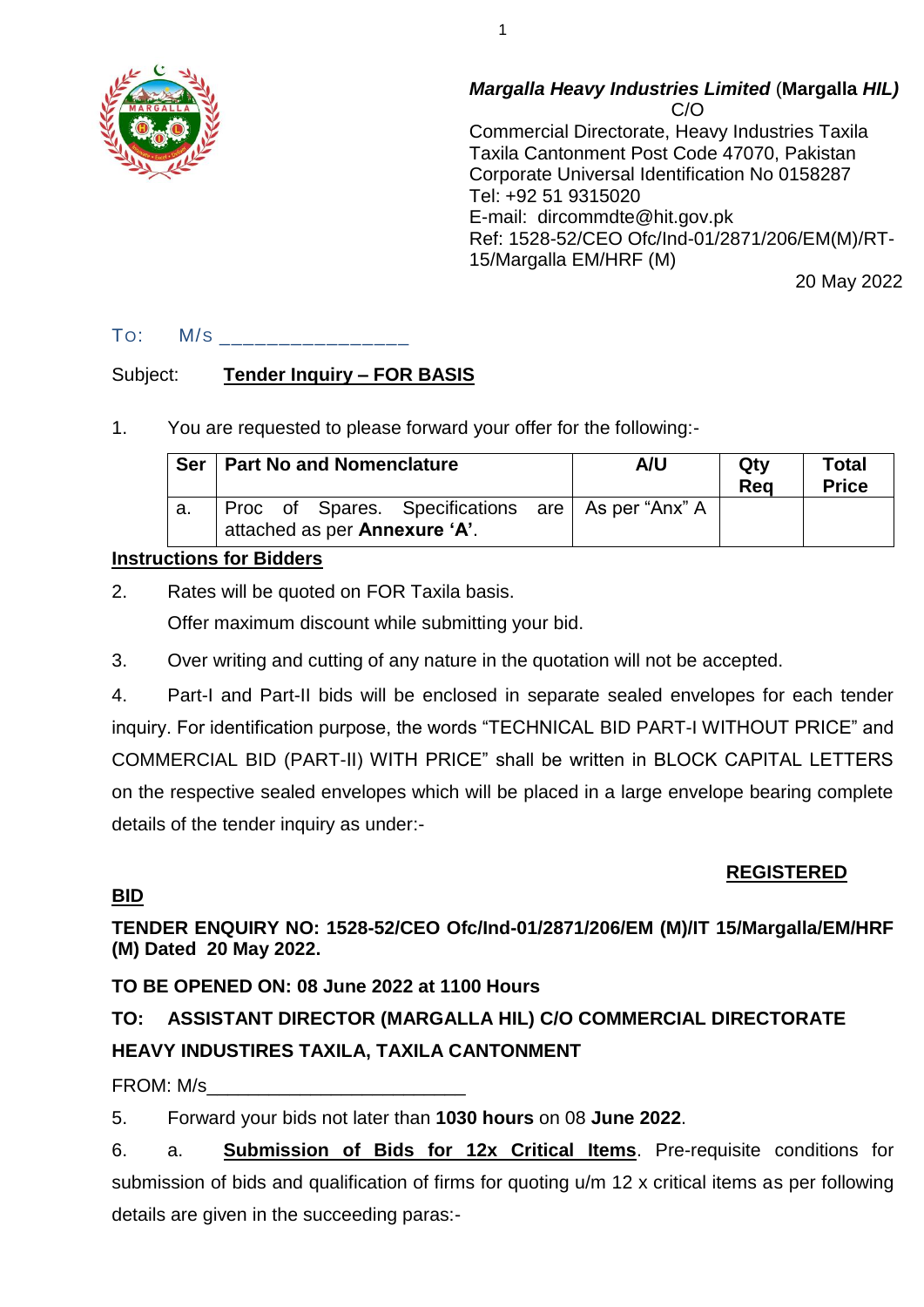| <b>Serial</b> | <b>List Serial</b> | <b>Part No</b> | <b>Nomenclature</b>             |
|---------------|--------------------|----------------|---------------------------------|
| (1)           | 19                 | 5573014        | <b>Oil Filter Element</b>       |
| (2)           | 20                 | 5574508        | <b>Diesel Filter</b>            |
| (3)           | 21                 | 5575032        | <b>Fuel Filter Primary</b>      |
| (4)           | 97                 | 8763180        | <b>Cushion Rubber</b>           |
| (5)           | 152                | 10866008       | Seat Indl                       |
| (6)           | 270                | 11669369       | Radiator Assy A2                |
| (7)           | 272                | 11677982       | <b>Track Shoe Link</b>          |
| (8)           | 273                | 11677990       | <b>Track Path Rubber</b>        |
| (9)           | 274                | 11678027       | <b>Small Bush</b>               |
| (10)          | 275                | 11678029       | Large Bush                      |
| (11)          | 276                | 11678270       | <b>Wheel Solid Rubber (Alu)</b> |
| (12)          | 295                | 12313117       | <b>Track Pad</b>                |

## **(a) Filters at Serial No.1-3 as mentioned above:-**

- i. The firms quoting Filters at Serial 1 to 3 will be duly qualified by ITD / HIT.
- ii. The firms will submit advance sample of all Filters during quotation of bids for approval / qualification by Quality Control Section of HRF (M).
- iii. The firm should submit separate technical / commercial bids for these items.
- iv. Commercial bids of only qualified firms will be opened.

## **(b) Cushion Rubber at Serial No. 4:-**

- i. The firms quoting this item should have a manufacturing facilities / establishment as per requirement. The item should be local manufactured.
- ii. The firm will submit advance sample duly manufactured at their local firm premises for approval of Quality Control Section of HRF(M) as per requirement of relevant part drawing/specification.
- iii. The firm should submit separate technical / commercial bids for the item.
- iv. Commercial bids of only qualified firms will be opened based on the approval of advance sample.

## **(c) Seat Indl at Serial No. 5:-**

- i. The firms quoting this item should have a manufacturing facilities / establishment as per requirement.
- ii. The firm will submit advance sample duly manufactured at their local firm premises for approval of Quality Control Section of HRF(M) as per requirement of relevant part drawing/specification (Min Tensile Strength 17000 PSI).
- iii. The firm should submit separate technical / commercial bids for the item.
- iv. Commercial bids of only qualified firms will be opened.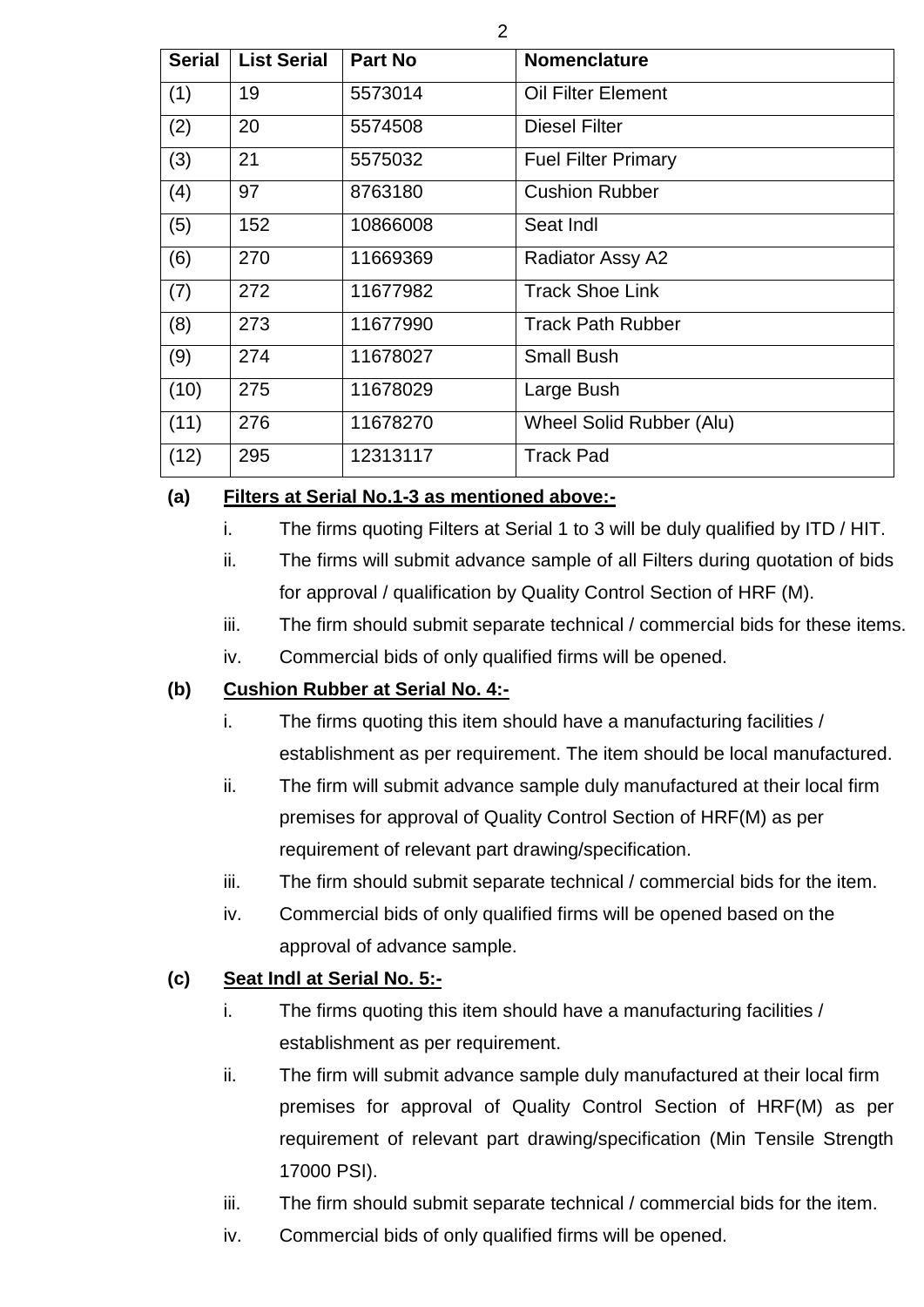3

## **(d) Radiator Assy A2 at Serial No. 6:-**

- i. The firms quoting should have a manufacturing facilities / establishments as per requirement in Pakistan and the assembly is locally manufactured.
- ii. The radiator Assembly of only qualified firms will be accepted. Technical Bids of qualified firms whom advance sample has already been approved based on successful test trial by HRF(M) / HIT will be acceptable.
- iii. The firm should submit separate technical / commercial bids for the item.
- iv. Commercial bids of only qualified firms will be opened.

## **(e) Track Shoe Link at serial No. 7:-**

- i. The firms quoting should have a manufacturing facilities / establishment as per requirement. The Track Shoe Link should be locally manufactured in Pakistan.
- ii. The Track Shoe Link of only qualified firms will be accepted. Technical Bids of qualified firms whom advance sample has already been approved based on successful test trial by HRF(M) / HIT will be acceptable.
- iii. The firm should submit separate technical / commercial bids for the item.
- iv. Commercial bids of only qualified firms will be opened.

## **(f) Serial No. 8-10 and 11 Track Path Rubber/ Small & Large Bush:-**

- i. The offer of only qualified firms / set-ups for re-rubberization of Bushing Inserts, Track Paths and Track Pad will be accepted.
- ii. The bidders should have a proper manufacturing set up for rerubberization of Bushing Inserts, Track Paths and Track Pad.
- iii. Only qualified firms based on qualification of their Track Components products accordance to the requirement of Military Standard No. Mil-T-11891e (At) will be accepted.
- iv. Firms already qualified by HRF(M) based on qualification of demonstrated Track mileage of these components will be accepted.
- (v) The firm should submit separate technical / commercial bids for these items.

## **(g) Serial No.12 Wheel Solid (Alu):-**

- i. The offer of only qualified firms / set-ups for re-rubberization of road wheels will be accepted.
- ii. The bidders should have a proper manufacturing set up for rerubberization of road wheels.
- iii. The Wheel Solid Rubber of only qualified firms will be accepted. Technical Bids of qualified firms whom advance sample has already been approved based on successful qualification by HRF(M) / HIT will be accepted.
- iv. The firm should submit separate technical / commercial bids for the item.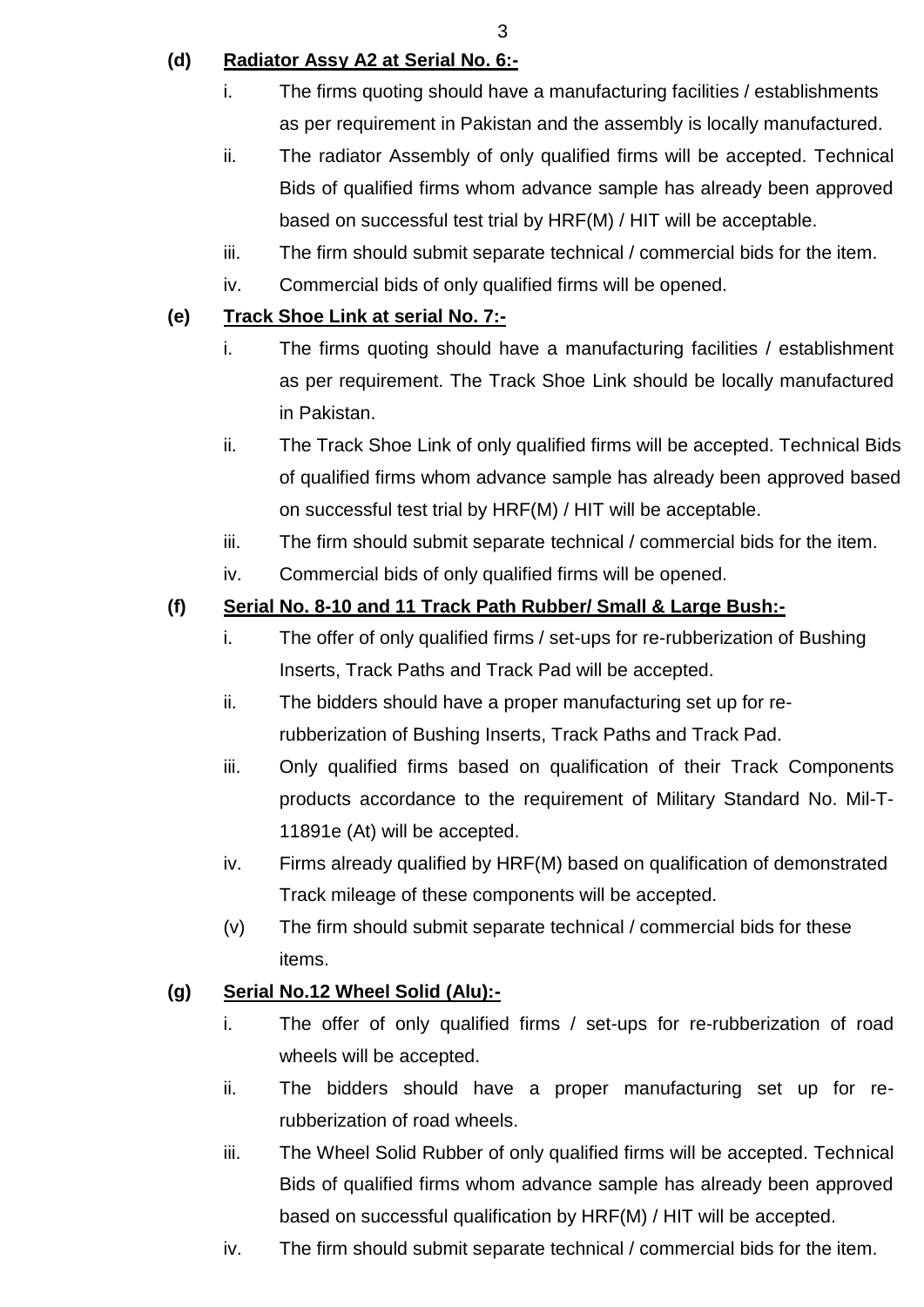7. The tender if brought by hand, will be handed over to security staff on duty at Heavy Industries Taxila Gate No. 5 for placing the same in bid box

(available at gate). The bid will not be brought by hand by any firm while visiting the offices of Assistant Director (Margalla HIL), Heavy Industries Taxila (HIT).

8. All papers must be signed and stamped and items not quoted / quoted must be mentioned clearly.

9. If, required endorsements are not made on the envelope, the bid is liable to be disqualified. The bids will be opened on 08 **June 2022 at 1100** hours in the presence of the available representatives of the firms in Conference Room of Commercial Directorate. No bid will be entertained / considered after **1030 hours**, on the aforementioned date.

10. Chief Executive Officer Margalla HIL, Taxila does not pledge himself to accept the lowest of any tender and reserves the right of accepting the whole or any part of any tender.

11. Margalla HIL reserves its right to cancel the bidding process with reason but without any obligation to justify it.

12. The stores should conform to prescribed drawing/specifications/samples as available with HRF (M) HIT.

13. The store will be packed in standard grade, worthy of transportation by the means adopted.

14. This inquiry may not be taken as an indication of subsequent supply order and does not in any way commit Margalla HIL to purchase the items offered.

15. In case of failure to supply the stores within stipulated period, liquidated damages at the rate of 2% but not less than 1% of amount involved per month (with max value not more than 10% of contracted store value or a part there-of) will be levied.

16. In case of any dispute regarding the terms and conditions and the quality of the stores, decision of the Board of Directors, Margalla Heavy Industries Limited will be considered as final and binding on the suppliers/firms.

17. In case, your firm fails to execute the order within stipulated time and does not materialize supply of the ordered stores, the supply order/contract will be cancelled at firm"s risk and expense. Expenditure incurred on re-purchase of the offered stores will be recovered from the supplier under existing procedures.

18. Indenter / purchaser reserves the right to increase/decrease quantity of the items placed on the tender, without any reference to the firm.

19. Bidder/firm shall sign the contract within 15 x working days of receipt of the contract. Failure to do so may constitute sufficient grounds for the cancellation of the award of contract and forfeiture of the bid security and on which event Margalla HIL may award the contract to 2<sup>nd</sup> highest rated bidder or call for new bids.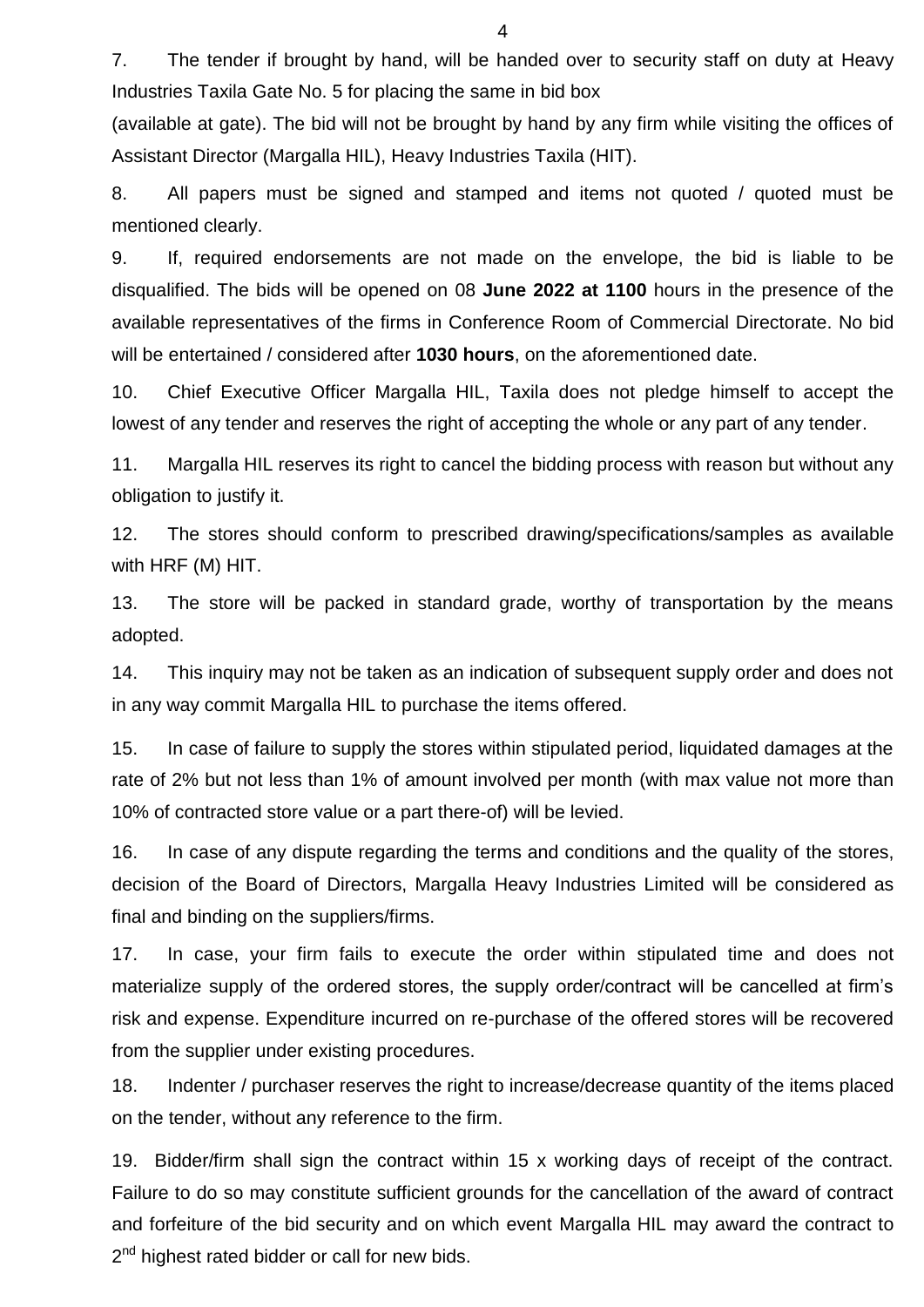20. All clauses/terms mentioned in this inquiry will be considered accepted by the firm even no reference to them is given in the offer.

21. **Offers must remain valid for 180 days** from the date of opening of the tender bid.

22. The prices quoted must be firm and final and inclusive of all taxes, duties, packing, handling charges.

23. **Postal Order for Rs. 200/-** (Rupees Two Hundred) in favor of MD (M), HIT Taxila Cantt, will invariably be enclosed with the technical offer, failing which the bid will be ignored.

24. Tender documents are available -at PPRA website which may be downloaded free of cost. However, any bidder who is desirous to get the hard copies, can do so by submitting Postal Orders amounting Rs. 1000.00 or a CDR of equal amount in favour of Chief Executive Officer, Margalla HIL on any working day during office hours from Commercial Directorate, HIT.

25. The firms are instructed NOT to send Telex and Fax bids. Such bids/offers will not be accepted.

26. **BGs against Contract Performance / Warranty Period**. The Supplier shall furnish a 5% Performance Bank Guarantee in shape of bank guarantee (on judicial paper valued rupees Rs.100.00 / CDR) within one month from the date of signing of the contract from any scheduled bank in Pakistan against the total value of contract excluding taxes/duties. This bank guarantee will remain valid as per warranty clause. BG will be released after completion of warranty period of store.

27. **Payment Terms**: Payment terms will be as under:-

- a. Partial payments against partial deliveries will be allowed.
- b. The payment to the registered person is linked with active taxpayer status of the supplier as per FBR data base. If any registered supplier is not on active Taxpayer list, his / her mandatory returns and appears on ATL of FBR.

28. Inspection will be carried out at HRFM, HIT Taxila Cantt by the nominated team. Inspection authority will be Managing Director HRFM, HIT, Taxila Cantt.

29. **All firms participating in the tender will deposit 2% bid security of total quoted value in the shape of CDR issued by any scheduled bank of Pakistan addressing to CEO, Margalla Heavy Industries Limited, Taxila. The bid security instrument shall be enclosed in the commercial envelope. A separate certificate that 2% Bid money is enclosed in the commercial offer, will be rendered along with the technical offer. The bid securities of unsuccessful bidders will be returned within 14 days after issuance of the Bids Evaluation Report, whereas the bid security money of the successful bidder will be returned upon submission of 5% Performance Bank Guarantee.**

30. The offered price will be inclusive of 17% GST and applicable Taxes as imposed by Government of Pakistan. The offers without the inclusion of GST will not be considered.

31. Integrity Pact will invariably be involved / invoked when the total value of the contract exceeds 10 million as specified in PPRA Rules 2004.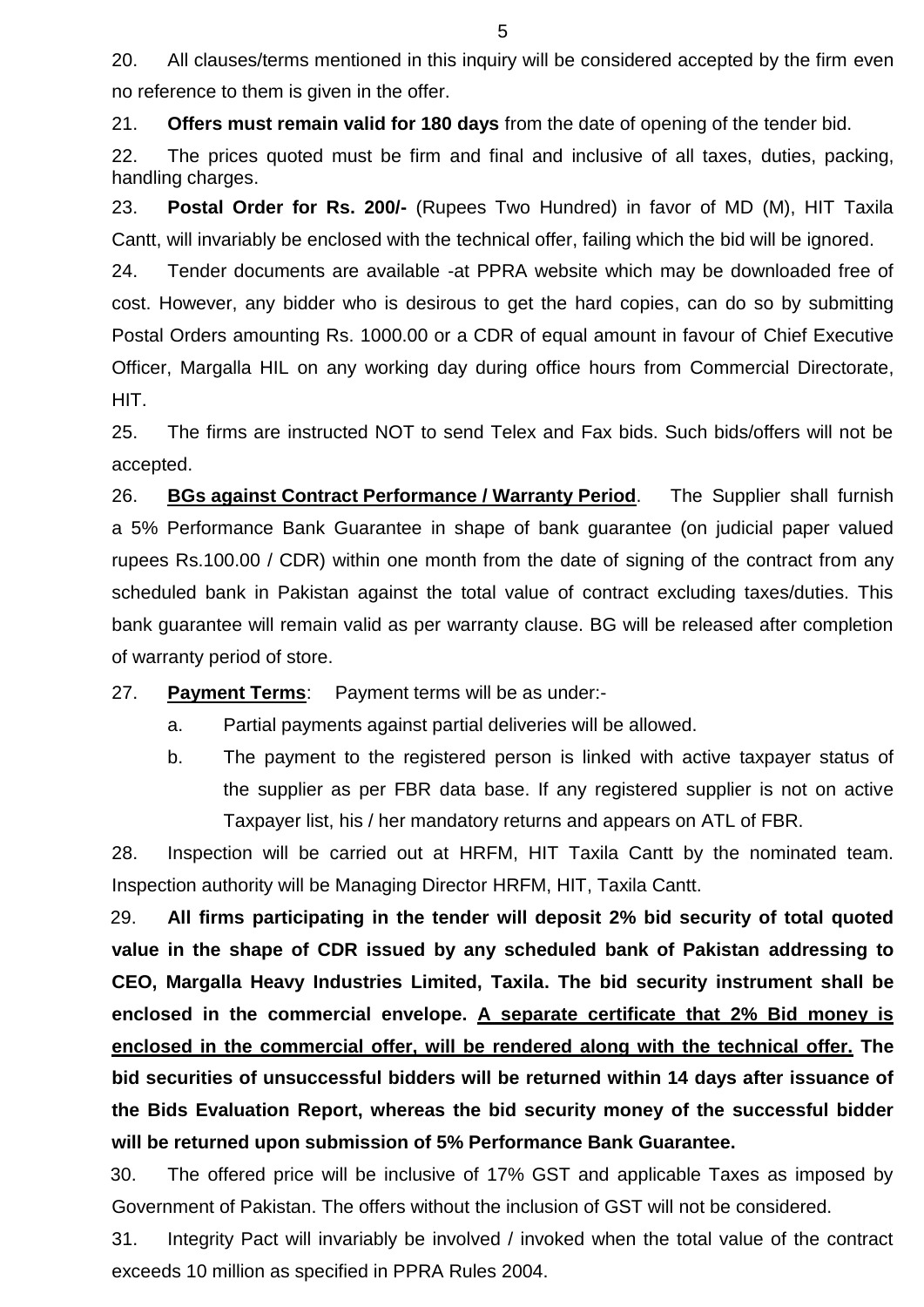## 32. **Eligibility**

- a. Firms should not have litigation in any contract with government organizations within or outside Pakistan. An affidavit to the fact as per **Annexure 'B'** would be provided on a judicial stamp paper.
- b. The firm should not be blacklisted in any of the government organizations. In this regard the firm shall provide "No Blacklisting Certificate" on judicial stamp paper as per **Annexure 'C'**.
- c. Firms should not have defaulted in any contract with government organizations within or outside Pakistan. Firms will provide "No Defaulter Certificate" as per attached **Annexure** "**D**".
- d. Only registered suppliers / persons who are on Active Taxpayer List (ATL) of FBR are eligible to supply goods/services to the government departments. The supplier will submit a certificate to this effect along with the technical offer.
- e. 100% compliance against **technical specifications (attached as Annexure 'A')** is mandatory. The bidders are required to confirm the technical specifications on following lines:-

| Serial   Specification | <b>Confirmed or Not</b> | ∣ Remarks |
|------------------------|-------------------------|-----------|
| <b>Demanded</b>        |                         |           |

- f. **Delivery Period (DP)**. Delivery period will be 04 x months after signing of the contract.
- g. Multiple offers quoting firms will be technically rejected.
- h. Country of Origin: **Locally Manufactured Items**.
- i. **Warranty Period**. The warranty period will be one year from the date of issuance of CRV of stores.
- j. Separate certificate in the technical offer that 2% bid money is enclosed in the commercial offer.
- k. Confirmation of validity period, delivery and warranty period.
- l. Bidders are also required to provide item wise cost of material as mentioned in Annexure "A" in their commercial quotation.
- m. Technical & Commercial Quotations must be provided on **CDs in MS EXCEL, MS WORD or MS ACCESS** format along with hard copies. **Quotations without CDs will not be entertained.** Also ensure following while preparing bids:-
	- (a) Sequence of serial no as given in tender inquiry will not be changed.
	- (b) No serial no will be deleted or short listed in the bid/offer.

33. Offers of those firms will be given less weightage which are still having pending supplies of the contracted stores beyond respective DPs against previous contracts.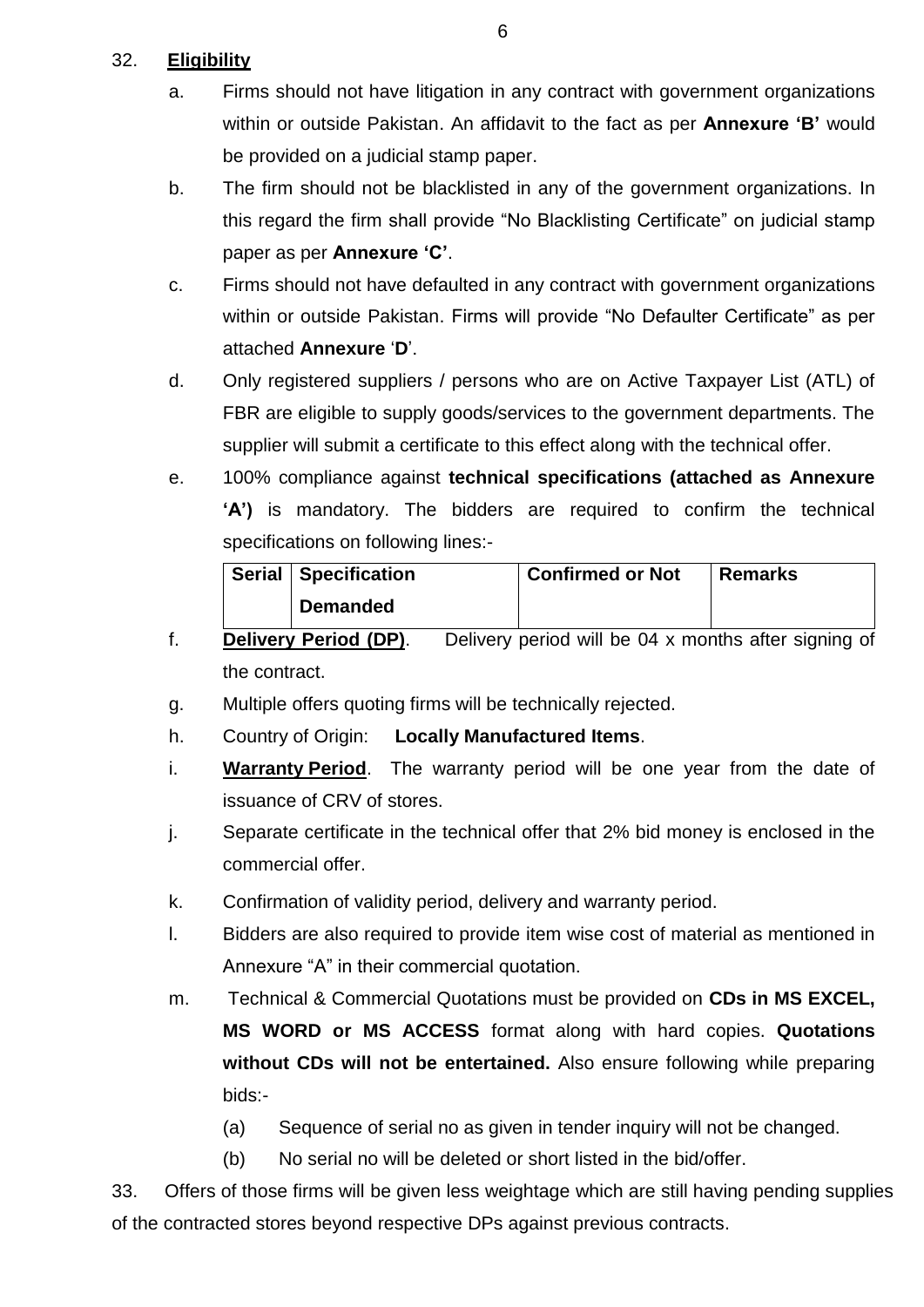#### 34. **Evaluation Criteria**

- a. **Qualification Criteria**. Participating firms should meet the following criteria with:-
	- (1) 50% score in every individual category.
	- (2) 70% aggregate score of all categories.
	- (3) The scoring would be done as under:-

| <b>Ser</b> | <b>Description</b>                      | <b>Maximum Points</b> |
|------------|-----------------------------------------|-----------------------|
| (à         | <b>Financial Soundness</b>              | 35                    |
| (b         | Past Experience / Previous Record       | 15                    |
| (c)        | Past Performance                        | 20                    |
| (d)        | Project's Technical Evaluation criteria | 30                    |
|            | Total                                   | 100                   |

- (4) Further details of criteria for each of the above categories are as follows:-
- (a) **Financial soundness**. Credit marks for financial soundness of the firm shall

be on the basis of following qualifications:-

| <b>Ser</b> | <b>Description</b>                                                               | <b>Max</b>    | <b>Explanation for Marks</b>                                                                                                                                                                                                                                                     | <b>Remarks</b>                                                                                                                                                            |
|------------|----------------------------------------------------------------------------------|---------------|----------------------------------------------------------------------------------------------------------------------------------------------------------------------------------------------------------------------------------------------------------------------------------|---------------------------------------------------------------------------------------------------------------------------------------------------------------------------|
|            |                                                                                  | <b>Points</b> | <b>Obtained</b>                                                                                                                                                                                                                                                                  |                                                                                                                                                                           |
| i.         | Annual<br>turnover<br>of last 3 x<br>Financial<br>Years                          | 15            | Marks will be calculated<br>as per the formula:-<br><b>Formula</b><br>Score= $\frac{(Y1+Y2+Y3)}{Y}$ x 15<br>3X<br>*(Y1,Y2,Y3 respective<br>annual turnovers of last<br>three years)<br>X= Last purchased rate /<br>estimated value of the<br>quoted items available<br>with HIT. | <b>Third Party</b><br>generated<br>verifiable<br>audit<br>reports for<br>last<br>three<br>financial<br>years to be<br>provided.                                           |
| ii.        | Working<br>Capital<br>of<br>last<br>three<br>years                               | 15            | Marks will be calculated<br>as per the formula<br>Score=<br>(Y1+Y2+Y3) x 15<br>3(X/2)<br>*(Y1,Y2 and Y3 being<br>respective<br>working<br>capitals of last three<br>years.<br>X= Last purchased rate /<br>estimated value of the<br>quoted items available<br>with HIT.          | Note: All<br>calculation<br>will be done<br>in Pak Rs,<br>other<br>currency (if<br>any will be<br>converted<br>into Pak Rs<br>with<br>applicable<br>conversation<br>rate. |
| iii.       | Litigation<br><b>History</b><br>where<br>decision<br>went<br>against the<br>firm | 5             | Full marks for firms with<br>no litigation history. One<br>mark will be deducted<br>for each litigation where<br>decision went against<br>the firm.                                                                                                                              | (Affidavit on<br>judicial<br>stamp paper<br>as per<br>Annexure 'B'<br>to be<br>provided).                                                                                 |
|            | <b>Total</b>                                                                     | 35            |                                                                                                                                                                                                                                                                                  |                                                                                                                                                                           |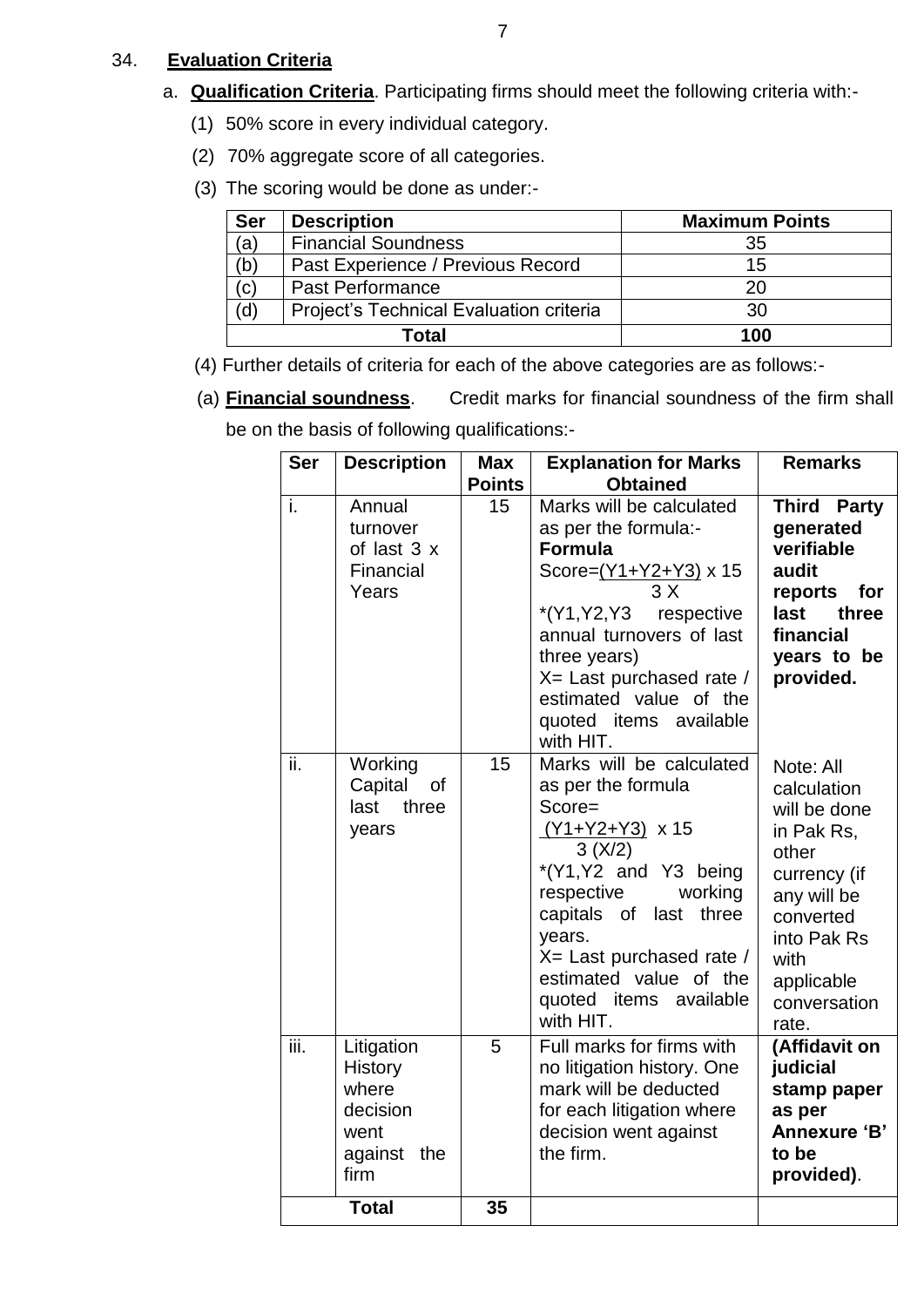b) **Past Experience**. Credit marks for experience shall be awarded on the

| <b>Ser</b> | <b>Description</b>                                                                                                           | <b>Max</b>         | <b>Explanation for</b>                                                                                                                                                                                                                 | <b>Remarks</b>                                                                                                                                                                  |
|------------|------------------------------------------------------------------------------------------------------------------------------|--------------------|----------------------------------------------------------------------------------------------------------------------------------------------------------------------------------------------------------------------------------------|---------------------------------------------------------------------------------------------------------------------------------------------------------------------------------|
| i.         | of<br>Projects<br>similar<br>nature<br>and complexity<br>i.e. Proc<br>of<br>Spare<br>for<br>Rebuild APCS<br>in last 3 years. | <b>Point</b><br>10 | <b>Marks Obtained</b><br>will<br>Marks<br>be<br>calculated as per<br>the formula<br>Score= $c \times 10$<br>$2 \times$<br>$C = Total amount of$<br>contract in last four<br>years.<br>X= Last purchased<br>rate estimated with<br>HIT. | Attested and<br>verifiable<br>of<br>copies<br>related<br>contracts<br><b>Purchase</b><br><b>orders</b><br>be<br>attached.<br>Note:<br>All<br>calculation will<br>be done in Rs. |
| ii.        | Status of<br>enlistment with<br>Government<br>Organizations                                                                  | 5                  | Non registered<br>firms be awarded<br>2.5 gratis Marks.<br>Registered<br>firms<br>will be given full<br>marks on provision<br>of at least one<br>valid registration<br>certificate.                                                    | <b>Attested</b><br>copies<br><b>of</b><br><b>Registration</b><br>certificates to<br>be enclosed.                                                                                |
|            | <b>Total</b>                                                                                                                 | 15                 |                                                                                                                                                                                                                                        |                                                                                                                                                                                 |

(c) **Past Performance**. Credit Marks for past performance shall be awarded on the basis of following criteria (data will be attached duly verified from the concerned procurement agency as per format attached at **Annexure 'E'**):-

| <b>Ser</b> | <b>Description</b>                                                                         | Max           | <b>Maximum Points</b>                                                                                                                                                                | <b>Remarks</b> |
|------------|--------------------------------------------------------------------------------------------|---------------|--------------------------------------------------------------------------------------------------------------------------------------------------------------------------------------|----------------|
|            |                                                                                            | <b>Points</b> |                                                                                                                                                                                      |                |
| i.         | Contracted store<br>supplied beyond DP<br>in last 5 years                                  | 5             | Marks of bidders<br>will be calculated<br>per given<br>as<br>formula:-                                                                                                               |                |
|            | (data will be<br>attached duly<br>verified from the<br>concerned<br>procurement<br>agency) |               | $X1 = Total value$<br>of last 5 years'<br>contracts.<br>$X2 = Total value$<br>of last 5 years'<br>contracts<br>completed within<br>DP first go.<br>Formula:<br>Score = $X2 \times 5$ |                |

basis of following qualifications:-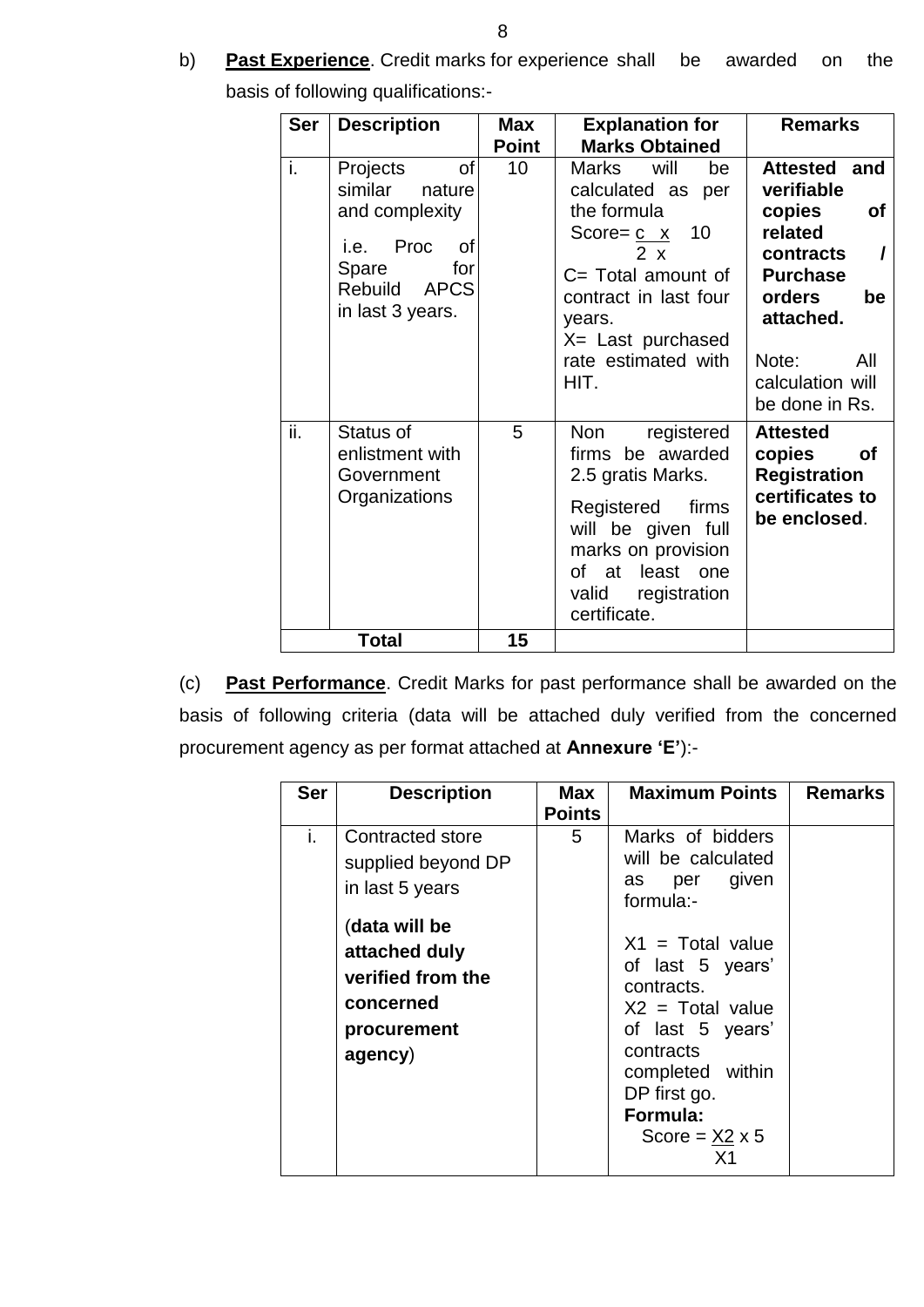| ii.  | Quantum of rejections<br>of items in the last 5<br>years contracts<br>(data will be<br>attached duly<br>verified from the<br>concerned<br>procurement<br>agency).                 | 5   | $X1 = Total value$<br>last 3 years<br>of<br>contracts.<br>$X2 = Total value$<br>the passed<br>of<br>items in first go in<br>the last 3 years'<br>contracts.<br>Formula:<br>Score = $\underline{X2}$ x 5<br>X <sub>1</sub>                                                                    |  |
|------|-----------------------------------------------------------------------------------------------------------------------------------------------------------------------------------|-----|----------------------------------------------------------------------------------------------------------------------------------------------------------------------------------------------------------------------------------------------------------------------------------------------|--|
| iii. | Timely provision of<br>documents / bank<br>guaranties / bid<br>security money<br>(data will be<br>attached duly<br>verified from the<br>concerned<br>procurement<br>agency).      | 2.5 | $X1 = Total no of$<br>contracts<br>concluded in last<br>3 years'.<br>X <sub>2</sub><br>Total<br>$=$<br>number of timely<br>provided<br>bank<br>bid<br>guarantees/<br>securities against<br>the total no of<br>contracts in last 3<br>years.<br>Formula:<br>Score= $\frac{X2}{X}$ x 2.5<br>X1 |  |
| iv.  | <b>No</b><br>of<br>contracts<br>items<br>still<br>pending<br>beyond DP<br>will<br>(data<br>be<br>attached<br>duly<br>verified from<br>the<br>concerned<br>procurement<br>agency). | 2.5 | marks<br>0.5<br>X<br>would<br>be<br>deducted for each<br>contract in hand,<br>which is pending<br>beyond DP over 2<br>months                                                                                                                                                                 |  |
| V.   | <b>Risk and Expense</b><br>action.                                                                                                                                                | 2.5 | $0.5 \times$ mark will be<br>deducted per "Risk<br>and<br>Expense"<br>action.                                                                                                                                                                                                                |  |
| vi.  | Response<br>to<br>procurement queries<br>/problems of<br>the<br>procuring agencies                                                                                                | 2.5 | $0.5 \times$ mark will be<br>deducted for each<br>advice / warning<br>letter issued to the<br>firm<br>by<br>any<br>procurement<br>agency.                                                                                                                                                    |  |
|      | <b>Total</b>                                                                                                                                                                      | 20  |                                                                                                                                                                                                                                                                                              |  |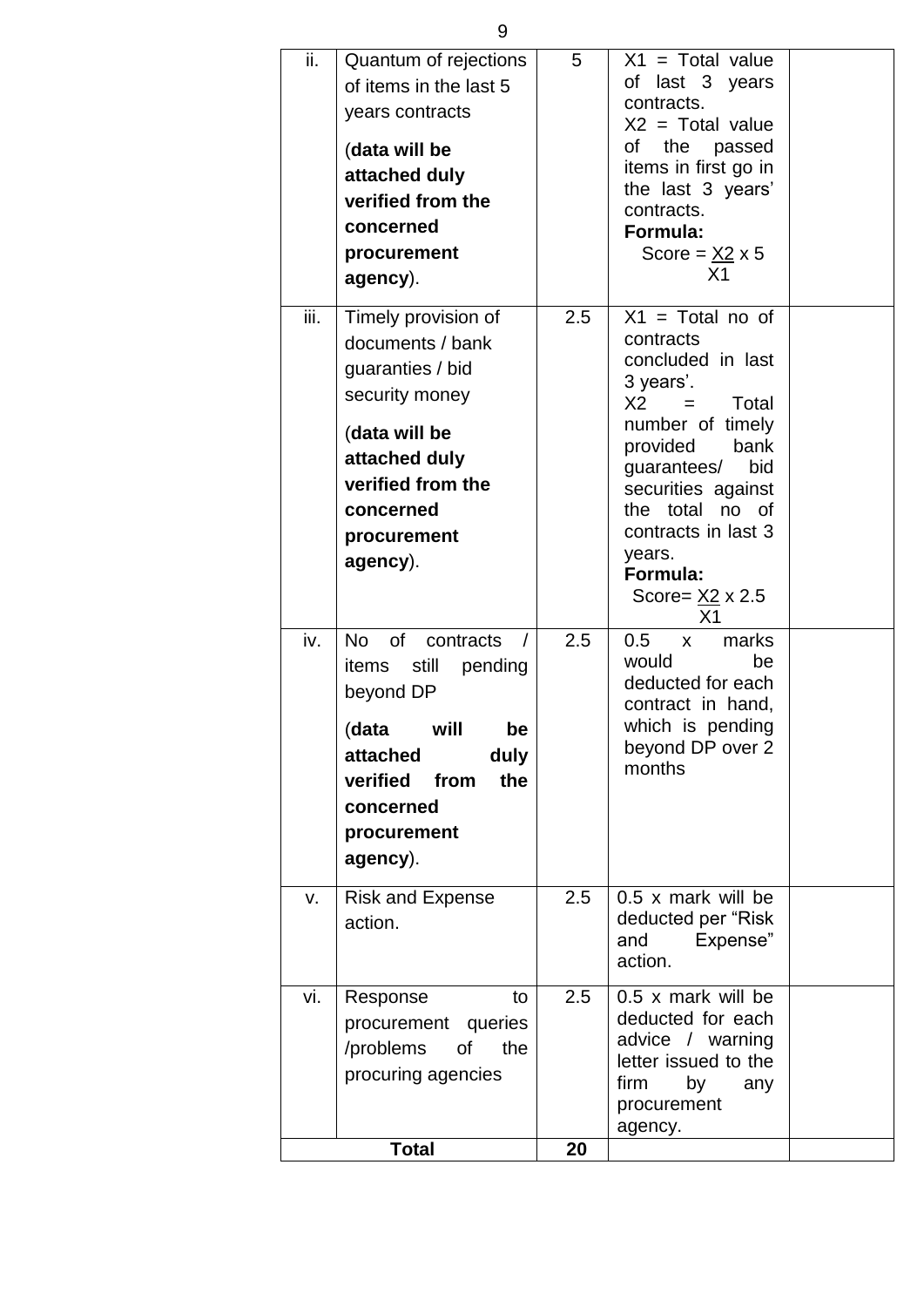## (d) **Project's Technical Evaluation criteria.** Credit Marks on technical

specification parameters will be granted as per following:-

| <b>Ser</b> | <b>Description</b>                                                                                                                                                                                                                                         | <b>Max</b><br><b>Points</b> | <b>Remarks</b>                                                                                                                                                                                                                                                                                                                                  |
|------------|------------------------------------------------------------------------------------------------------------------------------------------------------------------------------------------------------------------------------------------------------------|-----------------------------|-------------------------------------------------------------------------------------------------------------------------------------------------------------------------------------------------------------------------------------------------------------------------------------------------------------------------------------------------|
| i.         | Availability<br>of<br>in-house<br>manufacturing/Quality<br>Assurance<br>facilities.<br>Availability of ASTM<br>standards,<br>specifications, well conversant with<br>drawings and materials expertise for<br>manufacturing of similar items.               | 5                           | of<br>document<br>Copy<br>which<br>shows<br>that<br>facilities<br>οf<br>manufacturing / Quality<br>facilities<br>assurance<br>availability be provided                                                                                                                                                                                          |
| ii.        | Technical qualification / know how<br>of the<br>tech staff<br>firm.<br>of<br>Att<br>qualification<br>οf<br>documents<br>designated staff.                                                                                                                  | 5                           |                                                                                                                                                                                                                                                                                                                                                 |
| iii.       | Confirmation of all tech parameters<br>specified in IT or confirmation as<br>per sample. Tech specs related to<br>each item must be given in Tech<br>quote. Marks will be awarded on<br>basis of %age of parts for which this<br>requirement has been met. | 10                          | will<br>Full<br>marks<br>be<br>100%<br>for<br>awarded<br>confirmation<br>IT<br>$\mathsf{o}$<br>specifications.<br>x marks<br>will<br>08<br>be<br>90%<br>awarded<br>for<br>confirmation<br>IT<br>to<br>specifications.<br>x marks<br>will<br>05<br>be<br>50%<br>awarded<br>for<br>confirmation<br>IT<br>to<br>specifications<br>and<br>SO<br>on. |
| iv.        | Capabilities / response of the firms<br>to meet emergency requirement /<br>chock points of the factory to<br>complete the project.<br>(Att supporting documents)                                                                                           | 5                           | marks<br>will<br>Full<br>be<br>100%<br>awarded<br>for<br>response over the last<br>03 years.<br>0.5<br>mark<br>will<br>be<br>deducted against every<br>non-compliance<br>to<br>factory<br>emergency<br>requirement / choke<br>points.                                                                                                           |
| V.         | Completion of contracts within DP<br>(Att supporting documents)                                                                                                                                                                                            | 5                           | Full<br>marks<br>will<br>be<br>awarded to the firm for<br>successful completion<br>of contracts within DP<br>in last 03 years.<br>0.5<br>marks<br>will<br>be<br>deducted<br>for<br>every<br>contract<br>completed<br>beyond DP                                                                                                                  |
|            | <b>Total</b>                                                                                                                                                                                                                                               | 30                          |                                                                                                                                                                                                                                                                                                                                                 |

35. Only affidavits and authorized third parties" (having no conflict of interest with either Margalla HIL or the bidder) generated / verified documents will be treated as credible evidences for scoring.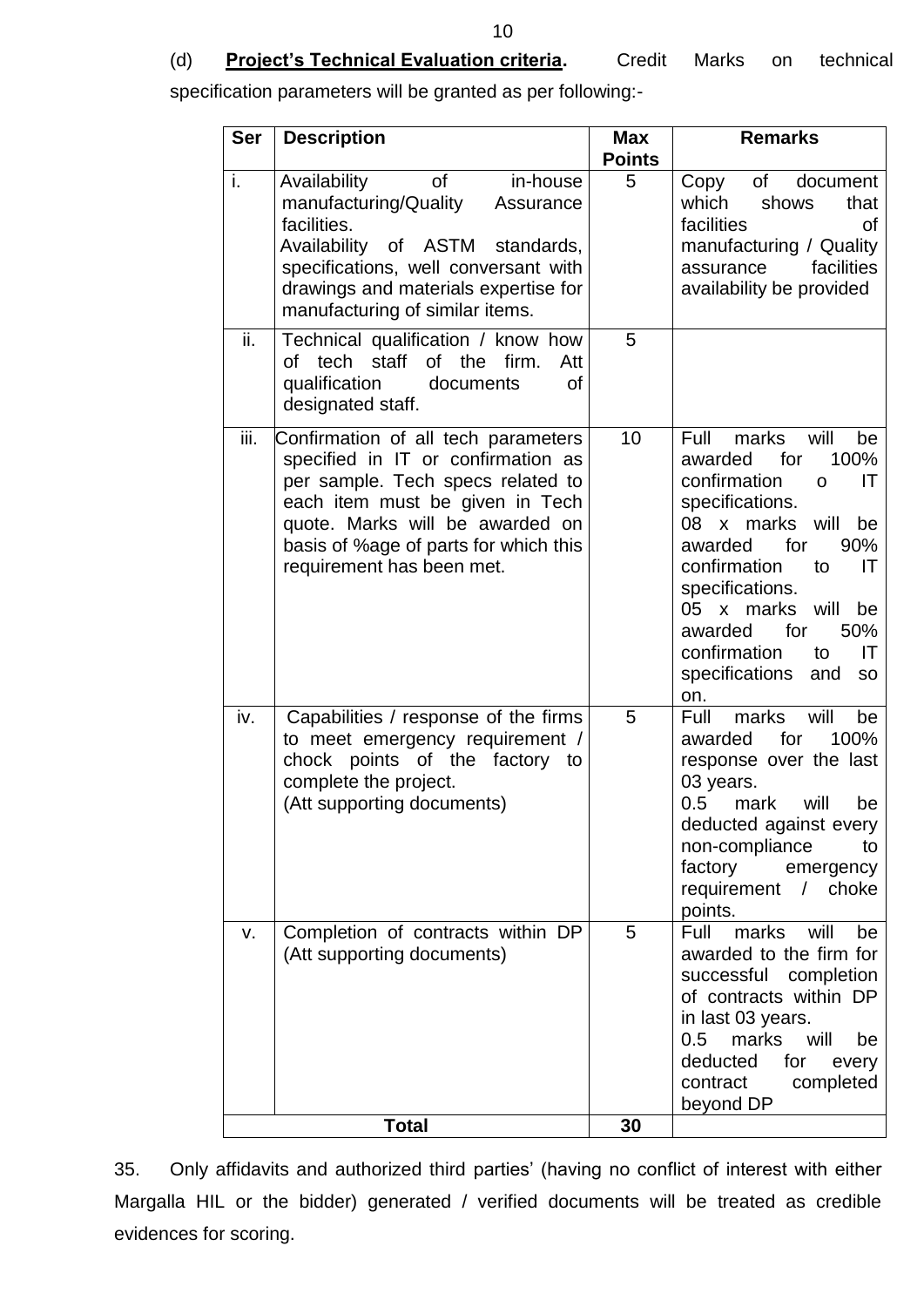36. The contract will be awarded to the "**Most Advantageous Bidder**" using "Least Cost Method".

**Note:** Technical / Commercial quotation must conform to IT parameters specified in this tender. The offer will be rejected there in if the said parameters are not complied with.

> Lt Col Assistant Director (Margalla HIL) (Muhammad Amir)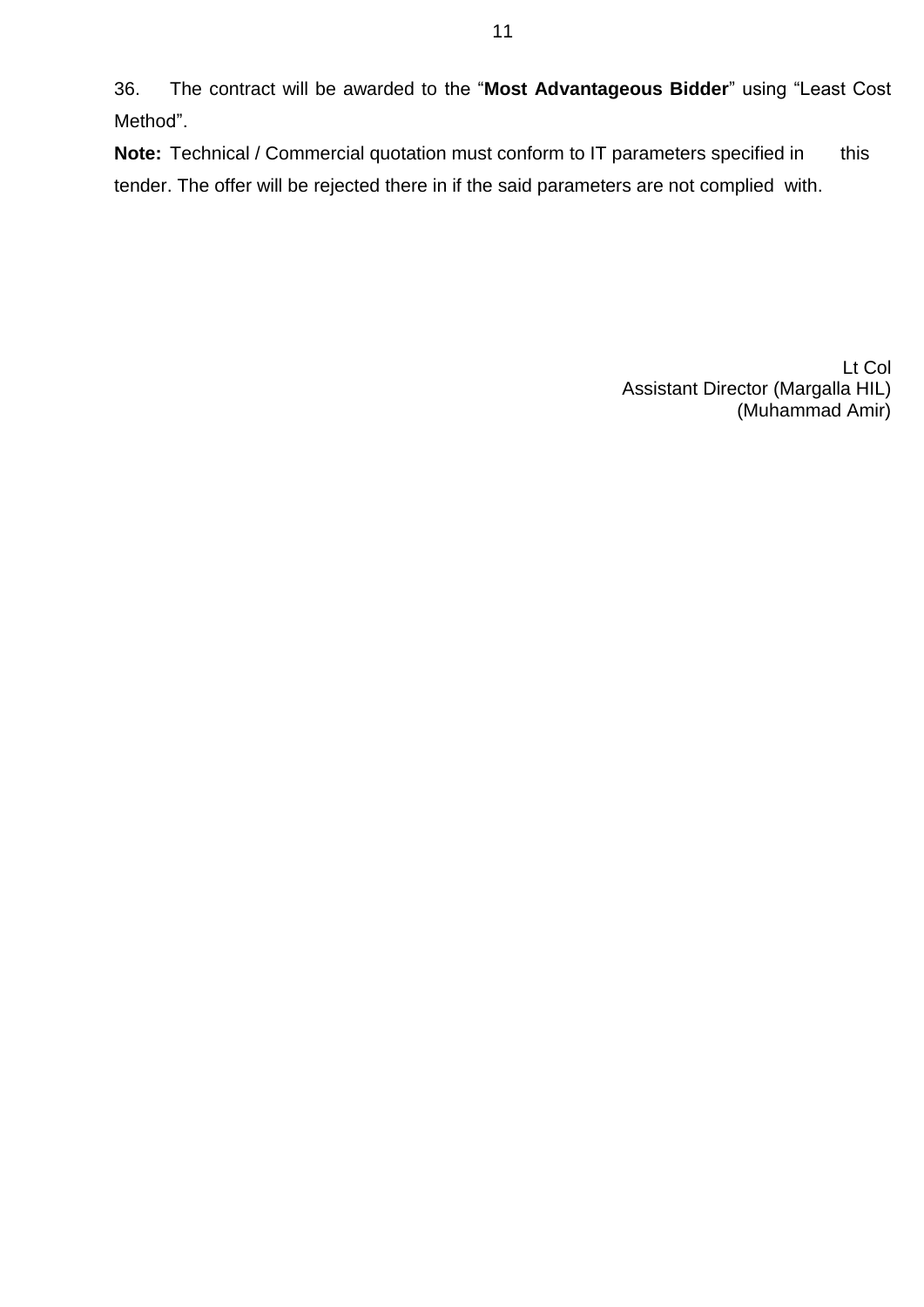**Annexure 'A'** To 1528-52/CEO Ofc/RT-15/Ind-01/2871/206/EM(M)/ Margalla/EM HRF(M) dated 20 May 2022

## **LIST OF SPARE PARTS REQUIRED FOR REBUILD OF SINDH POLICE APCs TO BE PROCURED THROUGH FOR BASIS**

| S/No         | Part No | Nomenclature                 | A/U        | Qty            | <b>Specification</b>                                            |
|--------------|---------|------------------------------|------------|----------------|-----------------------------------------------------------------|
| 1            | 13657   | Washer                       | <b>Nos</b> | 1              |                                                                 |
| $\mathbf{2}$ | 70157   | Bearing                      | <b>Nos</b> | $\overline{4}$ |                                                                 |
| 3            | 71164   | Washer                       | <b>Nos</b> | 1              |                                                                 |
| 4            | 71245   | <b>Bearing Washer Thrust</b> | <b>Nos</b> | 1              |                                                                 |
| 5            | 77641   | <b>Contact Magnetic</b>      | <b>Nos</b> | $\,6\,$        |                                                                 |
| 6            | 444625  | Plug Pipe                    | <b>Nos</b> | $\overline{2}$ |                                                                 |
| 7            | 505688  | Key Machine                  | <b>Nos</b> | 6              |                                                                 |
| 8            | 1086134 | Seal Rubber                  | <b>Nos</b> | 12             |                                                                 |
| 9            | 1915011 | Gasket                       | <b>Nos</b> | 1              |                                                                 |
| 10           | 1916439 | <b>Wick</b>                  | <b>Nos</b> | 1              |                                                                 |
| 11           | 1917241 | <b>Wick</b>                  | <b>Nos</b> | 1              |                                                                 |
| 12           | 1953244 | Terminal                     | <b>Nos</b> | 3              |                                                                 |
| 13           | 5121256 | Seal                         | <b>Nos</b> | 48             |                                                                 |
| 14           | 5127629 | Slinger Oil                  | <b>Nos</b> | 5              |                                                                 |
| 15           | 5151519 | Lever                        | <b>Nos</b> | 1              |                                                                 |
| 16           | 5294465 | Decal                        | <b>Nos</b> | 3              |                                                                 |
| 17           | 5294468 | Decal (Flash Light)          | <b>Nos</b> | 3              |                                                                 |
| 18           | 5294478 | Decal                        | <b>Nos</b> | $\sqrt{3}$     |                                                                 |
| 19           | 5573014 | Oil Filter Element           | <b>Nos</b> | $\overline{2}$ | Approved by ITD / DESCOM                                        |
| 20           | 5574508 | <b>Diesel Filter</b>         | Nos        | $\overline{c}$ | Approved by ITD / DESCOM                                        |
| 21           | 5575032 | <b>Fuel Filter Primary</b>   | <b>Nos</b> | $\overline{2}$ | Approved by ITD / DESCOM                                        |
| 22           | 5703405 | Part Kit                     | <b>Nos</b> | 1              | Only 2 x items of said kit(i-e packing &<br>leather piece) req. |
| 23           | 7006236 | Washer Flat                  | <b>Nos</b> | 20             |                                                                 |
| 24           | 7013845 | Clamp Assy                   | <b>Nos</b> | 16             |                                                                 |
| 25           | 7017826 | <b>Tubing Plastic</b>        | <b>Nos</b> | 1              |                                                                 |
| 26           | 7044253 | <b>Spring Helical</b>        | <b>Nos</b> | $\,6\,$        |                                                                 |
| 27           | 7053773 | Decal                        | <b>Nos</b> | 8              |                                                                 |
| 28           | 7056732 | <b>Terminal Lug</b>          | <b>Nos</b> | 16             |                                                                 |
| 29           | 7057354 | <b>Washer Spring</b>         | <b>Nos</b> | 12             |                                                                 |
| 30           | 7064900 | Insulator                    | <b>Nos</b> | $\overline{2}$ |                                                                 |
| 31           | 7320641 | Screw                        | <b>Nos</b> | 11             |                                                                 |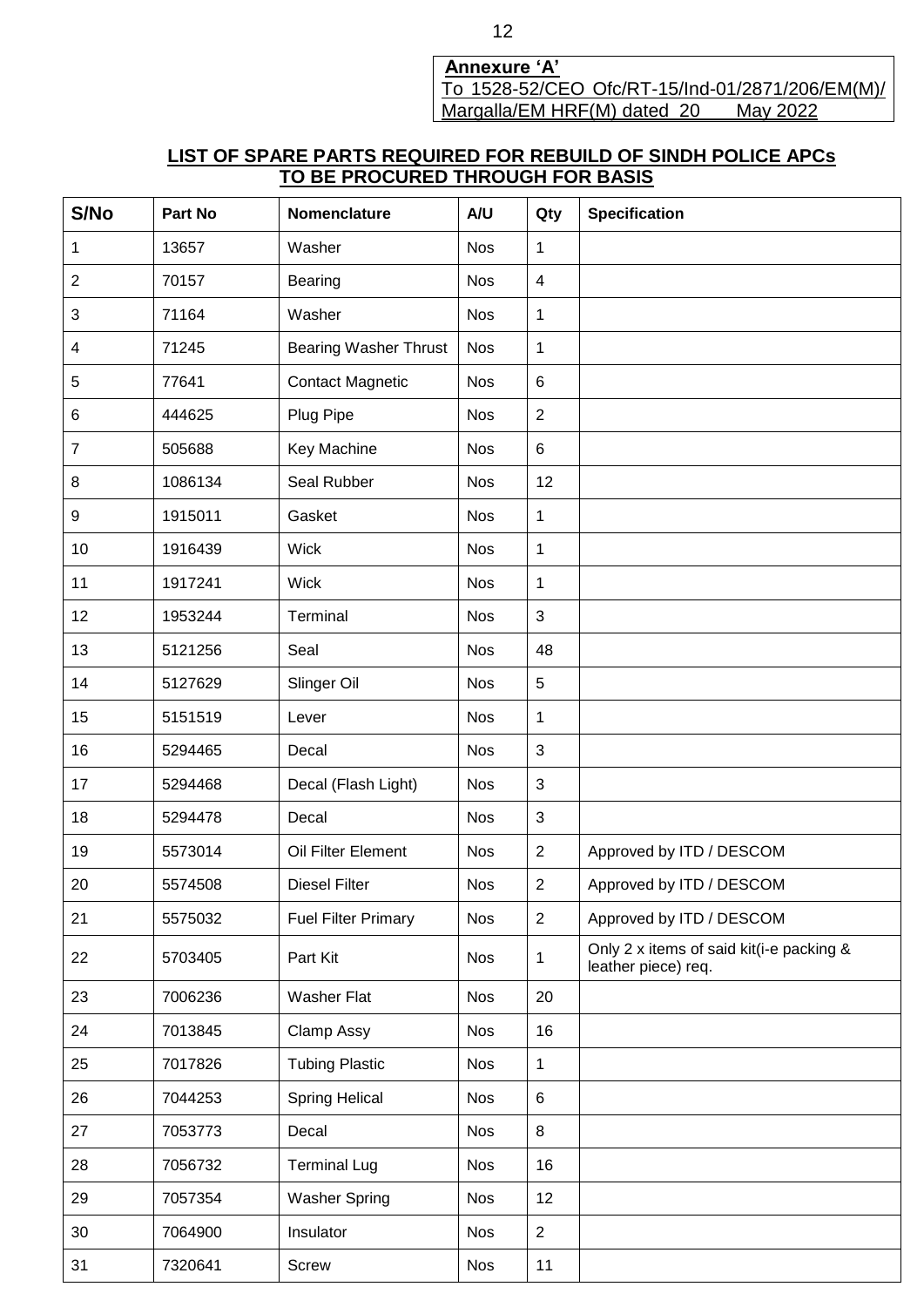| 32 | 7320642 | <b>Ring Retaining</b>         | <b>Nos</b> | 3                |                                                    |
|----|---------|-------------------------------|------------|------------------|----------------------------------------------------|
| 33 | 7320655 | Gasket                        | <b>Nos</b> | 1                |                                                    |
| 34 | 7320691 | <b>Screw</b>                  | <b>Nos</b> | 1                |                                                    |
| 35 | 7320711 | Clip                          | <b>Nos</b> | 1                |                                                    |
| 36 | 7341632 | Nut Self Locking<br>(Spline)  | <b>Nos</b> | 6                |                                                    |
| 37 | 7356114 | Felt                          | <b>Nos</b> | $\overline{2}$   |                                                    |
| 38 | 7525965 | Gasket                        | <b>Nos</b> | $\mathfrak{S}$   |                                                    |
| 39 | 7539688 | Gasket                        | <b>Nos</b> | 16               | Synthetic Rubber Neoprene base                     |
| 40 | 7539689 | Gasket                        | <b>Nos</b> | 16               | Synthetic Rubber Neoprene base                     |
| 41 | 7726600 | Gasket                        | <b>Nos</b> | 40               | Rubber, Grade RN/RS 510 BC, F, Spec Mil-<br>R-3065 |
| 42 | 7761546 | <b>Spring Helical Comp</b>    | <b>Nos</b> | 8                |                                                    |
| 43 | 7962251 | Packing                       | <b>Nos</b> | $\overline{2}$   | Rubber, Grade RS615BC, F2 Spec Mil-R-<br>3065      |
| 44 | 7976648 | Plug & Chain                  | <b>Nos</b> | 1                |                                                    |
| 45 | 7981885 | Handle Fire Ext               | <b>Nos</b> | $\overline{2}$   |                                                    |
| 46 | 7995457 | Post Binding Electrical       | <b>Nos</b> | 28               |                                                    |
| 47 | 8329221 | Clamp                         | <b>Nos</b> | $\overline{4}$   |                                                    |
| 48 | 8335233 | Post Binding Elect            | <b>Nos</b> | 2                |                                                    |
| 49 | 8337143 | Shaft Assy                    | <b>Nos</b> | 8                |                                                    |
| 50 | 8338561 | Shell                         | <b>Nos</b> | 25               |                                                    |
| 51 | 8338562 | Insulator                     | <b>Nos</b> | 20               |                                                    |
| 52 | 8338564 | Terminal                      | <b>Nos</b> | 83               |                                                    |
| 53 | 8338566 | Shell                         | <b>Nos</b> | 15               |                                                    |
| 54 | 8338569 | Shell                         | <b>Nos</b> | $\mathbf{3}$     |                                                    |
| 55 | 8338570 | Washer                        | <b>Nos</b> | 1                |                                                    |
| 56 | 8338572 | Shell                         | <b>Nos</b> | $\mathfrak{S}$   |                                                    |
| 57 | 8340107 | Washer Key                    | <b>Nos</b> | $\boldsymbol{9}$ |                                                    |
| 58 | 8340656 | <b>Spring Helical</b>         | <b>Nos</b> | $\mathbf{3}$     |                                                    |
| 59 | 8340901 | Hook                          | <b>Nos</b> | $\mathbf{3}$     |                                                    |
| 60 | 8341554 | <b>Spring Helical Torsion</b> | <b>Nos</b> | $\boldsymbol{9}$ |                                                    |
| 61 | 8368647 | Decal                         | <b>Nos</b> | 8                |                                                    |
| 62 | 8376702 | Decal                         | <b>Nos</b> | 8                |                                                    |
| 63 | 8378667 | Decal                         | <b>Nos</b> | 8                |                                                    |
| 64 | 8690466 | <b>Strap Webbing</b>          | <b>Nos</b> | 15               |                                                    |
| 65 | 8690468 | Strap Webbing                 | <b>Nos</b> | 21               |                                                    |
| 66 | 8690470 | <b>Strap Webbing</b>          | <b>Nos</b> | $\,6\,$          |                                                    |
| 67 | 8690472 | <b>Strap Webbing</b>          | <b>Nos</b> | 32               |                                                    |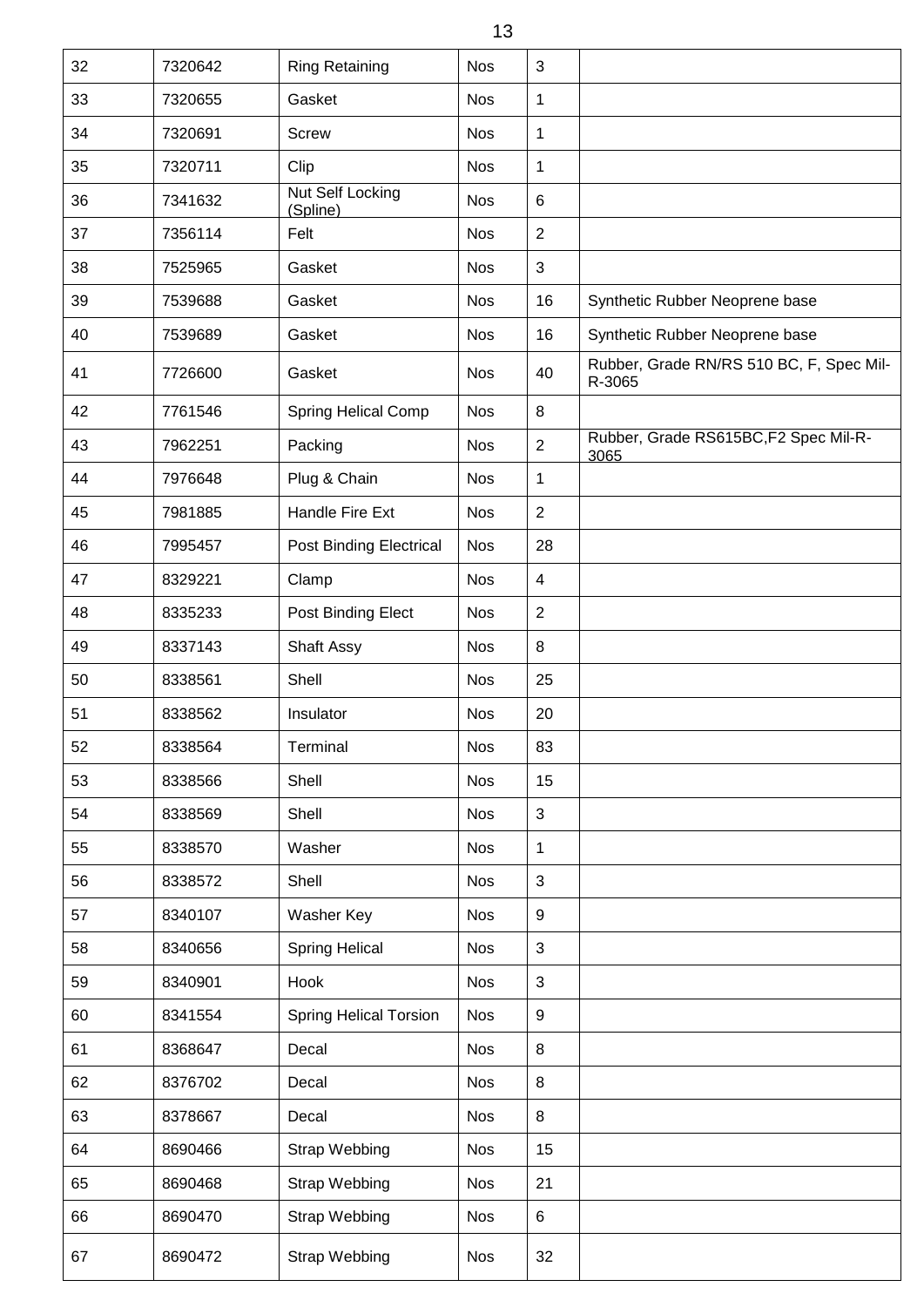| 68  | 8690473 | <b>Strap Webbing</b>     | <b>Nos</b> | 12             |                                                                                                                           |
|-----|---------|--------------------------|------------|----------------|---------------------------------------------------------------------------------------------------------------------------|
| 69  | 8690474 | <b>Strap Webbing</b>     | <b>Nos</b> | 30             |                                                                                                                           |
| 70  | 8690476 | <b>Strap Webbing</b>     | <b>Nos</b> | 6              |                                                                                                                           |
| 71  | 8690477 | <b>Strap Webbing</b>     | <b>Nos</b> | 3              |                                                                                                                           |
| 72  | 8690513 | <b>Strap Webbing</b>     | <b>Nos</b> | $\mathbf{3}$   |                                                                                                                           |
| 73  | 8690519 | <b>Strap Webbing</b>     | <b>Nos</b> | $\mathbf{3}$   |                                                                                                                           |
| 74  | 8690532 | <b>Strap Webbing</b>     | <b>Nos</b> | 12             |                                                                                                                           |
| 75  | 8694464 | Gasket                   | <b>Nos</b> | $\overline{2}$ |                                                                                                                           |
| 76  | 8704583 | <b>Strap</b>             | <b>Nos</b> | 32             |                                                                                                                           |
| 77  | 8704692 | Washer Key               | <b>Nos</b> | 136            |                                                                                                                           |
| 78  | 8720150 | Seal                     | <b>Nos</b> | $\,6$          |                                                                                                                           |
| 79  | 8731984 | <b>Bumper Rubber</b>     | <b>Nos</b> | 64             | Rubber Synthetic, Grade SC 512 A, B, C, F<br>Spec Mil-R-3065                                                              |
| 80  | 8737857 | <b>Mount Resilient</b>   | <b>Nos</b> | 17             |                                                                                                                           |
| 81  | 8738009 | <b>Hose Preformed</b>    | <b>Nos</b> | 8              |                                                                                                                           |
| 82  | 8741122 | <b>Back Rest</b>         | <b>Nos</b> | 2              |                                                                                                                           |
| 83  | 8756255 | Packing Preformed        | <b>Nos</b> | 18             | Rubber, Grade SC315 A, B, C, F3, F1 Spec<br>Mil-R-3065                                                                    |
| 84  | 8756288 | <b>Rubber Shield</b>     | <b>Nos</b> | 8              | Rubber Type R, Class RS Grade RS 715<br>A,B,C,F,S, Spec Mil-R-3065                                                        |
| 85  | 8756315 | <b>Stiffener</b>         | <b>Nos</b> | 5              |                                                                                                                           |
| 86  | 8756335 | <b>Insulator Washer</b>  | <b>Nos</b> | 4              |                                                                                                                           |
| 87  | 8756356 | Hinge                    | Nos        | 5              |                                                                                                                           |
| 88  | 8756389 | Gasket                   | <b>Nos</b> | 8              |                                                                                                                           |
| 89  | 8756506 | Seal Rubber              | <b>Nos</b> | 6              | Rubber, 3BA515B13C12F17Z Mil-R-3065<br>Suffix Z: durometer not to exceed 70 at<br>minus 40 F                              |
| 90  | 8756884 | <b>Spacer Cover</b>      | <b>Nos</b> | 16             |                                                                                                                           |
| 91  | 8756888 | <b>Bumper Rubber</b>     | <b>Nos</b> | 24             | Rubber, Grade Rs 415, BC, F, K Spec Mil-R-<br>3065                                                                        |
| 92  | 8756915 | Pulley                   | <b>Nos</b> | 2              |                                                                                                                           |
| 93  | 8756947 | Cover Oil Level          | <b>Nos</b> | 1              |                                                                                                                           |
| 94  | 8756978 | Washer                   | <b>Nos</b> | 48             |                                                                                                                           |
| 95  | 8763161 | Seal Plain Encased       | <b>Nos</b> | $\overline{2}$ |                                                                                                                           |
| 96  | 8763162 | Wire Rope Steel          | <b>Nos</b> | $\,6$          |                                                                                                                           |
| 97  | 8763180 | <b>Cushion Rubber</b>    | <b>Nos</b> | 17             | The construction and material as per part<br>drawing and Spec MIL-R-3065 (Rubber,<br>3BA730B13C12F17ZZ2. Spec Mil-R-3065) |
| 98  | 8763183 | <b>Bumper Rubber</b>     | <b>Nos</b> | 16             |                                                                                                                           |
| 99  | 8763190 | Plate Instruction        | <b>Nos</b> | $\overline{2}$ |                                                                                                                           |
| 100 | 8763191 | <b>Plate Warning</b>     | <b>Nos</b> | $\overline{2}$ |                                                                                                                           |
| 101 | 8763204 | <b>Bracket Tow Cable</b> | <b>Nos</b> | $\sqrt{2}$     |                                                                                                                           |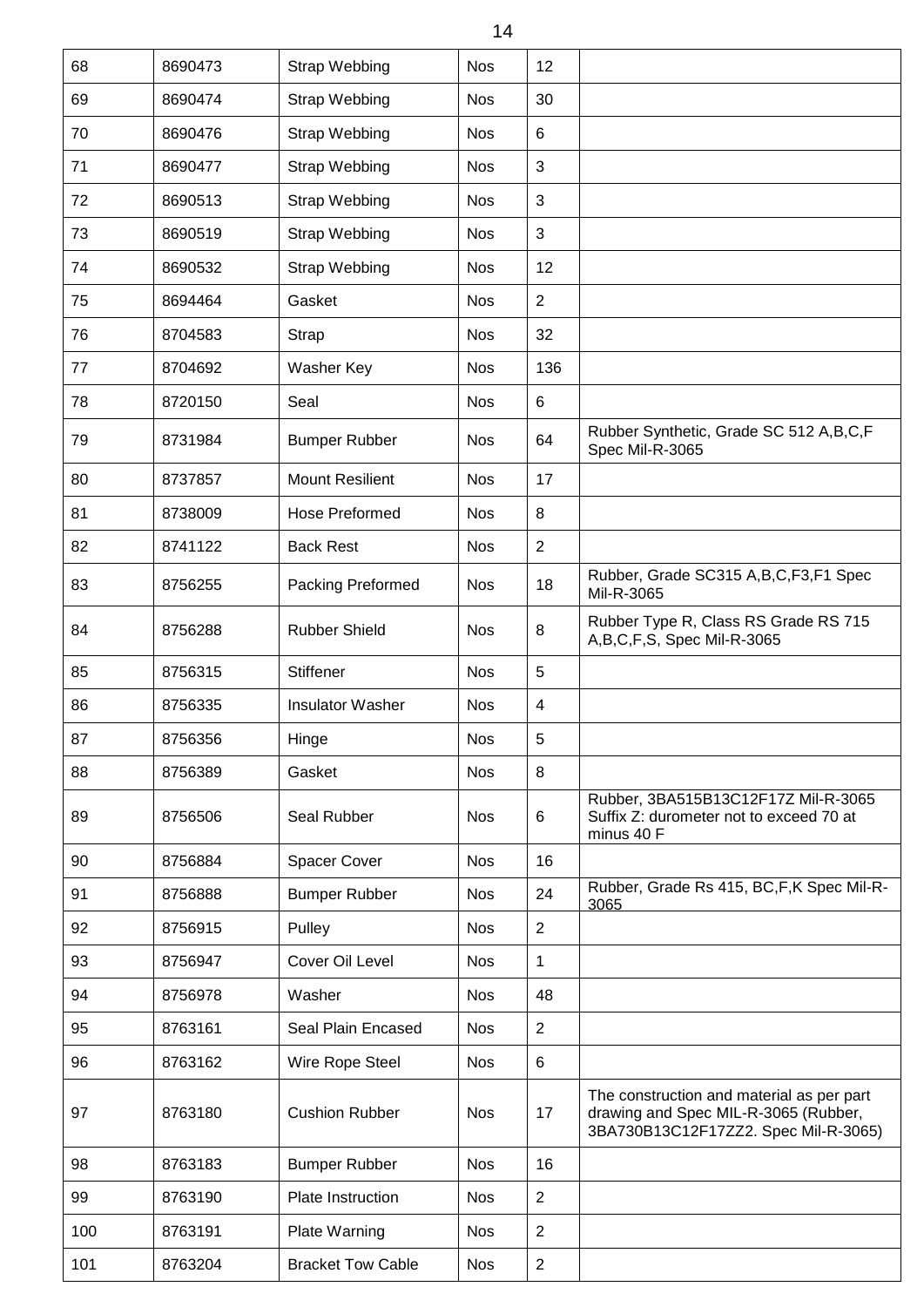| 102 | 8763238  | Strap                        | <b>Nos</b> | 30             |                                                                                                   |
|-----|----------|------------------------------|------------|----------------|---------------------------------------------------------------------------------------------------|
| 103 | 8763252  | Decal                        | <b>Nos</b> | $\,6$          |                                                                                                   |
| 104 | 8763361  | Clip                         | <b>Nos</b> | 84             |                                                                                                   |
| 105 | 8763381  | <b>Washer Non-Metallic</b>   | <b>Nos</b> | 24             |                                                                                                   |
| 106 | 8763395  | <b>Cradle Wiring Harness</b> | <b>Nos</b> | 21             |                                                                                                   |
| 107 | 8763397  | <b>Clip Retaining</b>        | <b>Nos</b> | 45             |                                                                                                   |
| 108 | 8763398  | Strap Tie Down               | <b>Nos</b> | $\overline{7}$ |                                                                                                   |
| 109 | 8763416  | Comd Plate Form              | <b>Nos</b> | 5              |                                                                                                   |
| 110 | 8763417  | <b>Pin Quick Release</b>     | <b>Nos</b> | 6              |                                                                                                   |
| 111 | 8763438  | <b>Tube Bent Aluminum</b>    | <b>Nos</b> | 3              |                                                                                                   |
| 112 | 8763458  | <b>Washer Flat</b>           | <b>Nos</b> | 39             |                                                                                                   |
| 113 | 8763469  | <b>Cushion Bilge Pump</b>    | <b>Nos</b> | 24             |                                                                                                   |
| 114 | 8763474  | Hose Rubber                  | <b>Nos</b> | 40             | Hose, Type III, Grade B, Class Z Spec ZZ-<br>H-00428, 1,1/2 x 1 7/8 OD                            |
| 115 | 8763488  | <b>Strut</b>                 | <b>Nos</b> | $\overline{2}$ |                                                                                                   |
| 116 | 8763494  | <b>Plug Special</b>          | <b>Nos</b> | 12             |                                                                                                   |
| 117 | 8763567  | Cap Dvr Seat                 | <b>Nos</b> | 6              | Mold with Plastisol Molding Compund Type<br>II, Class C30P4, Spec Mil-P-20689                     |
| 118 | 8763570  | <b>Mount Resilient</b>       | <b>Nos</b> | 6              |                                                                                                   |
| 119 | 10861125 | Seal Rubber                  | <b>Nos</b> | 1              | Rubber, 3BA515B13C12F17 per Spec Mil-<br>R-3065                                                   |
| 120 | 10861134 | Shield                       | <b>Nos</b> | 3              |                                                                                                   |
| 121 | 10861138 | Shim Door Hinge              | <b>Nos</b> | 20             |                                                                                                   |
| 122 | 10861259 | <b>Washer Flat</b>           | <b>Nos</b> | 12             |                                                                                                   |
| 123 | 10861390 | Seal Rubber                  | <b>Nos</b> | 1              | Rubber, Grade Rs 515 BC, F, Z, Spec Mil-R-<br>3065, Durometer not to exceed 70 at -40 F           |
| 124 | 10861440 | <b>Bearing Sleeve</b>        | <b>Nos</b> | $\overline{4}$ |                                                                                                   |
| 125 | 10861441 | <b>Spring Helical Ext</b>    | <b>Nos</b> | $\overline{4}$ |                                                                                                   |
| 126 | 10861512 | Gasket                       | <b>Nos</b> | 3              |                                                                                                   |
| 127 | 10861533 | <b>Tubing Rubber</b>         | <b>Nos</b> | $\overline{7}$ | Rubber Grade 5B610 A, B, C, F, Spec Mil-R-<br>3065                                                |
| 128 | 10861582 | <b>Spring Helical Comp</b>   | <b>Nos</b> | $\mathfrak{S}$ |                                                                                                   |
| 129 | 10861633 | Seal Rubber                  | <b>Nos</b> | $\overline{2}$ | Rubber 3BA515B13C12F17Z Spec Mil-R-<br>3065, Suffix Z-Durometer not to exceed 70<br>at minus 40 F |
| 130 | 10861635 | Seal Rubber                  | <b>Nos</b> | 2              | Rubber 3BA515B13C12F17Z Spec Mil-R-<br>3065, Suffix Z-Durometer not to exceed 70<br>at minus 40 F |
| 131 | 10861663 | Washer Key                   | <b>Nos</b> | 8              |                                                                                                   |
| 132 | 10861665 | Pin Straight Headed          | <b>Nos</b> | $\overline{2}$ |                                                                                                   |
| 133 | 10861758 | <b>Washer Non-Metallic</b>   | <b>Nos</b> | 12             |                                                                                                   |
| 134 | 10861777 | <b>Bleeder Valve</b>         | <b>Nos</b> | 5              |                                                                                                   |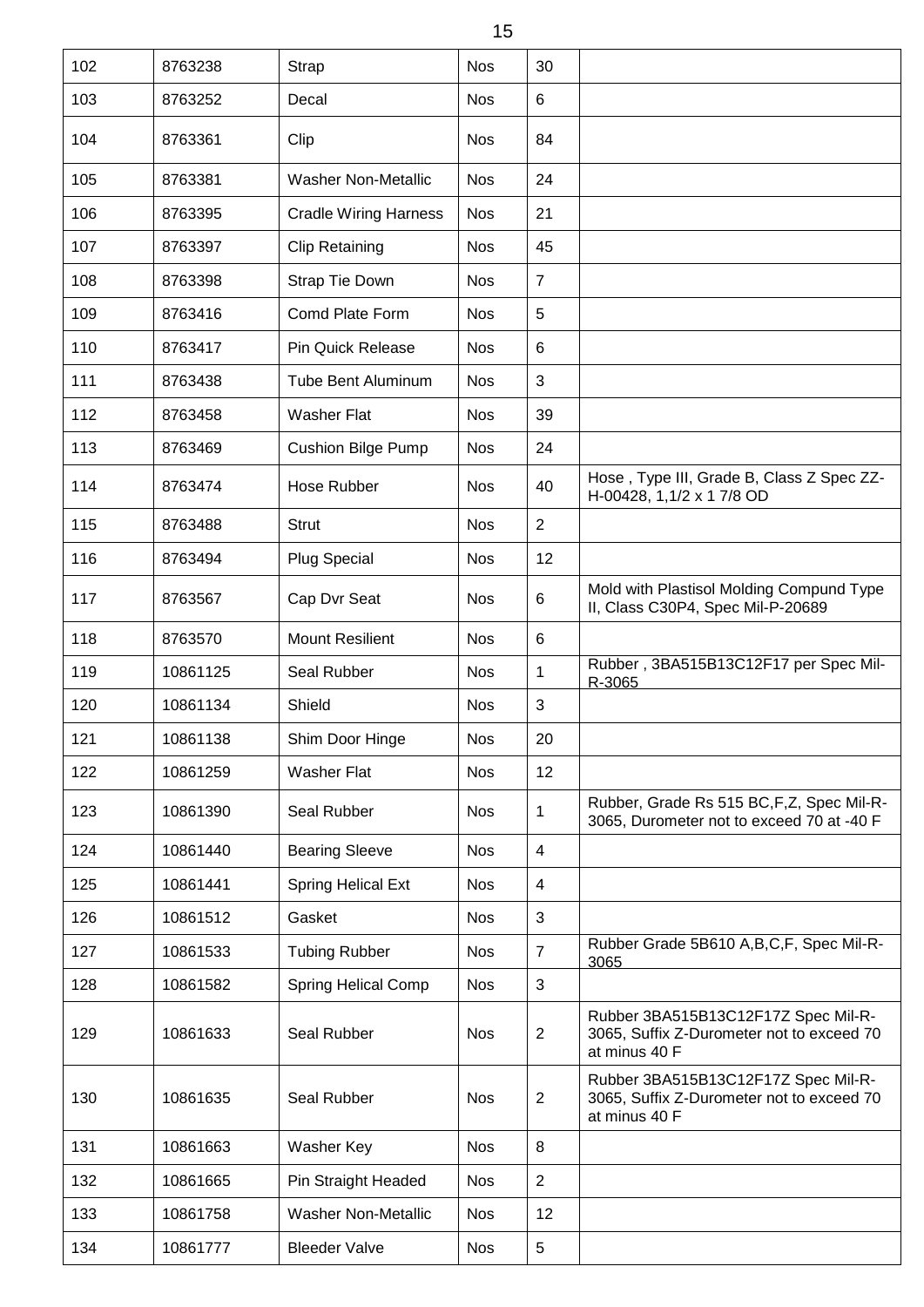| 16  |          |                                |            |                |                                                                                                                                           |  |  |  |
|-----|----------|--------------------------------|------------|----------------|-------------------------------------------------------------------------------------------------------------------------------------------|--|--|--|
| 135 | 10861974 | Cover                          | <b>Nos</b> | $\overline{4}$ |                                                                                                                                           |  |  |  |
| 136 | 10863009 | <b>Bellows</b>                 | <b>Nos</b> | 12             |                                                                                                                                           |  |  |  |
| 137 | 10863380 | <b>Washer Lock</b>             | <b>Nos</b> | 850            |                                                                                                                                           |  |  |  |
| 138 | 10863386 | Hose                           | <b>Nos</b> | $\overline{5}$ | Hose Type III, Grade A Class 2 Spec ZZ - H<br>- 428                                                                                       |  |  |  |
| 139 | 10863423 | Tube                           | <b>Nos</b> | 8              |                                                                                                                                           |  |  |  |
| 140 | 10863494 | <b>Ball Bearing</b>            | <b>Nos</b> | 6              | NTN, FAG, SKF with High RPM. (i-e upto<br>3600 rpm)                                                                                       |  |  |  |
| 141 | 10865525 | Gasket                         | <b>Nos</b> | $\overline{2}$ |                                                                                                                                           |  |  |  |
| 142 | 10865526 | Gasket                         | <b>Nos</b> | $\overline{2}$ |                                                                                                                                           |  |  |  |
| 143 | 10865614 | <b>Bushing</b>                 | <b>Nos</b> | $\overline{5}$ |                                                                                                                                           |  |  |  |
| 144 | 10865654 | Gasket                         | <b>Nos</b> | 6              |                                                                                                                                           |  |  |  |
| 145 | 10865663 | <b>Washer Non-Metallic</b>     | <b>Nos</b> | 48             |                                                                                                                                           |  |  |  |
| 146 | 10865723 | Decal                          | <b>Nos</b> | 8              |                                                                                                                                           |  |  |  |
| 147 | 10865747 | Rubber Washer                  | <b>Nos</b> | 117            |                                                                                                                                           |  |  |  |
| 148 | 10865843 | <b>Grommet Rubber</b>          | <b>Nos</b> | 8              | Rubber 3BA515B13C12F17Z Spec Mil-R-<br>3065. Suffix Z-Durometer not to exceed 70<br>at Minus 40F                                          |  |  |  |
| 149 | 10865882 | Seat Back Assy                 | <b>Nos</b> | $\overline{7}$ |                                                                                                                                           |  |  |  |
| 150 | 10865908 | Seal Rubber Spec               | <b>Nos</b> | 8              |                                                                                                                                           |  |  |  |
| 151 | 10865960 | Marker                         | <b>Nos</b> | 8              |                                                                                                                                           |  |  |  |
| 152 | 10866008 | Seat Ind                       | <b>Nos</b> | $\overline{5}$ | Min Tensile Strength 17000 PSI                                                                                                            |  |  |  |
| 153 | 10866044 | Sign                           | <b>Nos</b> | $\sqrt{3}$     |                                                                                                                                           |  |  |  |
| 154 | 10866049 | <b>Collar Throttle Control</b> | <b>Nos</b> | 44             |                                                                                                                                           |  |  |  |
| 155 | 10866087 | <b>Spring Torsion</b>          | <b>Nos</b> | 16             |                                                                                                                                           |  |  |  |
| 156 | 10866136 | Nut Connector                  | <b>Nos</b> | 14             |                                                                                                                                           |  |  |  |
| 157 | 10866137 | Insulator Bushing              | <b>Nos</b> | 20             |                                                                                                                                           |  |  |  |
| 158 | 10866207 | Clamp                          | <b>Nos</b> | 8              |                                                                                                                                           |  |  |  |
| 159 | 10866261 | Seat Cushion                   | <b>Nos</b> | 14             |                                                                                                                                           |  |  |  |
| 160 | 10866262 | Seat Cushion                   | <b>Nos</b> | 16             |                                                                                                                                           |  |  |  |
| 161 | 10866352 | Seat Cushion                   | <b>Nos</b> | 24             |                                                                                                                                           |  |  |  |
| 162 | 10874601 | <b>Tube Non Metallic</b>       | <b>Nos</b> | $\mathbf 1$    |                                                                                                                                           |  |  |  |
| 163 | 10874701 | <b>Bracket Seat</b>            | <b>Nos</b> | $\overline{2}$ |                                                                                                                                           |  |  |  |
| 164 | 10874783 | Elbow                          | <b>Nos</b> | 3              |                                                                                                                                           |  |  |  |
| 165 | 10874832 | Filter                         | <b>Nos</b> | $\overline{5}$ |                                                                                                                                           |  |  |  |
| 166 | 10874856 | Seal Rubber                    | <b>Nos</b> | 8              |                                                                                                                                           |  |  |  |
| 167 | 10874857 | Seal                           | <b>Nos</b> | 8              | A. Rubber, 3BA515B13C12F17Z or Rubber<br>2BC515B14C12F17Z, Per Spec Mil-R-<br>3065-Sufffix Z: Durometer not to exceed 70<br>at minus 40 F |  |  |  |
| 168 | 10875056 | Seal                           | <b>Nos</b> | $\sqrt{3}$     |                                                                                                                                           |  |  |  |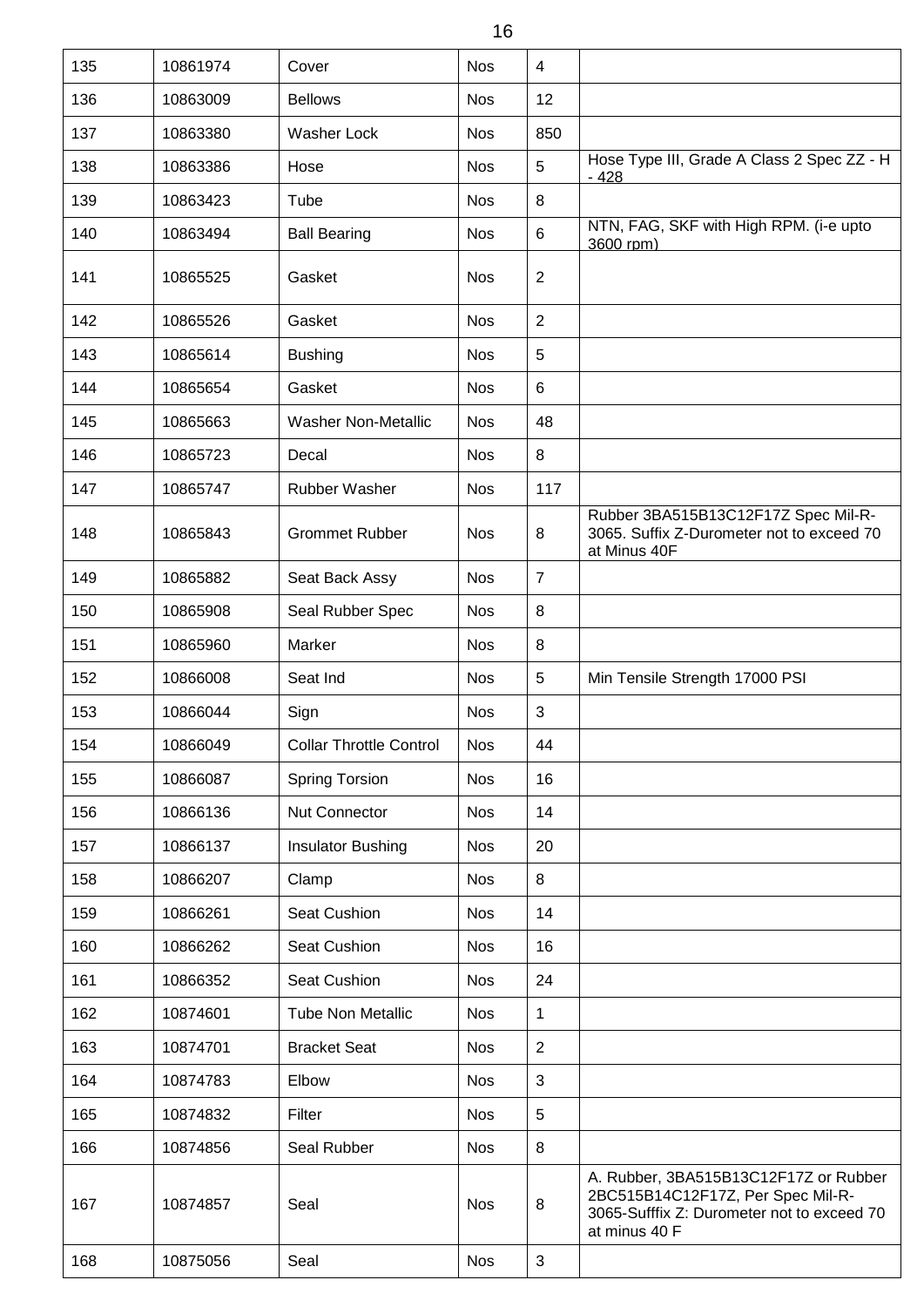| 169 | 10875089 | Packing Preformed                 | <b>Nos</b> | 18             |                                                            |
|-----|----------|-----------------------------------|------------|----------------|------------------------------------------------------------|
| 170 | 10875096 | Cover                             | <b>Nos</b> | 3              |                                                            |
| 171 | 10875100 | Shell                             | <b>Nos</b> | 1              |                                                            |
| 172 | 10875107 | Seal Oil Out Put Shaft            | <b>Nos</b> | $\overline{2}$ |                                                            |
| 173 | 10875193 | Packing Preformed                 | <b>Nos</b> | $\overline{2}$ | Synthetic Rubber Neoprene base                             |
| 174 | 10875377 | <b>Welded Nut</b>                 | <b>Nos</b> | 109            |                                                            |
| 175 | 10875378 | <b>Welded Nut</b>                 | <b>Nos</b> | 22             |                                                            |
| 176 | 10875414 | Pin                               | <b>Nos</b> | 2              |                                                            |
| 177 | 10886357 | <b>Bumper Rubber</b>              | <b>Nos</b> | 64             | Rubber, Grade 3BA615B13C12F17                              |
| 178 | 10886447 | Plate Instruction Ramp<br>Up/Down | <b>Nos</b> | $\overline{2}$ |                                                            |
| 179 | 10886449 | Plate Ins                         | <b>Nos</b> | $\overline{2}$ |                                                            |
| 180 | 10886501 | Hose Air Duct                     | <b>Nos</b> | 8              |                                                            |
| 181 | 10886767 | <b>Plate Instruction</b>          | <b>Nos</b> | 5              |                                                            |
| 182 | 10886771 | <b>Support Rubber</b>             | <b>Nos</b> | 84             |                                                            |
| 183 | 10886773 | Pad Cushioning                    | <b>Nos</b> | 3              |                                                            |
| 184 | 10886776 | Pad Cushioning                    | <b>Nos</b> | 8              |                                                            |
| 185 | 10886778 | Cushion                           | <b>Nos</b> | 18             |                                                            |
| 186 | 10886779 | Seal Nonmetallic                  | <b>Nos</b> | 3              |                                                            |
| 187 | 10886780 | Cushion                           | <b>Nos</b> | 3              |                                                            |
| 188 | 10886781 | Cushion                           | <b>Nos</b> | 8              |                                                            |
| 189 | 10890210 | Mount                             | <b>Nos</b> | 12             |                                                            |
| 190 | 10890212 | Decal                             | <b>Nos</b> | 3              |                                                            |
| 191 | 10890243 | Decal                             | <b>Nos</b> | 6              |                                                            |
| 192 | 10915185 | <b>Mount Resilient</b>            | <b>Nos</b> | 6              | Rubber, Grade RS325 BC, F, Spec Mil-R-<br>3065             |
| 193 | 10915186 | <b>Mount Resilient</b>            | <b>Nos</b> | 6              | Rubber, Grade RS325 BC, F, Spec Mil-R-<br>3065             |
| 194 | 10917437 | <b>Washer Flat</b>                | <b>Nos</b> | 20             |                                                            |
| 195 | 10917616 | Seal Periscope (M17)              | <b>Nos</b> | 42             | Rubber, Cellular Type RN-RS 13 A, B, F,<br>Spec Mil-C-3133 |
| 196 | 10917641 | Gasket                            | <b>Nos</b> | 3              |                                                            |
| 197 | 10917769 | Washer Key                        | <b>Nos</b> | 48             |                                                            |
| 198 | 10917773 | Nut Plain                         | <b>Nos</b> | $\overline{2}$ |                                                            |
| 199 | 10917897 | <b>Clamp Shroud Track</b>         | <b>Nos</b> | 9              |                                                            |
| 200 | 10917945 | Washer Key                        | <b>Nos</b> | 16             |                                                            |
| 101 | 8763204  | <b>Bracket Tow Cable</b>          | <b>Nos</b> | $\overline{2}$ |                                                            |
| 102 | 8763238  | Strap                             | <b>Nos</b> | 30             |                                                            |
| 103 | 8763252  | Decal                             | <b>Nos</b> | 6              |                                                            |
| 104 | 8763361  | Clip                              | <b>Nos</b> | 84             |                                                            |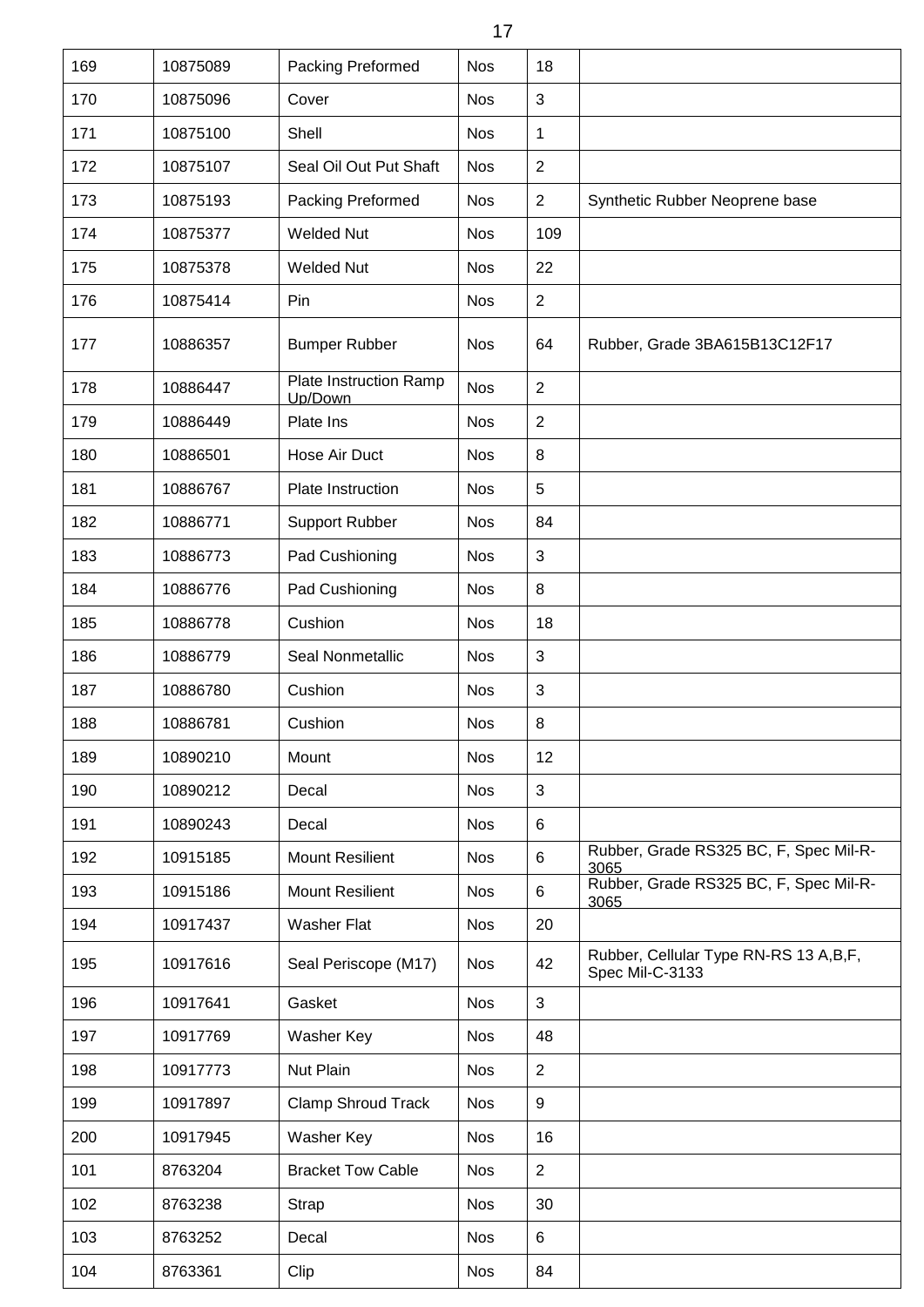| 105 | 8763381  | <b>Washer Non-Metallic</b>   | <b>Nos</b> | 24                      |                                                                                                   |
|-----|----------|------------------------------|------------|-------------------------|---------------------------------------------------------------------------------------------------|
| 106 | 8763395  | <b>Cradle Wiring Harness</b> | <b>Nos</b> | 21                      |                                                                                                   |
| 107 | 8763397  | <b>Clip Retaining</b>        | <b>Nos</b> | 45                      |                                                                                                   |
| 108 | 8763398  | Strap Tie Down               | <b>Nos</b> | $\overline{7}$          |                                                                                                   |
| 109 | 8763416  | Comd Plate Form              | <b>Nos</b> | 5                       |                                                                                                   |
| 110 | 8763417  | <b>Pin Quick Release</b>     | <b>Nos</b> | 6                       |                                                                                                   |
| 111 | 8763438  | <b>Tube Bent Aluminum</b>    | <b>Nos</b> | 3                       |                                                                                                   |
| 112 | 8763458  | <b>Washer Flat</b>           | <b>Nos</b> | 39                      |                                                                                                   |
| 113 | 8763469  | <b>Cushion Bilge Pump</b>    | <b>Nos</b> | 24                      |                                                                                                   |
| 114 | 8763474  | Hose Rubber                  | <b>Nos</b> | 40                      | Hose, Type III, Grade B, Class Z Spec ZZ-<br>H-00428, 1,1/2 x 1 7/8 OD                            |
| 115 | 8763488  | <b>Strut</b>                 | <b>Nos</b> | $\overline{2}$          |                                                                                                   |
| 116 | 8763494  | <b>Plug Special</b>          | <b>Nos</b> | 12                      |                                                                                                   |
| 117 | 8763567  | Cap Dvr Seat                 | <b>Nos</b> | 6                       | Mold with Plastisol Molding Compund Type<br>II, Class C30P4, Spec Mil-P-20689                     |
| 118 | 8763570  | <b>Mount Resilient</b>       | <b>Nos</b> | 6                       |                                                                                                   |
| 119 | 10861125 | Seal Rubber                  | <b>Nos</b> | 1                       | Rubber, 3BA515B13C12F17 per Spec Mil-<br>R-3065                                                   |
| 120 | 10861134 | Shield                       | <b>Nos</b> | 3                       |                                                                                                   |
| 121 | 10861138 | Shim Door Hinge              | <b>Nos</b> | 20                      |                                                                                                   |
| 122 | 10861259 | <b>Washer Flat</b>           | <b>Nos</b> | 12                      |                                                                                                   |
| 123 | 10861390 | Seal Rubber                  | <b>Nos</b> | 1                       | Rubber, Grade Rs 515 BC, F, Z, Spec Mil-R-<br>3065, Durometer not to exceed 70 at -40 F           |
| 124 | 10861440 | <b>Bearing Sleeve</b>        | <b>Nos</b> | $\overline{4}$          |                                                                                                   |
| 125 | 10861441 | <b>Spring Helical Ext</b>    | <b>Nos</b> | $\overline{\mathbf{4}}$ |                                                                                                   |
| 126 | 10861512 | Gasket                       | <b>Nos</b> | 3                       |                                                                                                   |
| 127 | 10861533 | <b>Tubing Rubber</b>         | <b>Nos</b> | $\overline{7}$          | Rubber Grade 5B610 A, B, C, F, Spec Mil-R-<br>3065                                                |
| 128 | 10861582 | <b>Spring Helical Comp</b>   | <b>Nos</b> | 3                       |                                                                                                   |
| 129 | 10861633 | Seal Rubber                  | <b>Nos</b> | $\overline{2}$          | Rubber 3BA515B13C12F17Z Spec Mil-R-<br>3065, Suffix Z-Durometer not to exceed 70<br>at minus 40 F |
| 130 | 10861635 | Seal Rubber                  | <b>Nos</b> | $\overline{2}$          | Rubber 3BA515B13C12F17Z Spec Mil-R-<br>3065, Suffix Z-Durometer not to exceed 70<br>at minus 40 F |
| 131 | 10861663 | Washer Key                   | <b>Nos</b> | 8                       |                                                                                                   |
| 132 | 10861665 | Pin Straight Headed          | <b>Nos</b> | $\overline{2}$          |                                                                                                   |
| 133 | 10861758 | <b>Washer Non-Metallic</b>   | <b>Nos</b> | 12                      |                                                                                                   |
| 134 | 10861777 | <b>Bleeder Valve</b>         | <b>Nos</b> | 5                       |                                                                                                   |
| 135 | 10861974 | Cover                        | <b>Nos</b> | $\overline{4}$          |                                                                                                   |
| 136 | 10863009 | <b>Bellows</b>               | <b>Nos</b> | 12                      |                                                                                                   |
| 137 | 10863380 | Washer Lock                  | <b>Nos</b> | 850                     |                                                                                                   |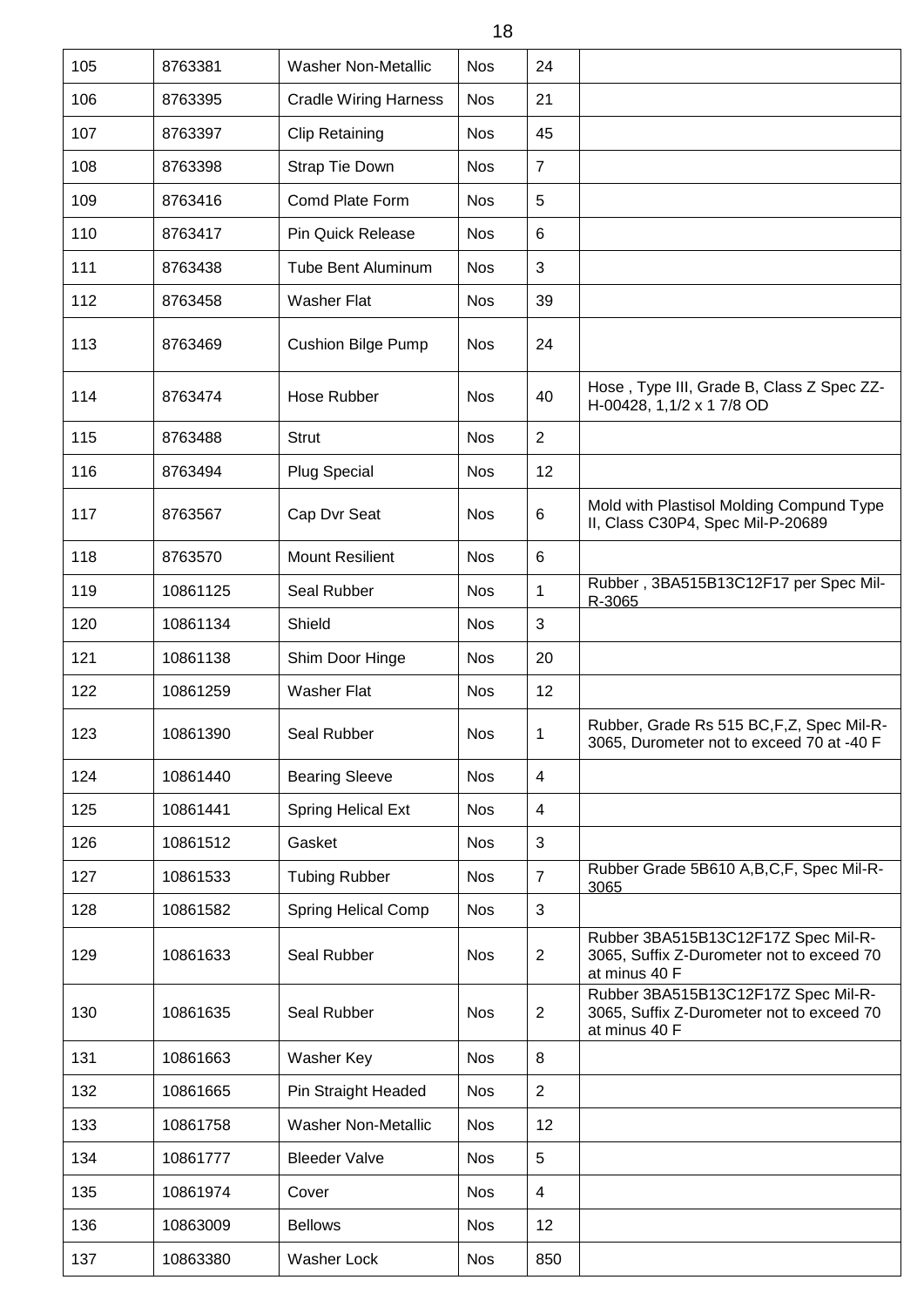| 138 | 10863386 | Hose                           | <b>Nos</b> | 5              | Hose Type III, Grade A Class 2 Spec ZZ - H<br>- 428                                                                                       |
|-----|----------|--------------------------------|------------|----------------|-------------------------------------------------------------------------------------------------------------------------------------------|
| 139 | 10863423 | Tube                           | <b>Nos</b> | 8              |                                                                                                                                           |
| 140 | 10863494 | <b>Ball Bearing</b>            | <b>Nos</b> | 6              | NTN, FAG, SKF with High RPM. (i-e upto<br>3600 rpm)                                                                                       |
| 141 | 10865525 | Gasket                         | <b>Nos</b> | $\overline{2}$ |                                                                                                                                           |
| 142 | 10865526 | Gasket                         | <b>Nos</b> | $\overline{2}$ |                                                                                                                                           |
| 143 | 10865614 | <b>Bushing</b>                 | <b>Nos</b> | 5              |                                                                                                                                           |
| 144 | 10865654 | Gasket                         | <b>Nos</b> | $\,6$          |                                                                                                                                           |
| 145 | 10865663 | <b>Washer Non-Metallic</b>     | <b>Nos</b> | 48             |                                                                                                                                           |
| 146 | 10865723 | Decal                          | <b>Nos</b> | 8              |                                                                                                                                           |
| 147 | 10865747 | <b>Rubber Washer</b>           | <b>Nos</b> | 117            |                                                                                                                                           |
| 148 | 10865843 | <b>Grommet Rubber</b>          | <b>Nos</b> | 8              | Rubber 3BA515B13C12F17Z Spec Mil-R-<br>3065. Suffix Z-Durometer not to exceed 70<br>at Minus 40F                                          |
| 149 | 10865882 | Seat Back Assy                 | <b>Nos</b> | $\overline{7}$ |                                                                                                                                           |
| 150 | 10865908 | Seal Rubber Spec               | <b>Nos</b> | 8              |                                                                                                                                           |
| 151 | 10865960 | Marker                         | <b>Nos</b> | 8              |                                                                                                                                           |
| 152 | 10866008 | Seat Ind                       | <b>Nos</b> | 5              | Min Tensile Strength 17000 PSI                                                                                                            |
| 153 | 10866044 | Sign                           | <b>Nos</b> | 3              |                                                                                                                                           |
| 154 | 10866049 | <b>Collar Throttle Control</b> | <b>Nos</b> | 44             |                                                                                                                                           |
| 155 | 10866087 | <b>Spring Torsion</b>          | <b>Nos</b> | 16             |                                                                                                                                           |
| 156 | 10866136 | <b>Nut Connector</b>           | <b>Nos</b> | 14             |                                                                                                                                           |
| 157 | 10866137 | <b>Insulator Bushing</b>       | <b>Nos</b> | 20             |                                                                                                                                           |
| 158 | 10866207 | Clamp                          | <b>Nos</b> | 8              |                                                                                                                                           |
| 159 | 10866261 | Seat Cushion                   | <b>Nos</b> | 14             |                                                                                                                                           |
| 160 | 10866262 | Seat Cushion                   | <b>Nos</b> | 16             |                                                                                                                                           |
| 161 | 10866352 | Seat Cushion                   | <b>Nos</b> | 24             |                                                                                                                                           |
| 162 | 10874601 | <b>Tube Non Metallic</b>       | <b>Nos</b> | 1              |                                                                                                                                           |
| 163 | 10874701 | <b>Bracket Seat</b>            | <b>Nos</b> | $\overline{2}$ |                                                                                                                                           |
| 164 | 10874783 | Elbow                          | <b>Nos</b> | 3              |                                                                                                                                           |
| 165 | 10874832 | Filter                         | <b>Nos</b> | 5              |                                                                                                                                           |
| 166 | 10874856 | Seal Rubber                    | <b>Nos</b> | 8              |                                                                                                                                           |
| 167 | 10874857 | Seal                           | <b>Nos</b> | 8              | A. Rubber, 3BA515B13C12F17Z or Rubber<br>2BC515B14C12F17Z, Per Spec Mil-R-<br>3065-Sufffix Z: Durometer not to exceed 70<br>at minus 40 F |
| 168 | 10875056 | Seal                           | <b>Nos</b> | 3              |                                                                                                                                           |
| 169 | 10875089 | Packing Preformed              | <b>Nos</b> | 18             |                                                                                                                                           |
| 170 | 10875096 | Cover                          | <b>Nos</b> | $\sqrt{3}$     |                                                                                                                                           |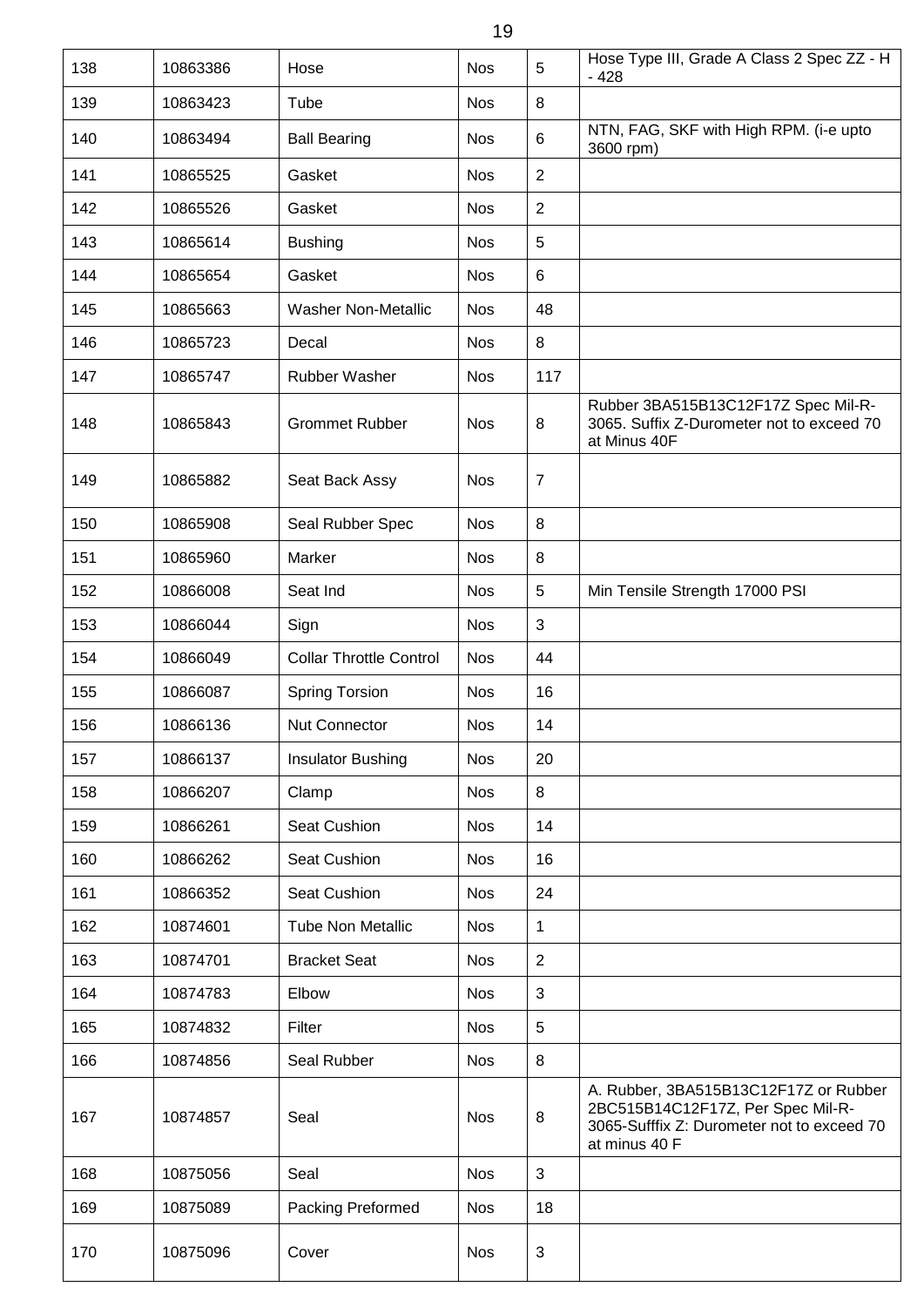| 20  |          |                                          |            |                |                                                            |  |  |  |
|-----|----------|------------------------------------------|------------|----------------|------------------------------------------------------------|--|--|--|
| 171 | 10875100 | Shell                                    | <b>Nos</b> | 1              |                                                            |  |  |  |
| 172 | 10875107 | Seal Oil Out Put Shaft                   | <b>Nos</b> | $\overline{2}$ |                                                            |  |  |  |
| 173 | 10875193 | Packing Preformed                        | <b>Nos</b> | $\overline{2}$ | Synthetic Rubber Neoprene base                             |  |  |  |
| 174 | 10875377 | <b>Welded Nut</b>                        | <b>Nos</b> | 109            |                                                            |  |  |  |
| 175 | 10875378 | <b>Welded Nut</b>                        | <b>Nos</b> | 22             |                                                            |  |  |  |
| 176 | 10875414 | Pin                                      | <b>Nos</b> | $\overline{2}$ |                                                            |  |  |  |
| 177 | 10886357 | <b>Bumper Rubber</b>                     | <b>Nos</b> | 64             | Rubber, Grade 3BA615B13C12F17                              |  |  |  |
| 178 | 10886447 | <b>Plate Instruction Ramp</b><br>Up/Down | <b>Nos</b> | $\overline{2}$ |                                                            |  |  |  |
| 179 | 10886449 | Plate Ins                                | <b>Nos</b> | $\overline{2}$ |                                                            |  |  |  |
| 180 | 10886501 | Hose Air Duct                            | <b>Nos</b> | $\,8\,$        |                                                            |  |  |  |
| 181 | 10886767 | Plate Instruction                        | <b>Nos</b> | 5              |                                                            |  |  |  |
| 182 | 10886771 | <b>Support Rubber</b>                    | <b>Nos</b> | 84             |                                                            |  |  |  |
| 183 | 10886773 | Pad Cushioning                           | <b>Nos</b> | 3              |                                                            |  |  |  |
| 184 | 10886776 | Pad Cushioning                           | <b>Nos</b> | 8              |                                                            |  |  |  |
| 185 | 10886778 | Cushion                                  | <b>Nos</b> | 18             |                                                            |  |  |  |
| 186 | 10886779 | Seal Nonmetallic                         | <b>Nos</b> | 3              |                                                            |  |  |  |
| 187 | 10886780 | Cushion                                  | <b>Nos</b> | 3              |                                                            |  |  |  |
| 188 | 10886781 | Cushion                                  | <b>Nos</b> | 8              |                                                            |  |  |  |
| 189 | 10890210 | Mount                                    | <b>Nos</b> | 12             |                                                            |  |  |  |
| 190 | 10890212 | Decal                                    | <b>Nos</b> | $\sqrt{3}$     |                                                            |  |  |  |
| 191 | 10890243 | Decal                                    | <b>Nos</b> | 6              |                                                            |  |  |  |
| 192 | 10915185 | <b>Mount Resilient</b>                   | <b>Nos</b> | 6              | Rubber, Grade RS325 BC, F, Spec Mil-R-<br>3065             |  |  |  |
| 193 | 10915186 | <b>Mount Resilient</b>                   | <b>Nos</b> | 6              | Rubber, Grade RS325 BC, F, Spec Mil-R-<br>3065             |  |  |  |
| 194 | 10917437 | <b>Washer Flat</b>                       | <b>Nos</b> | 20             |                                                            |  |  |  |
| 195 | 10917616 | Seal Periscope (M17)                     | <b>Nos</b> | 42             | Rubber, Cellular Type RN-RS 13 A, B, F,<br>Spec Mil-C-3133 |  |  |  |
| 196 | 10917641 | Gasket                                   | <b>Nos</b> | $\mathfrak{S}$ |                                                            |  |  |  |
| 197 | 10917769 | Washer Key                               | <b>Nos</b> | 48             |                                                            |  |  |  |
| 198 | 10917773 | <b>Nut Plain</b>                         | <b>Nos</b> | $\overline{2}$ |                                                            |  |  |  |
| 199 | 10917897 | <b>Clamp Shroud Track</b>                | <b>Nos</b> | 9              |                                                            |  |  |  |
| 200 | 10917945 | Washer Key                               | <b>Nos</b> | 16             |                                                            |  |  |  |
| 201 | 10918115 | Guard                                    | <b>Nos</b> | $\mathfrak{S}$ |                                                            |  |  |  |
| 202 | 10932309 | <b>Bushing Rubber</b>                    | <b>Nos</b> | 8              |                                                            |  |  |  |
| 203 | 10932310 | <b>Bolt Eye</b>                          | <b>Nos</b> | $\sqrt{2}$     |                                                            |  |  |  |
| 204 | 10932311 | Pad Cushioning                           | <b>Nos</b> | 112            |                                                            |  |  |  |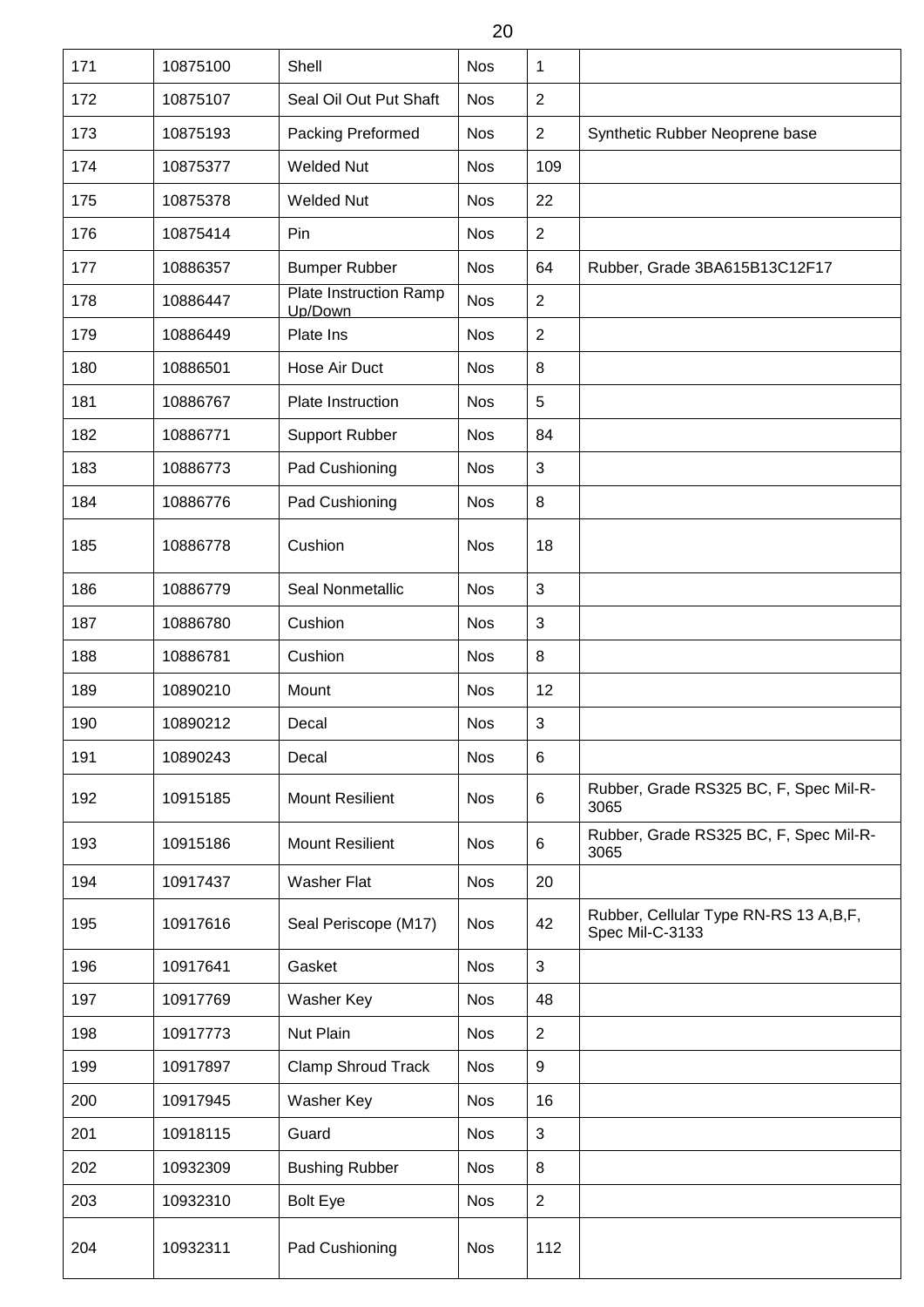| 205 | 10932373 | Jerry Can Bracket                  | <b>Nos</b> | 11              |                                                                                                                                                               |
|-----|----------|------------------------------------|------------|-----------------|---------------------------------------------------------------------------------------------------------------------------------------------------------------|
| 206 | 10932429 | <b>Locking Plate</b>               | <b>Nos</b> | 180             |                                                                                                                                                               |
| 207 | 10932464 | Seal Radiator                      | <b>Nos</b> | 8               | Rubber, Synthetic, Grade SC413, B,C,F,Z.<br>Suffix Z Indicates an additional req, material<br>must resist heat aging for 70 hours at 240 F<br>Spec Mil-R-3065 |
| 208 | 10932514 | <b>Catch Extension</b>             | <b>Nos</b> | $\mathfrak{S}$  |                                                                                                                                                               |
| 209 | 10932533 | Spring                             | <b>Nos</b> | 1               |                                                                                                                                                               |
| 210 | 10932622 | <b>Bolt Tee Head</b>               | <b>Nos</b> | 12              |                                                                                                                                                               |
| 211 | 10932698 | <b>Stiffener</b>                   | <b>Nos</b> | 5               |                                                                                                                                                               |
| 212 | 10932812 | <b>Washer Flat</b>                 | <b>Nos</b> | $\sqrt{2}$      |                                                                                                                                                               |
| 213 | 10932820 | Pin                                | <b>Nos</b> | $\overline{2}$  |                                                                                                                                                               |
| 214 | 10932871 | <b>Tube Assy</b>                   | <b>Nos</b> | $\overline{2}$  |                                                                                                                                                               |
| 215 | 10932881 | Plate                              | <b>Nos</b> | $\mathfrak{S}$  |                                                                                                                                                               |
| 216 | 10932892 | Plate Idn                          | <b>Nos</b> | $\,6$           |                                                                                                                                                               |
| 217 | 10932894 | Plate Ins                          | <b>Nos</b> | $6\phantom{1}6$ |                                                                                                                                                               |
| 218 | 10932895 | Plate Ins                          | <b>Nos</b> | $\,6$           |                                                                                                                                                               |
| 219 | 10932932 | <b>Tube Steel</b>                  | <b>Nos</b> | 3               |                                                                                                                                                               |
| 220 | 10932933 | Gasket                             | <b>Nos</b> | 17              |                                                                                                                                                               |
| 221 | 10932936 | <b>Bracket</b>                     | <b>Nos</b> | 4               |                                                                                                                                                               |
| 222 | 10932980 | Tube                               | <b>Nos</b> | $\mathfrak{S}$  |                                                                                                                                                               |
| 223 | 10933023 | <b>Tube Assy</b>                   | <b>Nos</b> | $\sqrt{2}$      |                                                                                                                                                               |
| 224 | 10933071 | <b>Strainer</b>                    | <b>Nos</b> | $\mathfrak{S}$  |                                                                                                                                                               |
| 225 | 10933083 | Decal                              | <b>Nos</b> | $\mathbf{3}$    |                                                                                                                                                               |
| 226 | 10942565 | Cushion                            | <b>Nos</b> | 8               |                                                                                                                                                               |
| 227 | 10942653 | Hose Assy Non-<br>Metallic         | <b>Nos</b> | $\overline{2}$  |                                                                                                                                                               |
| 228 | 10942750 | <b>Bolt Machine</b>                | <b>Nos</b> | $\overline{4}$  |                                                                                                                                                               |
| 229 | 10942841 | Plate Instruction/(Stall<br>Check) | <b>Nos</b> | $\overline{2}$  |                                                                                                                                                               |
| 230 | 10942891 | Washer                             | <b>Nos</b> | 16              |                                                                                                                                                               |
| 231 | 10942907 | <b>Bty Cover Assy</b>              | <b>Nos</b> | $\overline{2}$  |                                                                                                                                                               |
| 232 | 10943014 | <b>Bty Cover</b>                   | <b>Nos</b> | $\mathbf 1$     |                                                                                                                                                               |
| 233 | 10943075 | Elbow Tube                         | <b>Nos</b> | $\overline{7}$  |                                                                                                                                                               |
| 234 | 10943076 | Decal                              | <b>Nos</b> | 8               |                                                                                                                                                               |
| 235 | 10943081 | Plug Hull Drain                    | <b>Nos</b> | 12              |                                                                                                                                                               |
| 236 | 10943082 | Nut Plain Link                     | <b>Nos</b> | 8               |                                                                                                                                                               |
| 237 | 10943083 | Assy Plug                          | <b>Nos</b> | $\overline{2}$  |                                                                                                                                                               |
| 238 | 10943120 | <b>Tube Bent Radiator</b>          | <b>Nos</b> | $\overline{7}$  |                                                                                                                                                               |
| 239 | 10943385 | <b>Track Mount</b>                 | <b>Nos</b> | $\sqrt{5}$      |                                                                                                                                                               |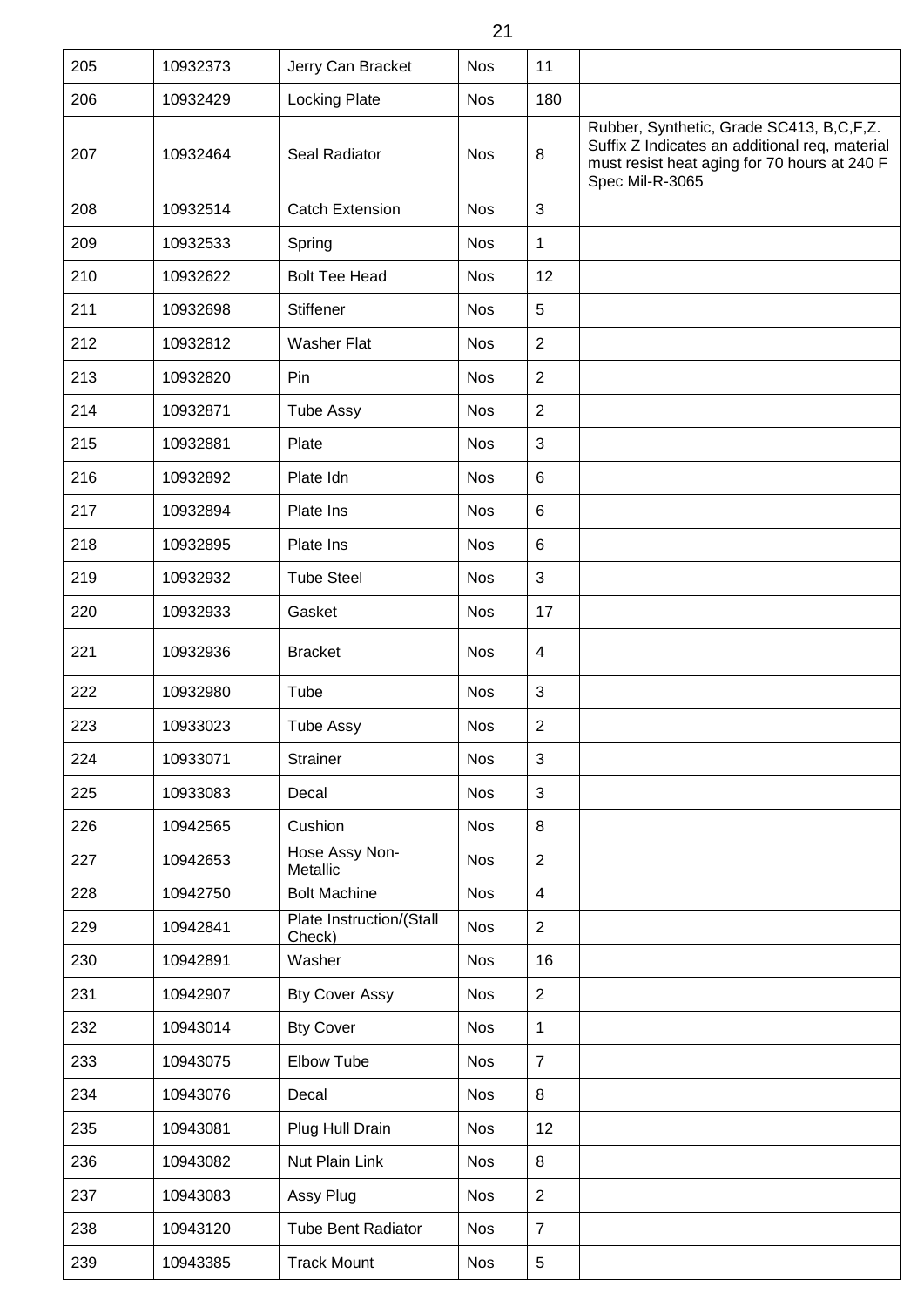| 240 | 10949338 | <b>Spacer Sleeve</b>          | <b>Nos</b> | 3                |                                                                                                                            |
|-----|----------|-------------------------------|------------|------------------|----------------------------------------------------------------------------------------------------------------------------|
| 241 | 10949352 | Gasket                        | <b>Nos</b> | $\mathbf{1}$     |                                                                                                                            |
| 242 | 10949865 | Gasket                        | <b>Nos</b> | 8                |                                                                                                                            |
| 243 | 11589343 | Packing Preformed             | <b>Nos</b> | 44               | Synthetic Rubber Neoprene base                                                                                             |
| 244 | 11589346 | Plug                          | <b>Nos</b> | $6\phantom{1}6$  |                                                                                                                            |
| 245 | 11589464 | <b>Strainer Bilge Pump</b>    | <b>Nos</b> | $\overline{4}$   |                                                                                                                            |
| 246 | 11589471 | <b>Strainer Front Bilge</b>   | <b>Nos</b> | 4                |                                                                                                                            |
| 247 | 11589516 | Plate Ins                     | <b>Nos</b> | $6\phantom{1}6$  |                                                                                                                            |
| 248 | 11597869 | <b>Thumb Screw</b>            | <b>Nos</b> | $\boldsymbol{9}$ |                                                                                                                            |
| 249 | 11597872 | <b>Rifle Bracket</b>          | <b>Nos</b> | $\sqrt{2}$       |                                                                                                                            |
| 250 | 11598399 | Filter Element Air<br>Cleaner | <b>Nos</b> | $\sqrt{3}$       | Approved by ITD / DESCOM                                                                                                   |
| 251 | 11633310 | Pad Cushioning                | <b>Nos</b> | $\sqrt{3}$       |                                                                                                                            |
| 252 | 11633311 | Pad Cushioning                | <b>Nos</b> | $\mathfrak{B}$   |                                                                                                                            |
| 253 | 11633317 | Pad Cushioning                | <b>Nos</b> | 3                | Rubber, Celluar, Grade S8E7, A BC F2 L<br>Spec Mil-C-3133, Suffix Req supplement<br>ary to Mil-Std-670                     |
| 254 | 11633333 | Decal                         | <b>Nos</b> | $6\phantom{1}6$  |                                                                                                                            |
| 255 | 11633334 | Decal                         | <b>Nos</b> | 8                |                                                                                                                            |
| 256 | 11633456 | Tube Asm                      | <b>Nos</b> | 3                |                                                                                                                            |
| 257 | 11633463 | <b>Tube Assy</b>              | <b>Nos</b> | $\overline{2}$   |                                                                                                                            |
| 258 | 11633546 | Seal Rubber                   | <b>Nos</b> | $\mathbf{1}$     | Rubber (EPDM)                                                                                                              |
| 259 | 11633547 | Seal Rubber                   | <b>Nos</b> | $\mathbf 1$      | Rubber, Grade Rs 515 BC, F, Z, Spec Mil-R-<br>3065, Durometer not to exceed 70 at -40 F                                    |
| 260 | 11633594 | Plat Regulator<br>Mounting    | <b>Nos</b> | $\overline{4}$   |                                                                                                                            |
| 261 | 11633832 | Pad Cushioning                | <b>Nos</b> | $\mathfrak{B}$   |                                                                                                                            |
| 262 | 11633836 | <b>Boot</b>                   | <b>Nos</b> | $\mathfrak{S}$   | Rubber, Grade SB-715-A, B, C, E, F Spec Mil-<br>R-3065                                                                     |
| 263 | 11646822 | <b>Cover Access</b>           | <b>Nos</b> | $\overline{2}$   |                                                                                                                            |
| 264 | 11646823 | <b>Cover Access</b>           | <b>Nos</b> | $\overline{2}$   |                                                                                                                            |
| 265 | 11647538 | <b>Floor Plate</b>            | <b>Nos</b> | $\overline{2}$   |                                                                                                                            |
| 266 | 11660771 | <b>Caution Plate</b>          | <b>Nos</b> | 12               |                                                                                                                            |
| 267 | 11660779 | Clamp Loop                    | <b>Nos</b> | $\overline{4}$   |                                                                                                                            |
| 268 | 11661343 | Decal                         | <b>Nos</b> | $\sqrt{3}$       |                                                                                                                            |
| 269 | 11662996 | <b>Hose Non-Metallic</b>      | <b>Nos</b> | 20               |                                                                                                                            |
| 270 | 11669369 | Radiator Assy A2              | <b>Nos</b> | 6                |                                                                                                                            |
| 271 | 11677876 | Periscope Box                 | <b>Nos</b> | 6                |                                                                                                                            |
| 272 | 11677982 | <b>Track Shoe Link</b>        | <b>Nos</b> | 274              |                                                                                                                            |
| 273 | 11677990 | <b>Track Path Rubber</b>      | <b>Nos</b> | 889              | Re-Rubberization according to Military<br>standard No. MIL-T-11891E (AT), Bids of<br>Only Qualified Firms will be accepted |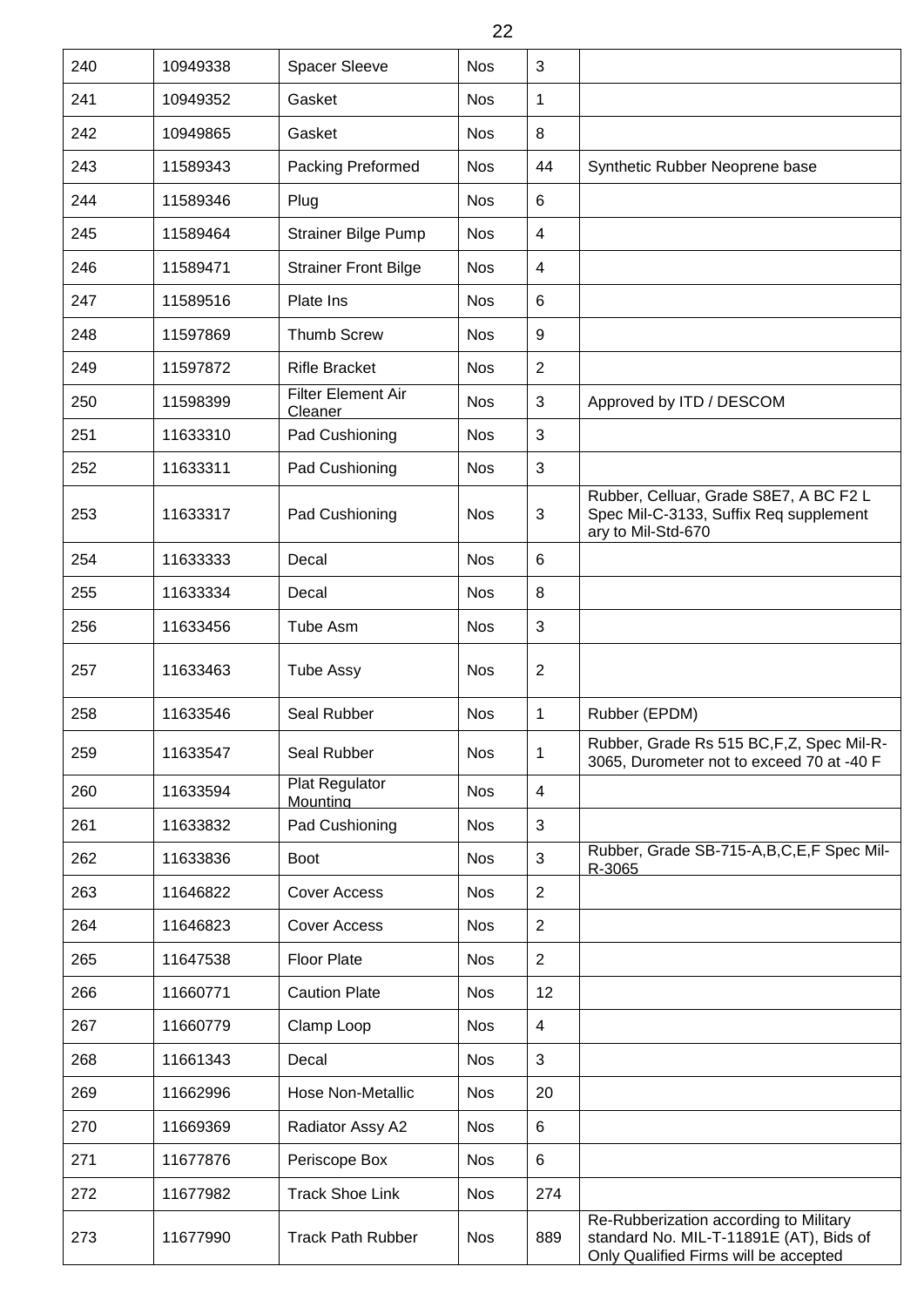| 274 | 11678027    | Small Bush                         | <b>Nos</b> | 1778           | Re-Rubberization according to Military<br>standard No. MIL-T-11891E (AT), Bids of<br>Only Qualified Firms will be accepted |
|-----|-------------|------------------------------------|------------|----------------|----------------------------------------------------------------------------------------------------------------------------|
| 275 | 11678029    | Large Bush                         | <b>Nos</b> | 2667           | Re-Rubberization according to Military<br>standard No. MIL-T-11891E (AT), Bids of<br>Only Qualified Firms will be accepted |
| 276 | 11678270    | <b>Wheel Solid Rubber</b><br>(Alu) | <b>Nos</b> | 160            | Bids of Only Qualified Firms will be<br>accepted                                                                           |
| 277 | 11678405    | Seat Cushion                       | <b>Nos</b> | $\overline{2}$ |                                                                                                                            |
| 278 | 12253112    | Decal                              | <b>Nos</b> | 8              |                                                                                                                            |
| 279 | 12253115    | Decal                              | <b>Nos</b> | 16             |                                                                                                                            |
| 280 | 12253286    | Seal Plain Encased                 | <b>Nos</b> | 67             |                                                                                                                            |
| 281 | 12253406    | Marker Identification              | <b>Nos</b> | 8              |                                                                                                                            |
| 282 | 12253408    | Gasket                             | <b>Nos</b> | 12             |                                                                                                                            |
| 283 | 12253409    | Gasket                             | <b>Nos</b> | 4              |                                                                                                                            |
| 284 | 12253522    | <b>Aux Tank</b>                    | <b>Nos</b> | 6              |                                                                                                                            |
| 285 | 12253536    | Tube                               | <b>Nos</b> | $\overline{2}$ |                                                                                                                            |
| 286 | 12268686    | Pin                                | <b>Nos</b> | $\overline{4}$ |                                                                                                                            |
| 287 | 12268792    | Gasket                             | <b>Nos</b> | 9              |                                                                                                                            |
| 288 | 12268886    | Cover Track (Rt) Rear              | <b>Nos</b> | 1              |                                                                                                                            |
| 289 | 12268887    | Clamp Fender                       | <b>Nos</b> | 24             |                                                                                                                            |
| 290 | 12268888    | Cover Track (Lt) Rear              | <b>Nos</b> | 1              |                                                                                                                            |
| 291 | 12268889    | Cover Track (Rt) Front             | <b>Nos</b> | 1              |                                                                                                                            |
| 292 | 12268890    | Cover Track (Lt) Front             | <b>Nos</b> | 1              |                                                                                                                            |
| 293 | 12268895    | <b>Shroud Track</b>                | <b>Nos</b> | 6              |                                                                                                                            |
| 294 | 12269502    | <b>Bracket</b>                     | <b>Nos</b> | 14             |                                                                                                                            |
| 295 | 12313117    | <b>Track Pad</b>                   | <b>Nos</b> | 1016           | Re-Rubberization according to Military<br>standard No. MIL-T-11891E (AT), Bids of<br>Only Qualified Firms will be accepted |
| 296 | 10861316-1  | <b>Washer Convex</b>               | <b>Nos</b> | $\overline{2}$ |                                                                                                                            |
| 297 | 10861387-1  | <b>Bolt</b>                        | <b>Nos</b> | 16             |                                                                                                                            |
| 298 | 10910174-33 | <b>Washer Flat</b>                 | <b>Nos</b> | 268            |                                                                                                                            |
| 299 | 10910174-5  | <b>Washer Flat</b>                 | <b>Nos</b> | 81             |                                                                                                                            |
| 300 | 10910174-7  | Washer                             | <b>Nos</b> | 3              |                                                                                                                            |
| 301 | 10917651-1  | Hose Assy Non-<br>Metallic         | <b>Nos</b> | 6              |                                                                                                                            |
| 302 | 10932293-2  | Hose Assy Rubber                   | <b>Nos</b> | 1              |                                                                                                                            |
| 303 | 10932293-4  | Hose Assy Rubber                   | <b>Nos</b> | 5              |                                                                                                                            |
| 304 | 10932436-3  | Hose Assy Non-<br>Metallic         | <b>Nos</b> | 6              |                                                                                                                            |
| 305 | 10932437-1  | Hose Assy Non-<br>Metallic         | <b>Nos</b> | 5              |                                                                                                                            |
| 306 | 10932440-2  | Hose Pipe                          | <b>Nos</b> | 6              |                                                                                                                            |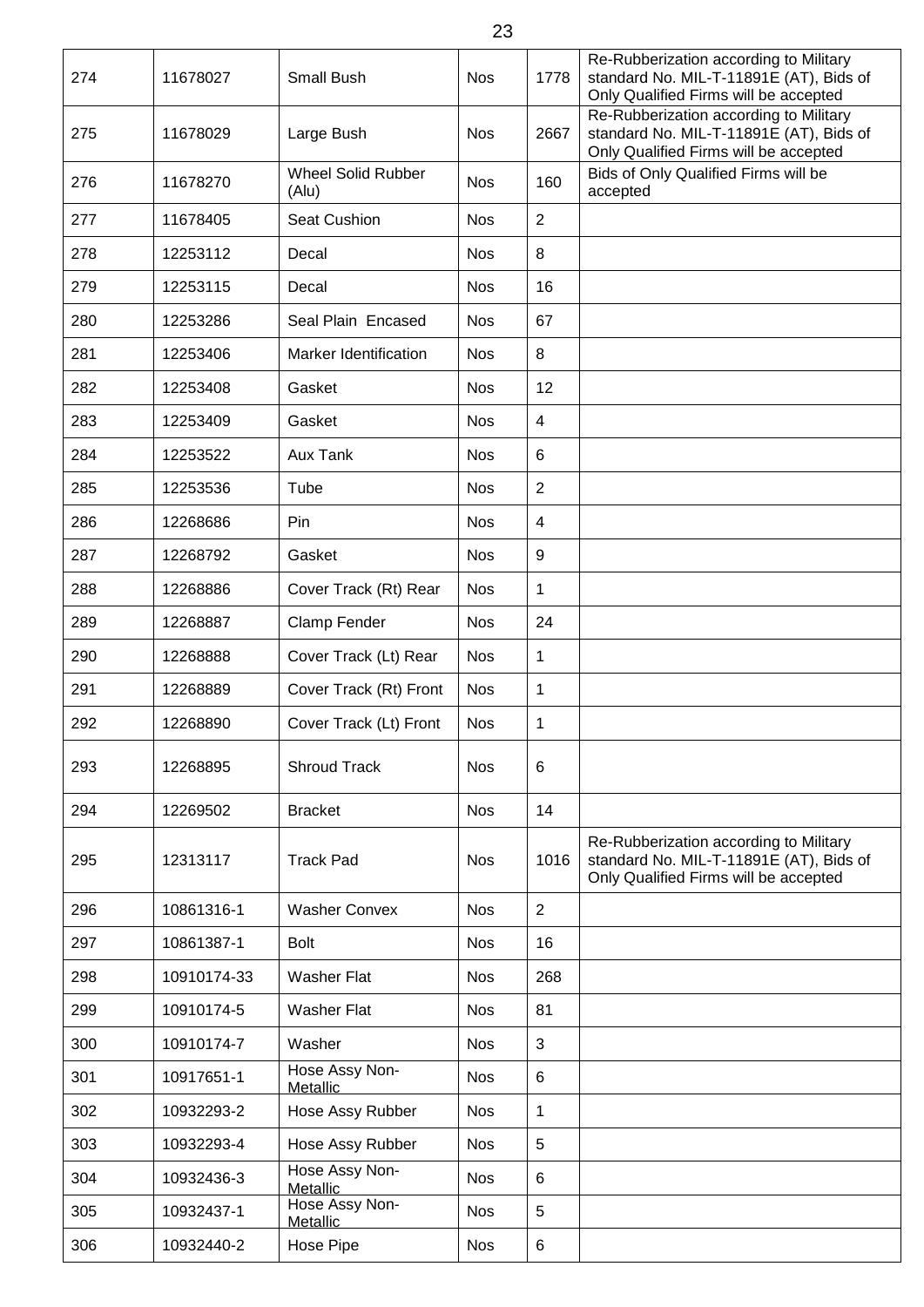| 307 | 10933120-1    | Lining                             | <b>Nos</b> | 14             |  |
|-----|---------------|------------------------------------|------------|----------------|--|
| 308 | 10942709-3    | Hose Assy Non-<br>Metallic         | <b>Nos</b> | 5              |  |
| 309 | 10943122-3    | Hose Non Metallic                  | <b>Nos</b> | $\,6$          |  |
| 310 | 10943122-4    | Hose Non Metallic                  | <b>Nos</b> | 6              |  |
| 311 | 10950010-4    | Hose Assy Non-<br>Metallic         | <b>Nos</b> | $\overline{4}$ |  |
| 312 | 11598738-1    | Packing Preformed                  | <b>Nos</b> | 12             |  |
| 313 | 11598738-2    | Packing Preformed                  | <b>Nos</b> | 12             |  |
| 314 | 11633341-2    | Pad Cushioning                     | <b>Nos</b> | 3              |  |
| 315 | 11646972-3    | <b>Strip Rubber Cellular</b>       | <b>Nos</b> | 16             |  |
| 316 | 11647365-1    | Trim Vane                          | <b>Nos</b> | 1              |  |
| 317 | 11647536-1    | <b>Floor Plate</b>                 | <b>Nos</b> | $\overline{2}$ |  |
| 318 | 11647536-2    | Floor Plate                        | <b>Nos</b> | $\overline{2}$ |  |
| 319 | 12253513-2    | Hose                               | <b>Nos</b> | 32             |  |
| 320 | 12253513-3    | Hose Non Metallic                  | <b>Nos</b> | 1              |  |
| 321 | 12253513-4    | Hose Non Metallic                  | <b>Nos</b> | 1              |  |
| 322 | 12253513-5    | <b>Hose Non Metallic</b>           | <b>Nos</b> | 1              |  |
| 323 | 12253588-1    | <b>Guard Fuel Line</b>             | <b>Nos</b> | 3              |  |
| 324 | 12268811-2    | <b>Heater Shiled</b>               | <b>Nos</b> | $\mathbf{3}$   |  |
| 325 | 2K OHM 2 W    | Resistance                         | <b>Nos</b> | $\overline{4}$ |  |
| 326 | 2N 6287       | Transistor                         | <b>Nos</b> | $\overline{2}$ |  |
| 327 | 2N3773        | Transistor                         | <b>Nos</b> | $\overline{4}$ |  |
| 328 | 2N5405        | Transistor                         | <b>Nos</b> | $\overline{2}$ |  |
| 329 | 33-115-017    | Gasket                             | <b>Nos</b> | 14             |  |
| 330 | 42C15120-210  | <b>Chain Weldless</b>              | <b>Nos</b> | 16             |  |
| 331 | 60198S        | O Ring                             | <b>Nos</b> | $\overline{2}$ |  |
| 332 | 8114-3760     | Gen Belt V Matched<br>02/Set       | Set        | 3              |  |
| 333 | AN912-2D      | <b>Bushing Pipe</b>                | <b>Nos</b> | $\overline{7}$ |  |
| 334 | AN914-1D      | <b>Elbow Pipe</b>                  | <b>Nos</b> | 6              |  |
| 335 | AN932-5       | Plug Pipe                          | <b>Nos</b> | 21             |  |
| 336 | <b>IN4004</b> | Transistor In-4004<br><b>Diode</b> | <b>Nos</b> | 8              |  |
| 337 | <b>IN746</b>  | Diode                              | <b>Nos</b> | $\overline{4}$ |  |
| 338 | MS16562-27    | Pin Spring                         | <b>Nos</b> | 12             |  |
| 339 | MS16562-29    | Pin Spring                         | <b>Nos</b> | 8              |  |
| 340 | MS16562-65    | Pin                                | <b>Nos</b> | 11             |  |
| 341 | MS16624-1075  | <b>Ring Retaining</b>              | <b>Nos</b> | $\overline{4}$ |  |
| 342 | MS17987-829   | <b>Pin Quick Release</b>           | <b>Nos</b> | 21             |  |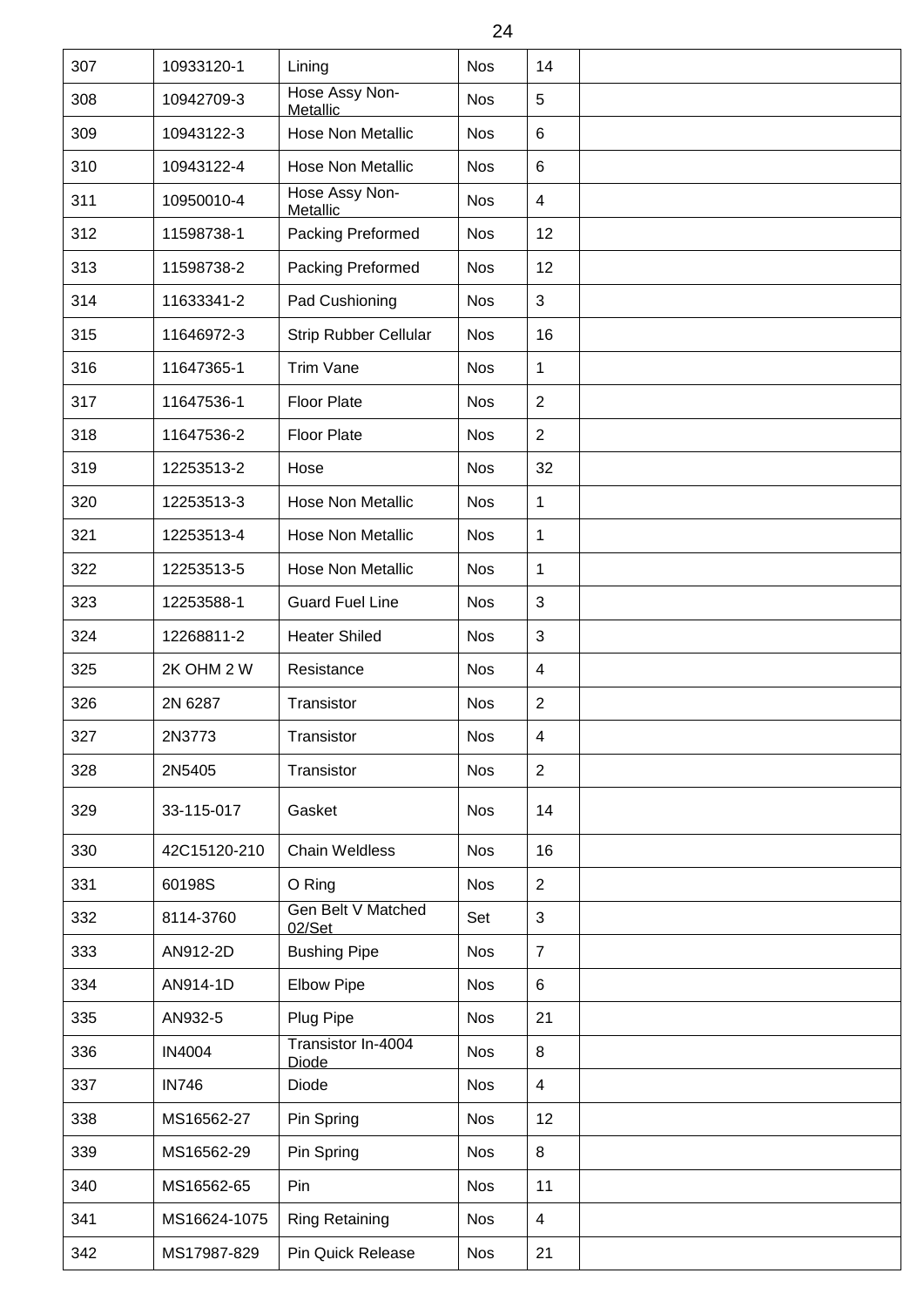| 25  |                         |                                      |            |                |  |  |  |
|-----|-------------------------|--------------------------------------|------------|----------------|--|--|--|
| 343 | MS19060-5               | Ball                                 | <b>Nos</b> | 5              |  |  |  |
| 344 | MS19070-072             | Washer Key                           | <b>Nos</b> | 6              |  |  |  |
| 345 | MS20002-10              | <b>Washer Flat</b>                   | <b>Nos</b> | 256            |  |  |  |
| 346 | MS20066-189             | Key Machine                          | <b>Nos</b> | 6              |  |  |  |
| 347 | MS20144N10              | <b>Track Pad Nut</b>                 | <b>Nos</b> | 327            |  |  |  |
| 348 | MS20392-9C57            | Pin Straight Headed                  | <b>Nos</b> | $\overline{2}$ |  |  |  |
| 349 | MS20392-9C65            | Pin Straight Headed                  | <b>Nos</b> | $\overline{2}$ |  |  |  |
| 350 | MS20604B4K2             | <b>Rivet Blind</b>                   | <b>Nos</b> | 144            |  |  |  |
| 351 | MS20604B4W2             | <b>Rivet Blind</b>                   | <b>Nos</b> | 192            |  |  |  |
| 352 | MS20913-2S              | Plug Pipe                            | <b>Nos</b> | 3              |  |  |  |
| 353 | MS20913-3S              | Plug Pipe                            | <b>Nos</b> | $\overline{4}$ |  |  |  |
| 354 | MS21044N10              | Nut Self Locking Hex                 | <b>Nos</b> | 374            |  |  |  |
| 355 | MS21333-121             | Clamp Loop                           | <b>Nos</b> | 8              |  |  |  |
| 356 | MS21333-125             | Clamp                                | <b>Nos</b> | 10             |  |  |  |
| 357 | MS21333-128             | Clamp                                | <b>Nos</b> | 10             |  |  |  |
| 358 | MS21333-50              | Clamp Loop                           | <b>Nos</b> | 5              |  |  |  |
| 359 | MS21333-81              | Clamp Loop                           | <b>Nos</b> | 20             |  |  |  |
| 360 | MS21334-34              | Clamp Loop                           | <b>Nos</b> | 5              |  |  |  |
| 361 | MS21919DG10             | Clamp Loop                           | <b>Nos</b> | 152            |  |  |  |
| 362 | MS21919DG11             | Clamp                                | <b>Nos</b> | 80             |  |  |  |
| 363 | MS21919DG16             | Clamp Loop                           | <b>Nos</b> | 72             |  |  |  |
| 364 | MS21919-<br><b>DG16</b> | Clamp                                | <b>Nos</b> | 5              |  |  |  |
| 365 | MS21919DG24             | Clamp Loop                           | <b>Nos</b> | 184            |  |  |  |
| 366 | MS21919DG3              | Clamp Loop                           | <b>Nos</b> | 28             |  |  |  |
| 367 | MS21919DG4              | Clamp Loop                           | <b>Nos</b> | 104            |  |  |  |
| 368 | MS21919DG40             | Clamp                                | <b>Nos</b> | 16             |  |  |  |
| 369 | MS21919DG6              | Clamp                                | <b>Nos</b> | 80             |  |  |  |
| 370 | MS21919DG9              | Clamp Loop                           | <b>Nos</b> | 104            |  |  |  |
| 371 | MS21919-<br>WDG24       | Clamp                                | <b>Nos</b> | $\overline{2}$ |  |  |  |
| 372 | MS21921-6               | Nut Tube Coupling                    | <b>Nos</b> | $\overline{7}$ |  |  |  |
| 373 | MS21922-6               | <b>Sleeve Clinch Tube</b><br>Fittina | <b>Nos</b> | 13             |  |  |  |
| 374 | MS24066-2-<br>240       | Clip                                 | <b>Nos</b> | 5              |  |  |  |
| 375 | MS24585-61              | Spring                               | <b>Nos</b> | $\overline{2}$ |  |  |  |
| 376 | MS2466-2-240            | Clip                                 | <b>Nos</b> | 6              |  |  |  |
| 377 | MS24665-132             | Pin Cotter                           | <b>Nos</b> | 49             |  |  |  |
| 378 | MS24665-134             | Pin Cotter                           | <b>Nos</b> | 81             |  |  |  |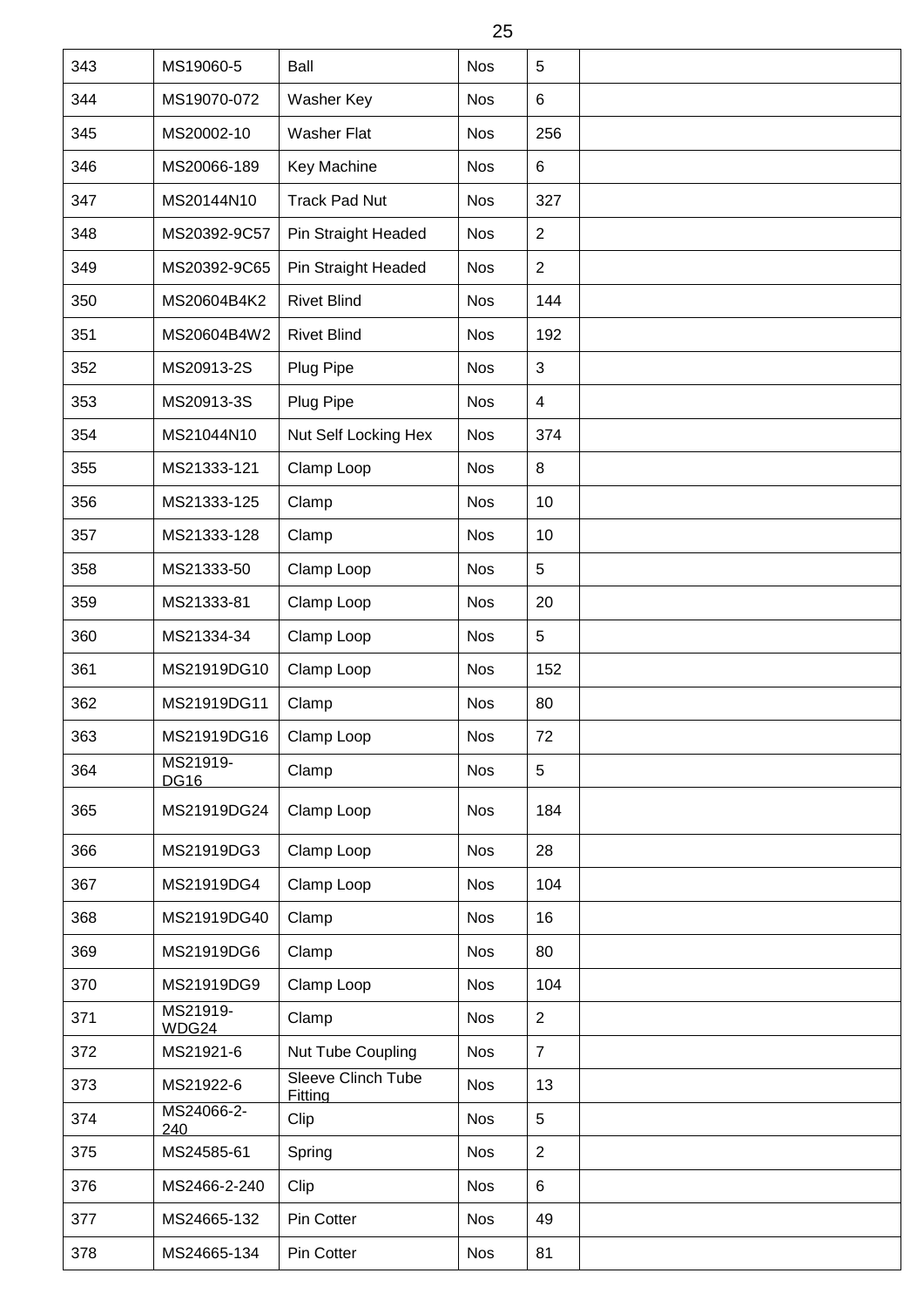| 26  |             |                    |            |                         |                                                |  |  |  |
|-----|-------------|--------------------|------------|-------------------------|------------------------------------------------|--|--|--|
| 379 | MS24665-281 | Pin Cotter         | <b>Nos</b> | 6                       |                                                |  |  |  |
| 380 | MS24665-283 | Pin Cotter         | <b>Nos</b> | 480                     |                                                |  |  |  |
| 381 | MS24665-285 | Pin Cotter         | <b>Nos</b> | 132                     |                                                |  |  |  |
| 382 | MS24665-291 | Pin Cotter         | <b>Nos</b> | 10                      |                                                |  |  |  |
| 383 | MS24665-300 | Pin Cotter         | <b>Nos</b> | 48                      |                                                |  |  |  |
| 384 | MS24665-357 | Pin Cotter         | <b>Nos</b> | 6                       |                                                |  |  |  |
| 385 | MS24665-370 | Pin Cotter         | <b>Nos</b> | 12                      |                                                |  |  |  |
| 386 | MS24665-419 | Pin Cotter         | <b>Nos</b> | 14                      |                                                |  |  |  |
| 387 | MS24665-443 | Pin Cotter         | <b>Nos</b> | 12                      |                                                |  |  |  |
| 388 | MS24665-497 | Pin Cotter         | <b>Nos</b> | 12                      |                                                |  |  |  |
| 389 | MS24665-640 | Pin Cotter         | <b>Nos</b> | 6                       |                                                |  |  |  |
| 390 | MS25231-313 | Lamp               | <b>Nos</b> | 1                       |                                                |  |  |  |
| 391 | MS27183-11  | <b>Washer Flat</b> | <b>Nos</b> | 101                     |                                                |  |  |  |
| 392 | MS27183-12  | <b>Washer Flat</b> | <b>Nos</b> | 74                      |                                                |  |  |  |
| 393 | MS27183-13  | <b>Washer Flat</b> | <b>Nos</b> | 8                       |                                                |  |  |  |
| 394 | MS27183-15  | <b>Washer Flat</b> | <b>Nos</b> | 130                     |                                                |  |  |  |
| 395 | MS27183-17  | <b>Washer Flat</b> | <b>Nos</b> | 9                       |                                                |  |  |  |
| 396 | MS27183-18  | <b>Washer Flat</b> | <b>Nos</b> | 608                     |                                                |  |  |  |
| 397 | MS27183-21  | <b>Washer Flat</b> | <b>Nos</b> | 5                       |                                                |  |  |  |
| 398 | MS27183-24  | <b>Washer Flat</b> | <b>Nos</b> | 5                       |                                                |  |  |  |
| 399 | MS27183-27  | <b>Washer Flat</b> | <b>Nos</b> | 5                       |                                                |  |  |  |
| 400 | MS27183-6   | <b>Washer Flat</b> | <b>Nos</b> | 8                       |                                                |  |  |  |
| 401 | MS27183-8   | <b>Washer Flat</b> | <b>Nos</b> | 231                     |                                                |  |  |  |
| 402 | MS28664-628 | Pin Cotter         | <b>Nos</b> | 6                       |                                                |  |  |  |
| 403 | MS28775-149 | Packing Preformed  | <b>Nos</b> | 19                      | Mil-P-25732                                    |  |  |  |
| 404 | MS28775-210 | Packing Preformed  | <b>Nos</b> | 4                       | Mil-P-25732                                    |  |  |  |
| 405 | MS28775-212 | Packing Preformed  | <b>Nos</b> | $\overline{\mathbf{4}}$ |                                                |  |  |  |
| 406 | MS28775-217 | Packing Preformed  | <b>Nos</b> | 1                       |                                                |  |  |  |
| 407 | MS28775-218 | Packing Preformed  | <b>Nos</b> | 6                       | Mil-P-25732                                    |  |  |  |
| 408 | MS28775-219 | Packing Preformed  | <b>Nos</b> | 5                       |                                                |  |  |  |
| 409 | MS28775-240 | Packing Preformed  | <b>Nos</b> | 21                      |                                                |  |  |  |
| 410 | MS28778-4   | Packing Preformed  | <b>Nos</b> | 16                      |                                                |  |  |  |
| 411 | MS29512-12  | Packing Preformed  | <b>Nos</b> | 15                      |                                                |  |  |  |
| 412 | MS29513-212 | Packing Preformed  | <b>Nos</b> | 5                       | Mil-P-5325 (Synthetic Rubber Neoprene<br>base) |  |  |  |
| 413 | MS29513-224 | Packing Preformed  | <b>Nos</b> | 12                      |                                                |  |  |  |
| 414 | MS29513-226 | Packing            | <b>Nos</b> | 5                       |                                                |  |  |  |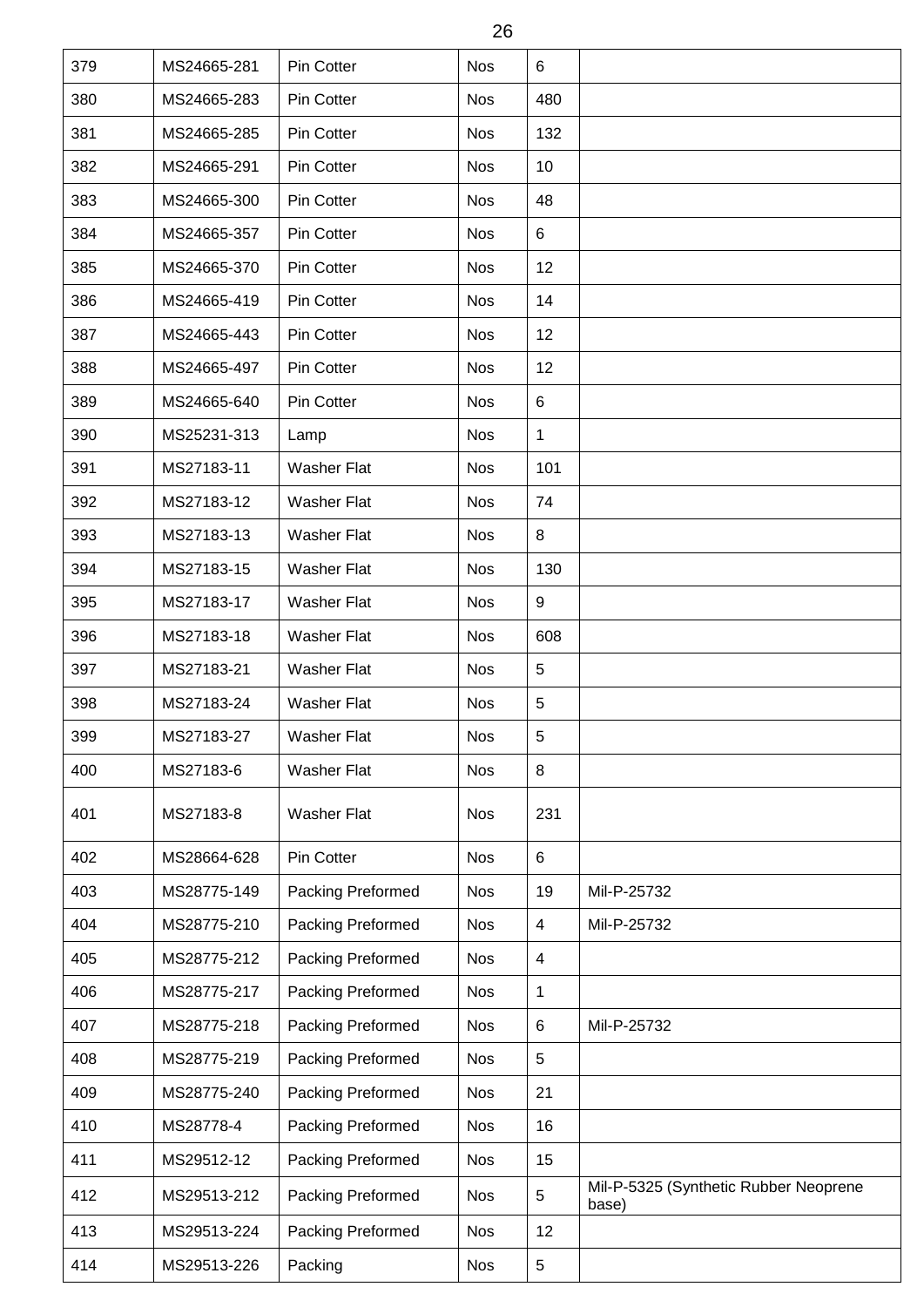| 415 | MS29513-236  | Packing Preformed      | <b>Nos</b> | $\mathbf 1$    |                                                |
|-----|--------------|------------------------|------------|----------------|------------------------------------------------|
| 416 | MS29513-425  | Packing Preformed      | <b>Nos</b> | 30             | Mil-P-5325 (Synthetic Rubber Neoprene<br>base) |
| 417 | MS35000-3    | <b>Battery Storage</b> | <b>Nos</b> | $6\phantom{1}$ |                                                |
| 418 | MS35190-273  | <b>Screw</b>           | <b>Nos</b> | 5              |                                                |
| 419 | MS35190-291  | <b>Screw Machine</b>   | <b>Nos</b> | 26             |                                                |
| 420 | MS35191-274  | <b>Screw Machine</b>   | <b>Nos</b> | 40             |                                                |
| 421 | MS35206-228  | <b>Screw</b>           | <b>Nos</b> | $\mathbf{1}$   |                                                |
| 422 | MS35206-230  | <b>Screw</b>           | <b>Nos</b> | $\overline{2}$ |                                                |
| 423 | MS35206-231  | Screw Cap              | <b>Nos</b> | 168            |                                                |
| 424 | MS35206-280  | <b>Screw</b>           | <b>Nos</b> | 116            |                                                |
| 425 | MS35206-283  | <b>Screw Machine</b>   | <b>Nos</b> | 5              |                                                |
| 426 | MS35207-263  | <b>Screw</b>           | <b>Nos</b> | 160            |                                                |
| 427 | MS35207-264  | <b>Screw</b>           | <b>Nos</b> | 52             |                                                |
| 428 | MS35207-265  | <b>Screw</b>           | <b>Nos</b> | 140            |                                                |
| 429 | MS35207-281  | <b>Screw Machine</b>   | <b>Nos</b> | 39             |                                                |
| 430 | MS35225-42   | <b>Screw</b>           | <b>Nos</b> | $\mathbf{1}$   |                                                |
| 431 | MS35333-33   | Washer Lock            | <b>Nos</b> | 12             |                                                |
| 432 | MS35333-37   | <b>Washer Lock</b>     | <b>Nos</b> | 56             |                                                |
| 433 | MS35333-41   | Washer Lock            | <b>Nos</b> | 11             |                                                |
| 434 | MS35333-42   | <b>Washer Lock</b>     | <b>Nos</b> | 106            |                                                |
| 435 | MS35338-42   | Washer                 | <b>Nos</b> | 1              |                                                |
| 436 | MS35338-48   | Washer                 | <b>Nos</b> | 5              |                                                |
| 437 | MS35425-42   | Nut Wing               | <b>Nos</b> | 3              |                                                |
| 438 | MS35426-16   | Nut Plain Wing         | <b>Nos</b> | 8              |                                                |
| 439 | MS35478-1691 | Lamp                   | <b>Nos</b> | $\overline{2}$ |                                                |
| 440 | MS35489-106  | Grommet                | <b>Nos</b> | 16             | Rubber (EPDM)                                  |
| 441 | MS35489-12   | <b>Grommet Rubber</b>  | <b>Nos</b> | $\,8\,$        |                                                |
| 442 | MS35489-19   | Grommet                | <b>Nos</b> | 16             |                                                |
| 443 | MS35489-35   | <b>Grommet Rubber</b>  | <b>Nos</b> | 24             | Rubber (EPDM)                                  |
| 444 | MS35489-89   | <b>Grommet Rubber</b>  | <b>Nos</b> | 15             |                                                |
| 445 | MS35489-96   | <b>Grommet Rubber</b>  | <b>Nos</b> | 5              |                                                |
| 446 | MS35691-17   | Nut Plain Hex          | <b>Nos</b> | $\,6\,$        |                                                |
| 447 | MS35692-53   | Nut Slotted Hex        | <b>Nos</b> | 40             |                                                |
| 448 | MS35692-54   | Nut                    | <b>Nos</b> | 40             |                                                |
| 449 | MS35756-10   | Key Woodruff           | <b>Nos</b> | $\,6\,$        |                                                |
| 450 | MS35769-31   | Gasket                 | <b>Nos</b> | $\mathbf{1}$   |                                                |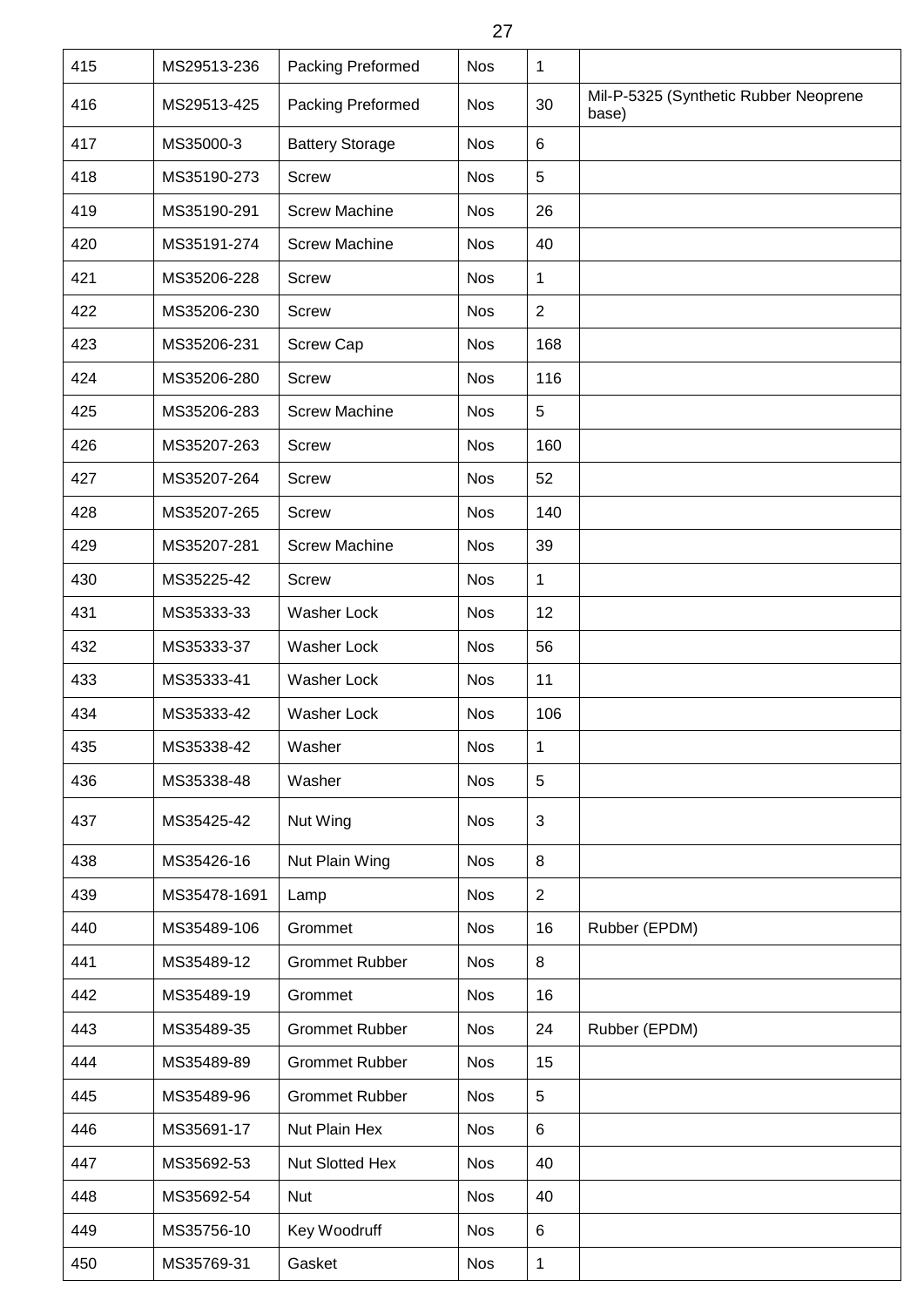| 28  |                     |                                |            |                |  |  |  |  |
|-----|---------------------|--------------------------------|------------|----------------|--|--|--|--|
| 451 | MS35810-32          | Pin                            | <b>Nos</b> | 3              |  |  |  |  |
| 452 | MS35812-7           | Clevis Rod End                 | <b>Nos</b> | 3              |  |  |  |  |
| 453 | MS35842-10          | Clamp Hose                     | <b>Nos</b> | 20             |  |  |  |  |
| 454 | MS35842-12          | Clamp Hose                     | <b>Nos</b> | 59             |  |  |  |  |
| 455 | MS35842-14          | Clamp Loop                     | <b>Nos</b> | 33             |  |  |  |  |
| 456 | MS35842-15          | Clamp Hose                     | <b>Nos</b> | 10             |  |  |  |  |
| 457 | MS35842-16          | Clamp Hose                     | <b>Nos</b> | 6              |  |  |  |  |
| 458 | MS39904-72          | Washer                         | <b>Nos</b> | 10             |  |  |  |  |
| 459 | MS45904-60          | Washer Lock                    | <b>Nos</b> | 120            |  |  |  |  |
| 460 | MS45904-69          | Washer                         | <b>Nos</b> | 274            |  |  |  |  |
| 461 | MS45904-72          | <b>Washer Lock</b>             | <b>Nos</b> | 10             |  |  |  |  |
| 462 | MS45904-76          | Washer Lock                    | <b>Nos</b> | 37             |  |  |  |  |
| 463 | MS51066-74-2        | Fan Belt V Match 02<br>Per Set | Set        | 3              |  |  |  |  |
| 464 | MS51095-306         | Screw Cap Hex Head             | <b>Nos</b> | 48             |  |  |  |  |
| 465 | MS51816-5           | Adapter                        | <b>Nos</b> | $\overline{2}$ |  |  |  |  |
| 466 | MS51823-3           | Nut Tube Coupling              | <b>Nos</b> | 3              |  |  |  |  |
| 467 | MS51825-3           | <b>Sleeve Clinch Tube</b>      | <b>Nos</b> | $\overline{7}$ |  |  |  |  |
| 468 | MS51922-9           | <b>Nut</b>                     | <b>Nos</b> | 15             |  |  |  |  |
| 469 | MS51932-62          | <b>Pin Straight Headless</b>   | <b>Nos</b> | 8              |  |  |  |  |
| 470 | MS51963-34          | <b>Set Screw</b>               | <b>Nos</b> | 10             |  |  |  |  |
| 471 | MS51971-1           | Nut                            | <b>Nos</b> | 3              |  |  |  |  |
| 472 | MS52103A120<br>270R | Hose                           | <b>Nos</b> | 5              |  |  |  |  |
| 473 | MS87006-3           | Hook Chain                     | <b>Nos</b> | 32             |  |  |  |  |
| 474 | MS9048-107          | Pin                            | <b>Nos</b> | $\overline{2}$ |  |  |  |  |
| 475 | MS9048-115          | Pin Spring                     | <b>Nos</b> | 6              |  |  |  |  |
| 476 | MS9048-306          | Pin Spring                     | <b>Nos</b> | 3              |  |  |  |  |
| 477 | MS9058-20           | Packing                        | <b>Nos</b> | 1              |  |  |  |  |
| 478 | MS90725-10          | Screw, Cap                     | <b>Nos</b> | 21             |  |  |  |  |
| 479 | MS90725-111         | Screw Cap Hex Head             | <b>Nos</b> | 5              |  |  |  |  |
| 480 | MS90725-113         | Screw Cap Hex Head             | <b>Nos</b> | 72             |  |  |  |  |
| 481 | MS90725-29          | <b>Bolt Machine</b>            | <b>Nos</b> | 8              |  |  |  |  |
| 482 | MS90725-3           | Screw                          | <b>Nos</b> | 11             |  |  |  |  |
| 483 | MS90725-36          | Screw                          | <b>Nos</b> | $\overline{2}$ |  |  |  |  |
| 484 | MS90725-5           | Screw Cap                      | <b>Nos</b> | 8              |  |  |  |  |
| 485 | MS90725-57          | Screw Cap Hex Head             | <b>Nos</b> | 103            |  |  |  |  |
| 486 | MS90725-6           | Screw Cap                      | <b>Nos</b> | 56             |  |  |  |  |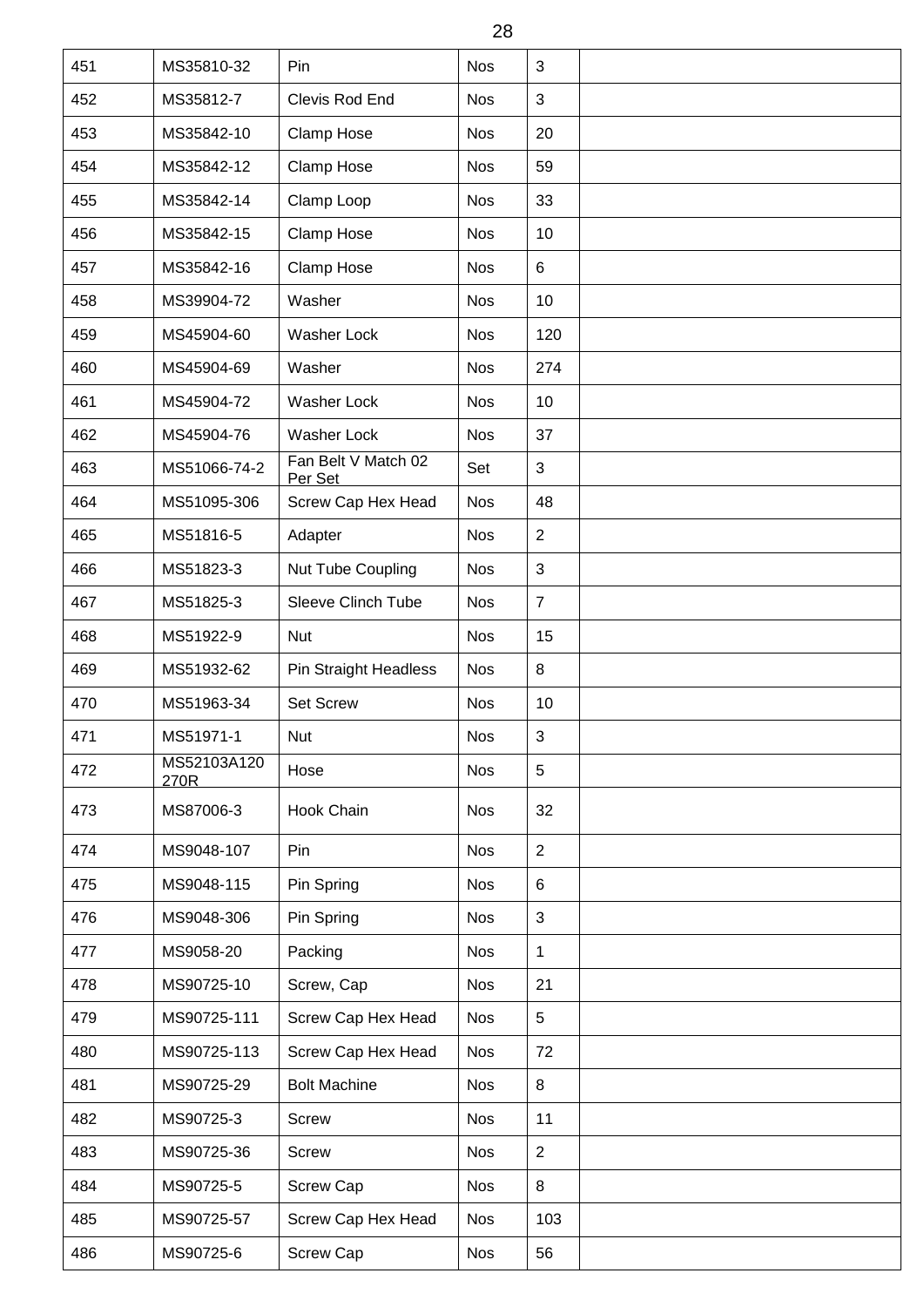| 487 | MS90725-60  | <b>Screw Cap</b>    | <b>Nos</b> | 30             |  |
|-----|-------------|---------------------|------------|----------------|--|
| 488 | MS90725-65  | Screw Cap Hex Head  | <b>Nos</b> | 60             |  |
| 489 | MS90725-66  | Screw Cap Hex Head  | <b>Nos</b> | 1              |  |
| 490 | MS90725-69  | <b>Screw</b>        | <b>Nos</b> | 3              |  |
| 491 | MS90725-8   | Screw Cap Hex Head  | <b>Nos</b> | 6              |  |
| 492 | MS90726-111 | Screw Cap Hex Head  | <b>Nos</b> | 24             |  |
| 493 | MS90726-113 | Screw Cap           | <b>Nos</b> | 20             |  |
| 494 | MS90726-114 | Screw Cap Hex Head  | <b>Nos</b> | 5              |  |
| 495 | MS90726-115 | Screw Cap Hex Head  | <b>Nos</b> | 3              |  |
| 496 | MS90726-163 | Screw Cap Hex Head  | <b>Nos</b> | 63             |  |
| 497 | MS90726-164 | Screw Cap Hex Head  | <b>Nos</b> | 20             |  |
| 498 | MS90726-190 | Screw Cap Hex Head  | <b>Nos</b> | $\overline{2}$ |  |
| 499 | MS90726-33  | <b>Bolt</b>         | <b>Nos</b> | 5              |  |
| 500 | MS90726-35  | <b>Bolt Machine</b> | <b>Nos</b> | 20             |  |
| 501 | MS90726-37  | Screw Cap Hex Head  | <b>Nos</b> | 11             |  |
| 502 | MS90726-38  | <b>Bolt</b>         | <b>Nos</b> | 36             |  |
| 503 | MS90726-6   | Screw Cap           | <b>Nos</b> | 11             |  |
| 504 | MS90726-60  | <b>Screw Cap</b>    | <b>Nos</b> | 12             |  |
| 505 | MS90726-62  | <b>Screw Cap</b>    | <b>Nos</b> | 40             |  |
| 506 | MS90726-65  | Screw Cap Hex Head  | <b>Nos</b> | 153            |  |
| 507 | MS90726-66  | <b>Screw</b>        | <b>Nos</b> | 11             |  |
| 508 | MS90726-90  | Screw Cap Hex Head  | <b>Nos</b> | 10             |  |
| 509 | MS90727-114 | <b>Screw Cap</b>    | <b>Nos</b> | 60             |  |
| 510 | MS90728-120 | Screw               | <b>Nos</b> | $\mathfrak{S}$ |  |
| 511 | MS90728-123 | Screw               | <b>Nos</b> | 3              |  |
| 512 | MS90728-177 | Screw               | Nos        | $\overline{2}$ |  |
|     |             |                     |            |                |  |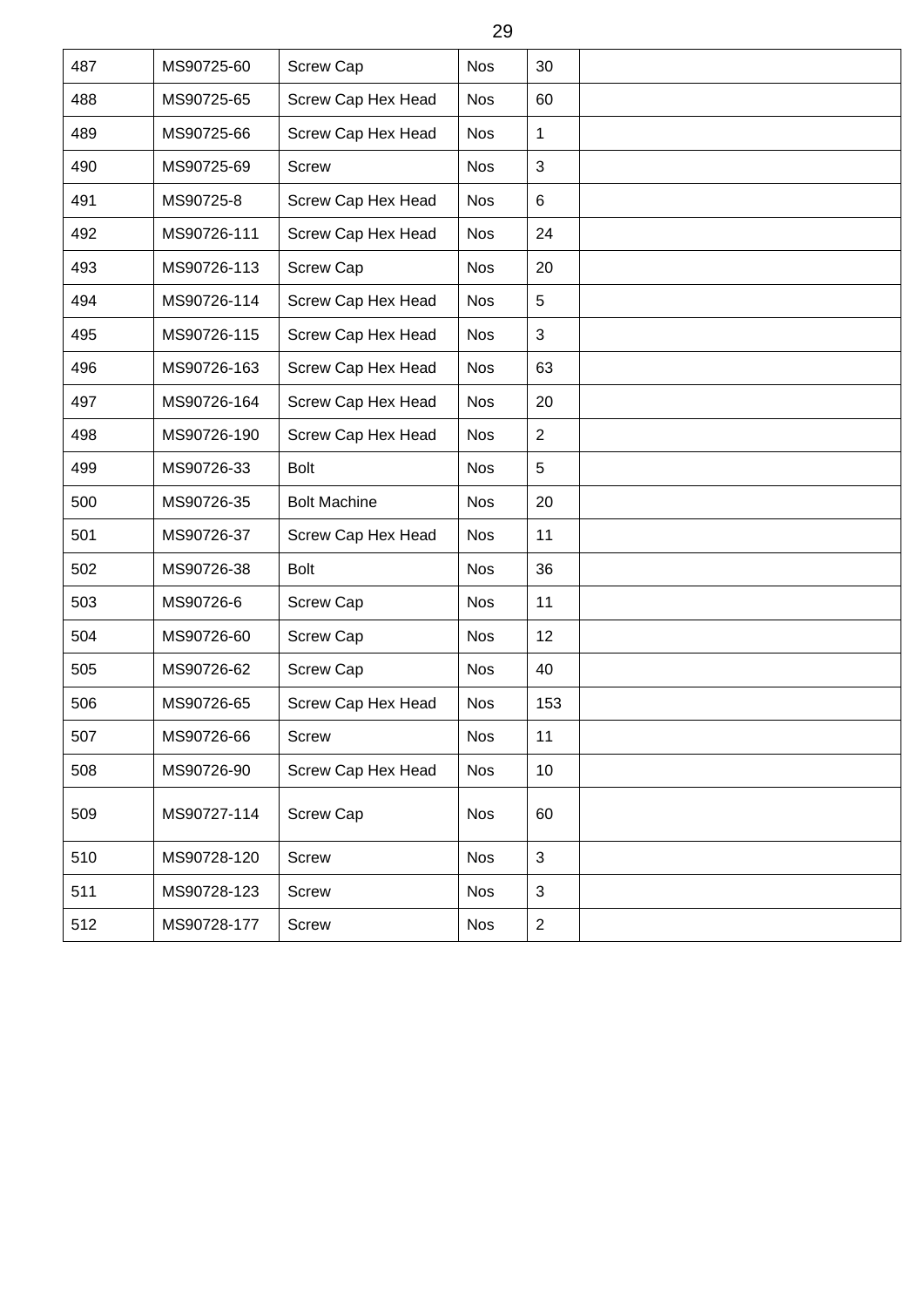**Annexure 'B'** To 1528-52 / CEO Ofc/RT-15 / Ind-01 2871/206/ EM(M)/ Margalla/EM HRF(M) dated 20 May 22

## **AFFIDAVIT**

## **NO LITIGATION CERTIFICATE**

It is certified that M/s \_\_\_\_\_\_\_\_\_\_\_\_\_\_\_\_\_\_\_\_\_\_\_\_\_\_\_\_\_\_\_\_\_\_ have no litigation history where decision went against the firm anywhere within or outside Pakistan.

OR

| It is certified that M/s | Have following |
|--------------------------|----------------|
| litigation history:-     |                |

a.

b.

c.

\_\_\_\_\_\_\_\_\_\_\_\_\_\_\_\_\_\_\_\_\_\_\_\_\_\_ (Designation, Signature & Stamp)

\_\_\_\_\_\_\_\_\_\_\_\_\_\_\_\_\_\_\_\_\_\_\_\_\_\_\_\_\_ (Signature & Stamp of Notary Public)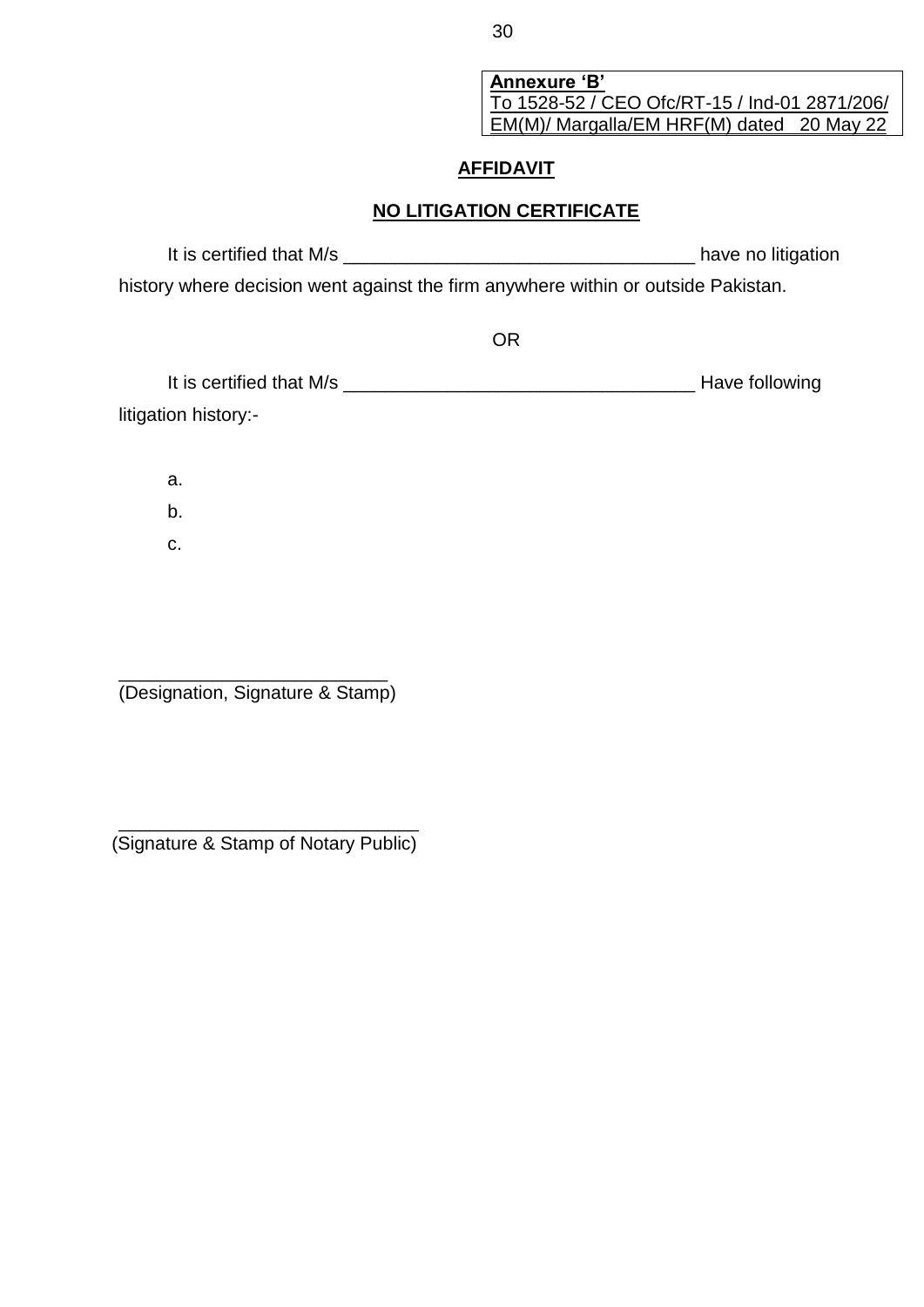**Annexure 'C'** To 1528-52/CEO Ofc/RT-15/Ind-01/2871/206/ EM(M)/ Margalla/EM HRF(M) dated 20 May 22

## **NO BLACKLISTING CERTIFICATE**

#### **Margalla HIL Tender No 1528-52/CEO Ofc/RT-15/Ind-01/2871/206/Margalla/EM/HRF(M) dated May 2022**

We M/s \_\_\_\_\_\_\_\_\_\_\_\_\_\_\_\_\_\_\_\_\_\_\_\_\_\_\_\_\_\_\_\_\_ have never been blacklisted by any

Government Agency within or outside Pakistan.

\_\_\_\_\_\_\_\_\_\_\_\_\_\_\_\_\_\_\_\_\_\_\_\_\_\_\_ (Designation, Signature & Stamp)

\_\_\_\_\_\_\_\_\_\_\_\_\_\_\_\_\_\_\_\_\_\_\_\_\_\_\_\_\_\_\_\_ (Attestation / Signatures of Notary Public)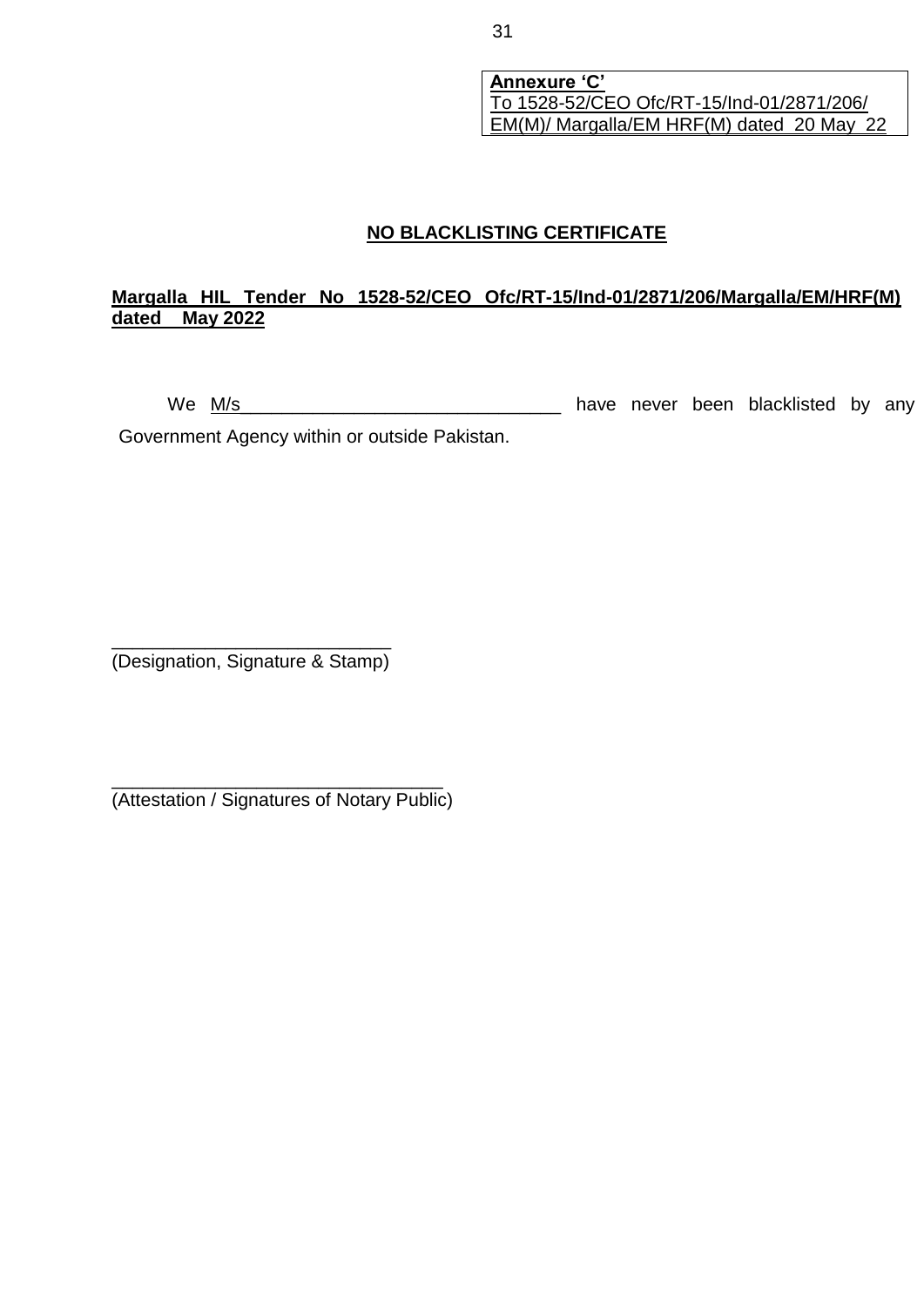**Annexure 'D'** To 1528-52 / CEO Ofc/RT-15/Ind-01/2871 /206/ EM(M)/ Margalla/EM HRF(M) dated 20 May 22

## **NO DEFAULTER CERTIFICATE**

#### **Margalla HIL Tender No. 1582-52/CEO Ofc/RT-15/Ind-01/2871/206//Margalla May 2022**

We M/s \_\_\_\_\_\_\_\_\_\_\_\_\_\_\_\_\_\_\_\_\_\_\_\_\_\_\_\_\_\_\_\_ have never been defaulted by any

Government Agency within or outside Pakistan.

\_\_\_\_\_\_\_\_\_\_\_\_\_\_\_\_\_\_\_\_\_\_\_\_\_\_\_ (Designation, Signature & Stamp)

\_\_\_\_\_\_\_\_\_\_\_\_\_\_\_\_\_\_\_\_\_\_\_\_\_\_\_\_\_\_\_\_ (Attestation / Signatures of Notary Public)